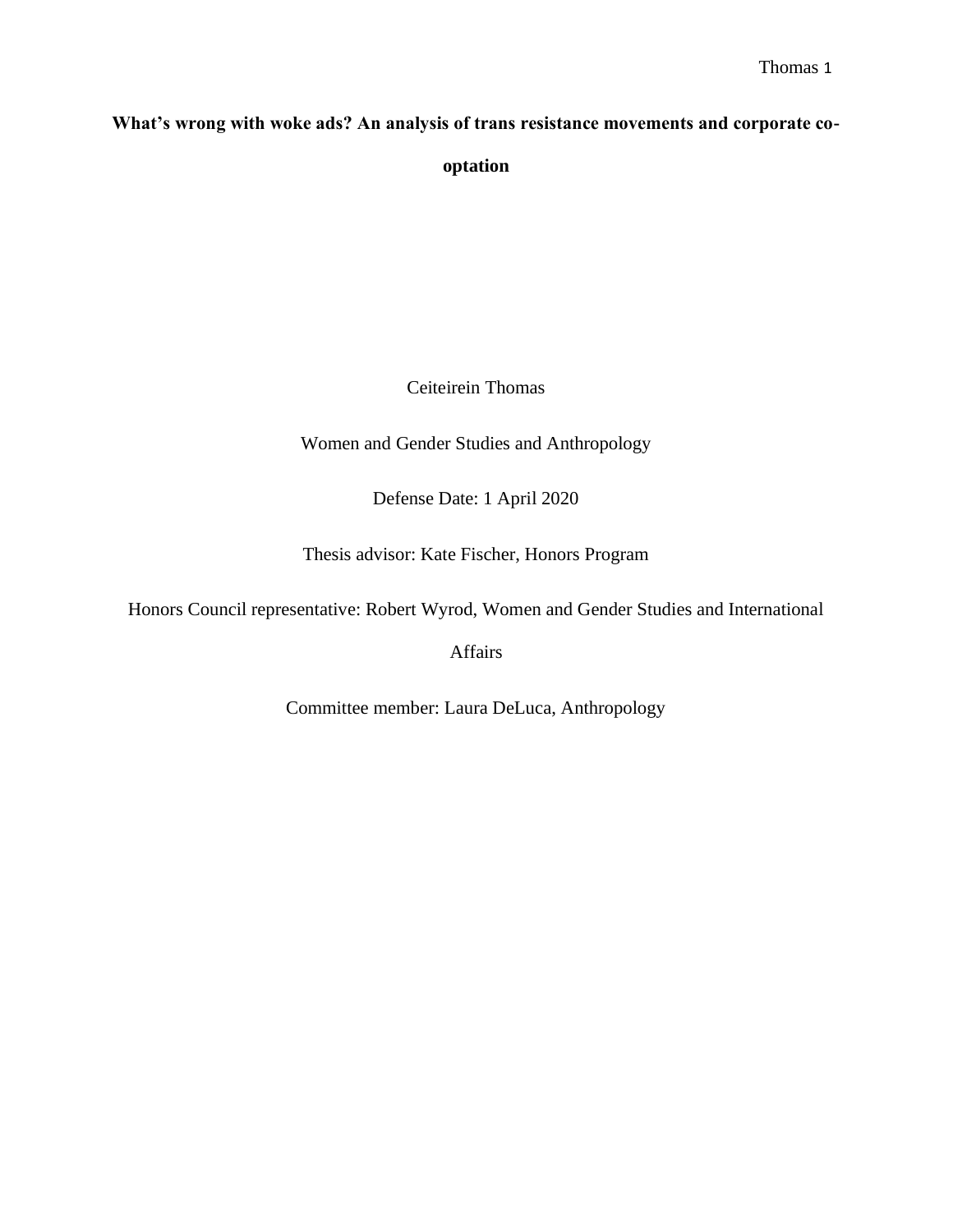## Acknowledgements

I want to thank this list of people for helping me through the whole process of writing and researching this project. I don't think I would've finished it without all of you, especially what with the pandemic and all that.

- Dr Kate Fischer
- My mom, Dr Joanne McLain
- Dr Laura DeLuca and Dr Robert Wyrod
- My friends Landon Yáñez and Jasmine Suryawan

Thank you very much!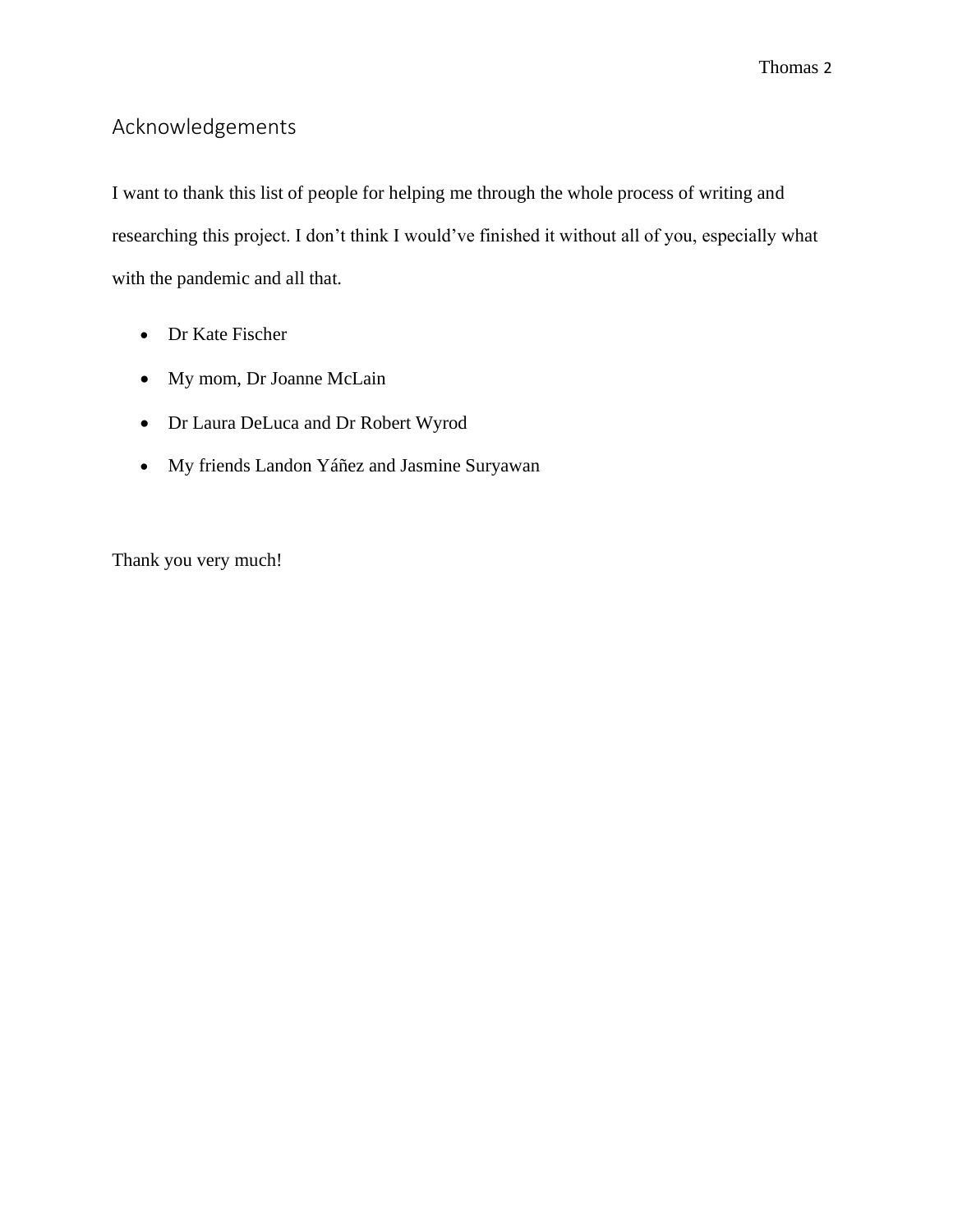# Table of Contents

Definitions: 5

Intro: 7

Methods: 12

Neoliberalism and the Corporate State: 21

Legibility: 39

Conclusion: 69

Works Cited: 73

#### Abstract:

In this paper, I analyze the potential impact of woke ads on marginalized communities, specifically focusing on how ads that feature transgender people or use trans symbology affect the trans community. I will be using this analysis to think about the role of neoliberalism on the lived experiences of trans people, and ultimately to discuss how these ads make trans people legible to the state and how this legibility intersects with anti-discrimination laws and "trans rights." Part of this analysis relies on the idea that corporations, especially multinational corporations, work with the state to produce a more entangled entity that benefits primarily corporate interests. I will also critique corporate social responsibility and discuss the hypocrisy that is inherent to many of these woke ad campaigns. The research questions I use to guide my thesis are: Does the rise of transgender inclusion in woke ads represent a positive change towards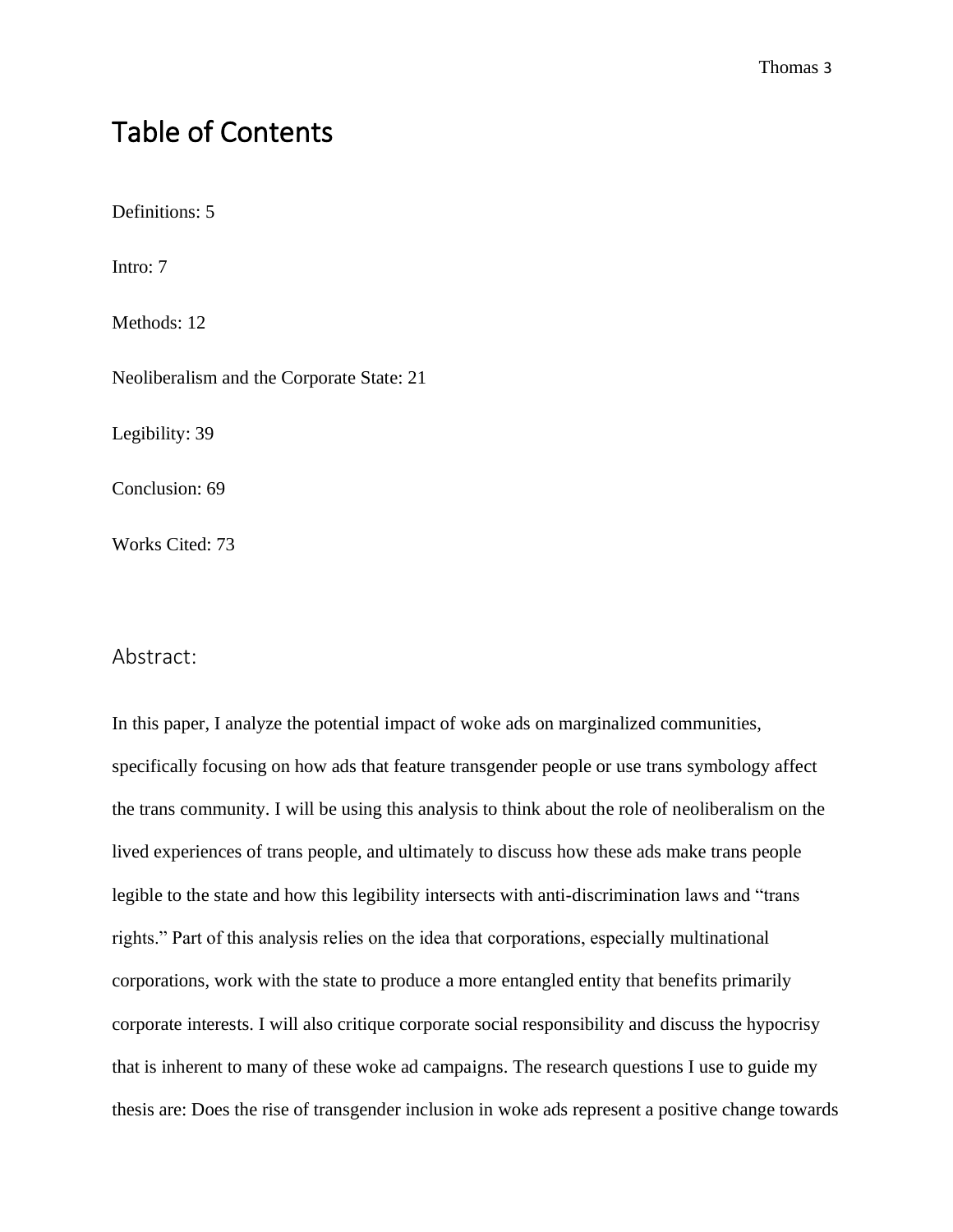more acceptance of trans people or are they only superficial attempts to align a brand with a popular social justice movement in order to profit the company? And: Do these ad campaigns actually benefit the trans community, do they do nothing, or could these woke ads actually cause more harm to trans people due to strengthening a status quo that harms marginalized groups through assimilating only a portion of "normative" LGBTQ people?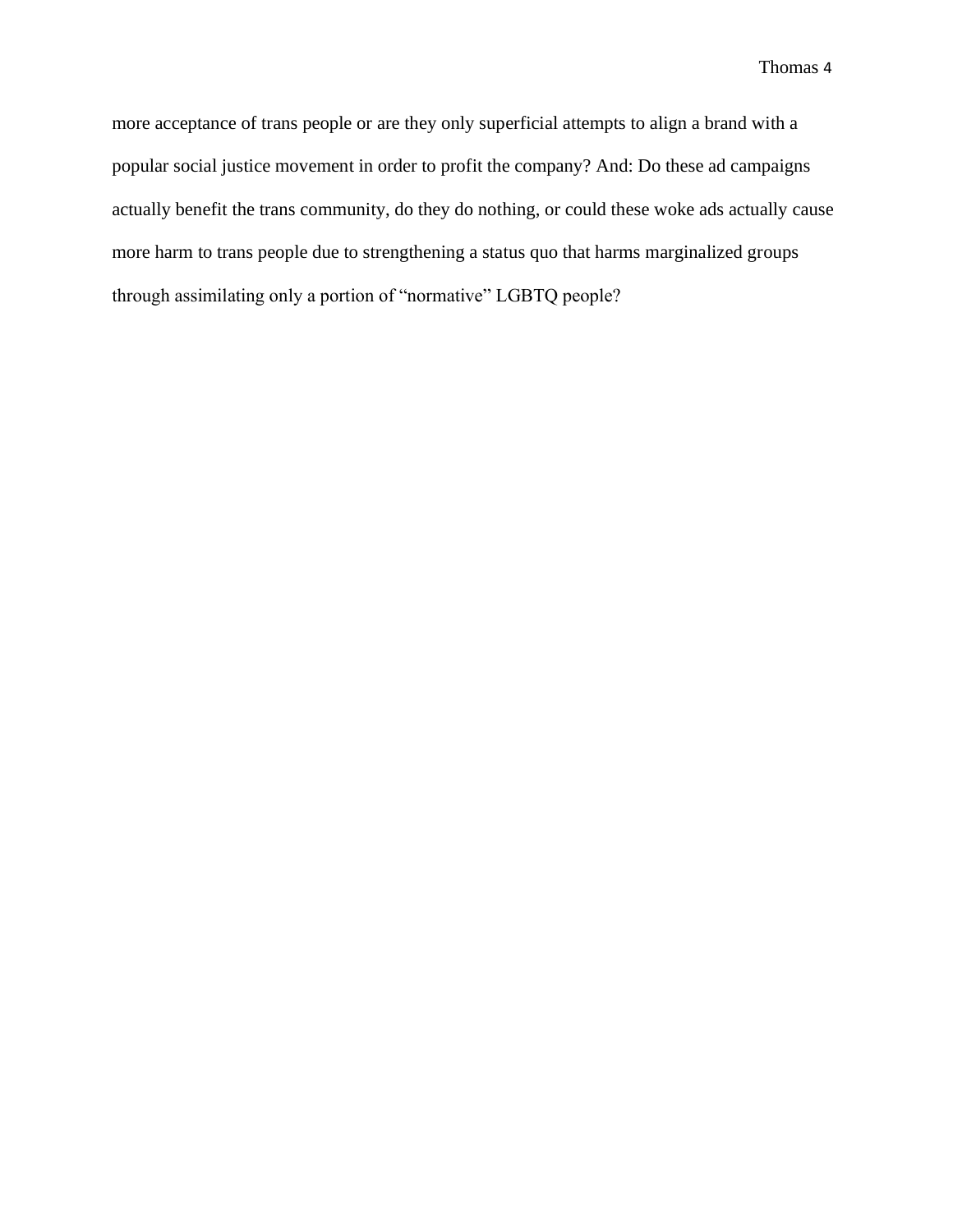**How I'm using certain words, keeping in mind a lot of them change frequently and may be understood differently depending on the context in which they're used**:

- **Woke**: Slang originating from the African American community (like much popular slang in the US); refers to being aware of historical and ongoing socioeconomic and racial justice issues.
- **Woke Ads:** Advertisements that use a contemporary social justice issue to sell a product, in order to elicit reactions and remain relevant to consumers.
- **Trans/transgender**: A person who was assigned a sex (and therefore a gender) at birth that they do not identify with.
- **Nonbinary:** A person whose gender identity does not conform to the traditional Western binary (two firmly separate and oppositional categories of male/man versus female/woman). A nonbinary person can identify as transgender but may choose not to.
- **Queer**: A broad term encompassing anything or anyone that resists the norm. (I am considering the norm, in terms of identity, to be white, affluent, and cisgender; the status quo in the US assumes these identities as the most important when making decisions, creating policy, reporting on the news, etc, and so US laws and systems of governance reflect this priority).
- **Legibility**: How people and their identities become understood and then controlled by the state (and other powers). Legal documentation (like driver's licenses, passports, social security cards, etc.) is a good example of this, because without them the US legal system and government has no way to categorize and track its citizens. Being illegible to the state (for example, having no officially recognized documentation) is considered threatening to it.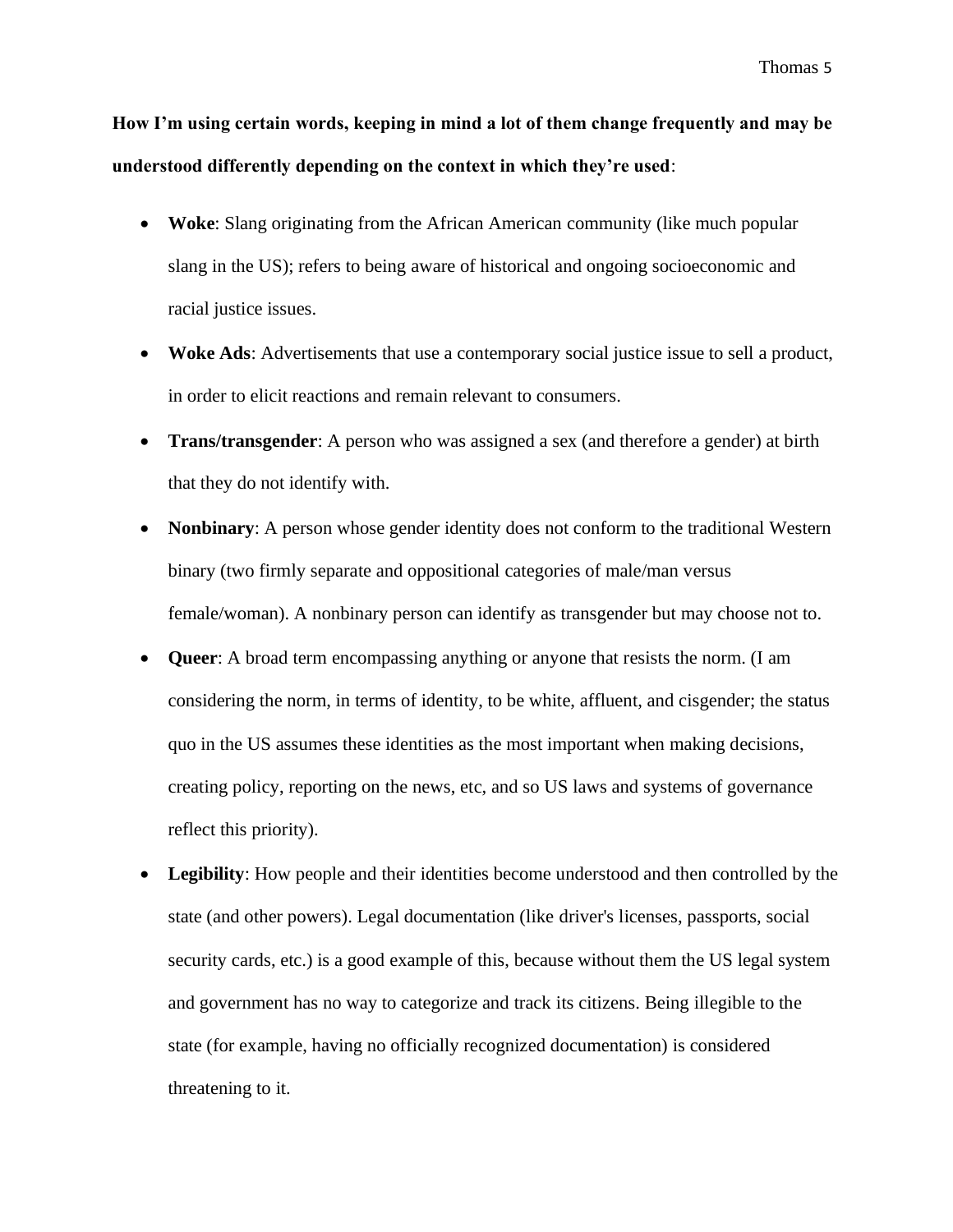- **Neoliberalism**: A set of ideologies that took hold in the US around the 1980's and since have become mainstream. They include an emphasis on privatization, expanding markets, individualism, free trade, and cutting funding for public services like healthcare and education. In this ideology, the role of the government is limited to aiding neoliberal goals, but otherwise only serves to limit the effectiveness of the market.
- **LGBTQ Community**: This term comes from a Western point of view and may not comfortably fit many people who are outside of a North American and European experience<sup>1</sup>. I'm using this as another broad term to connect all people who don't identify as both heterosexual and cisgender and I'm situating it from a US perspective, since that's where I come from and the context with which I'm framing my analysis. I think of LGBTQ as a bit different from "queer" because I think of queer as placing emphasis on resisting and subverting normativity, whereas LGBTQ doesn't necessarily do that. LGBTQ has "queer" embedded in it, but it's also a catch-all term that is used by corporations and institutions to categorize a very wide range of diverse identities, often to the point where the category is functionally useless, since it holds so many identities. LGBTQ can be a useful umbrella term for uniting a very large community, but it can also homogenize us and render more marginalized members invisible, especially to people outside the community. I'm also using the term "community" because it's a widely accepted word to describe this group, and I like the solidarity the word implies, even though I think it can also be misleading as many of us do not get along as a community,

<sup>1</sup> This isn't to say that non-Western people cannot identify with the term LGBTQ, and many people from around the world do consider themselves as under this umbrella. Also, it's not to say that everyone from a Western perspective also identifies with LGBTQ and no other term to label non-heterosexual and noncisgender identities and experiences.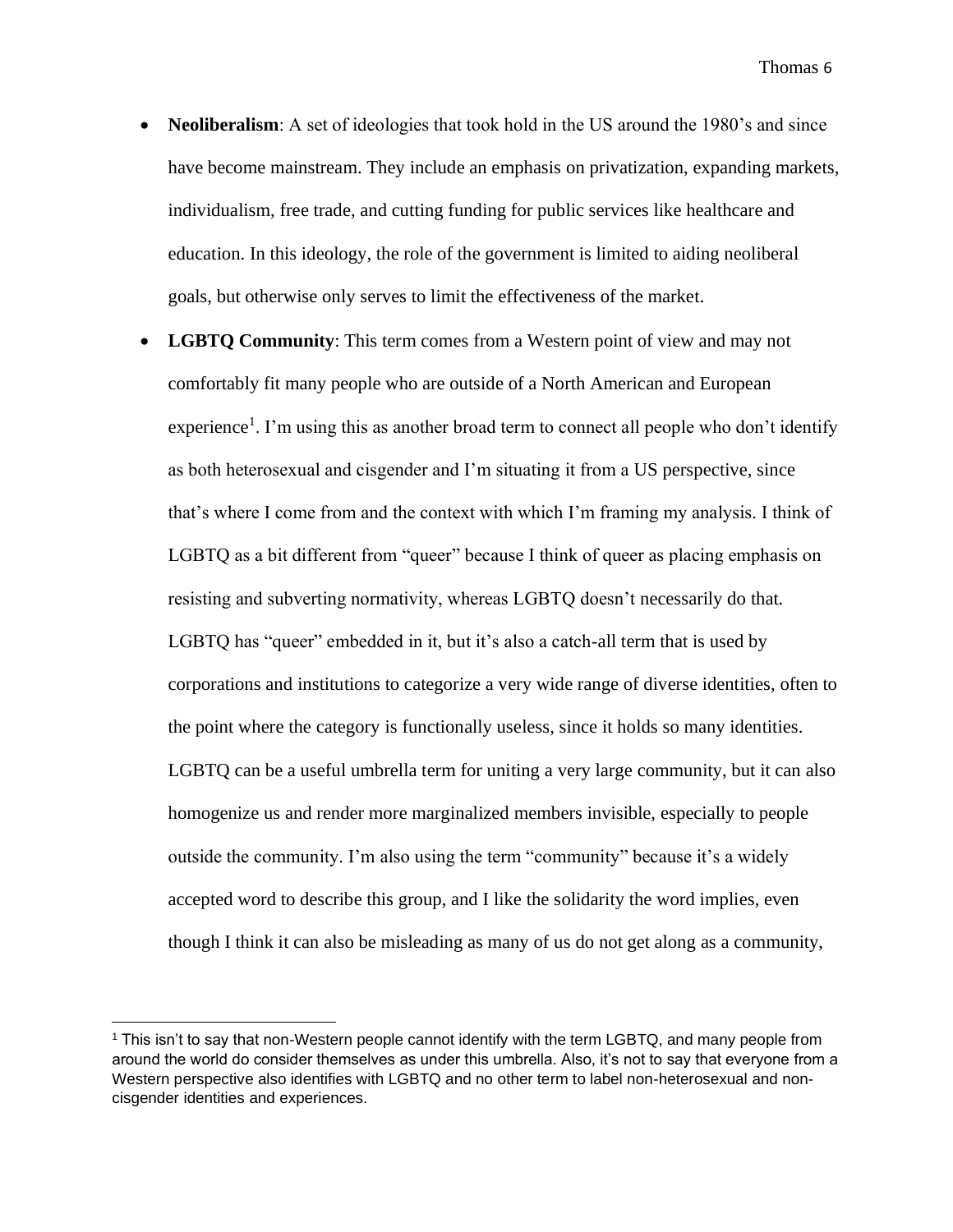and in fact may actively work against each other's interests. I think the term "LGBTQ Community" is still a useful shorthand, even though it's usage should also be carefully thought about and examined.

- **AFAB:** An acronym standing for "Assigned Female at Birth," used to highlight the lifelong influence these legal binary categories have over particularly trans people, but also over all people who have been marked with a specific sex that is meant to align with a specific gender identity in a binary fashion.
- **AMAB**: The same concept as AFAB but this one stands for "Assigned Male at Birth."
- **Cishet**: a shortened version of "cisgender and heterosexual," the only gender and sexual identities that are not considered to fall under the LGBTQ umbrella.

## **Introduction**

The last few years have seen a surge of what many are calling "woke advertising," or campaigns and advertisements that are meant to bring to light various social justice issues with the apparent goal of giving a platform to these issues. They have generated controversy, partially because they generally take one side of a polarizing argument, and so those who are against whatever side the brand picks tend to express anger and, ironically, can generate even more sales and recognition for that brand, while those who agree with the ad come out in full force to buy their product. These ads have also been criticized for "woke washing," exploiting social justice movements in order to make a profit without actually making anything better, which is seen by many as immoral and even dangerous for some movements. Many of these woke ads were produced in the past three years alone, including Gillette's "We Believe: [The Best a Man Can](https://www.youtube.com/watch?v=koPmuEyP3a0)  [Be"](https://www.youtube.com/watch?v=koPmuEyP3a0) campaign, which aimed to tackle misogyny, Pepsi's [generic pro-cop protest ad](https://www.youtube.com/watch?time_continue=1&v=dA5Yq1DLSmQ&feature=emb_logo) featuring Kendall Jenner ("Live for Now" or "Live for Now Moments Anthem"), Google's [Google Home](http://youtube.com/watch?v=RZNqSy-zFXo)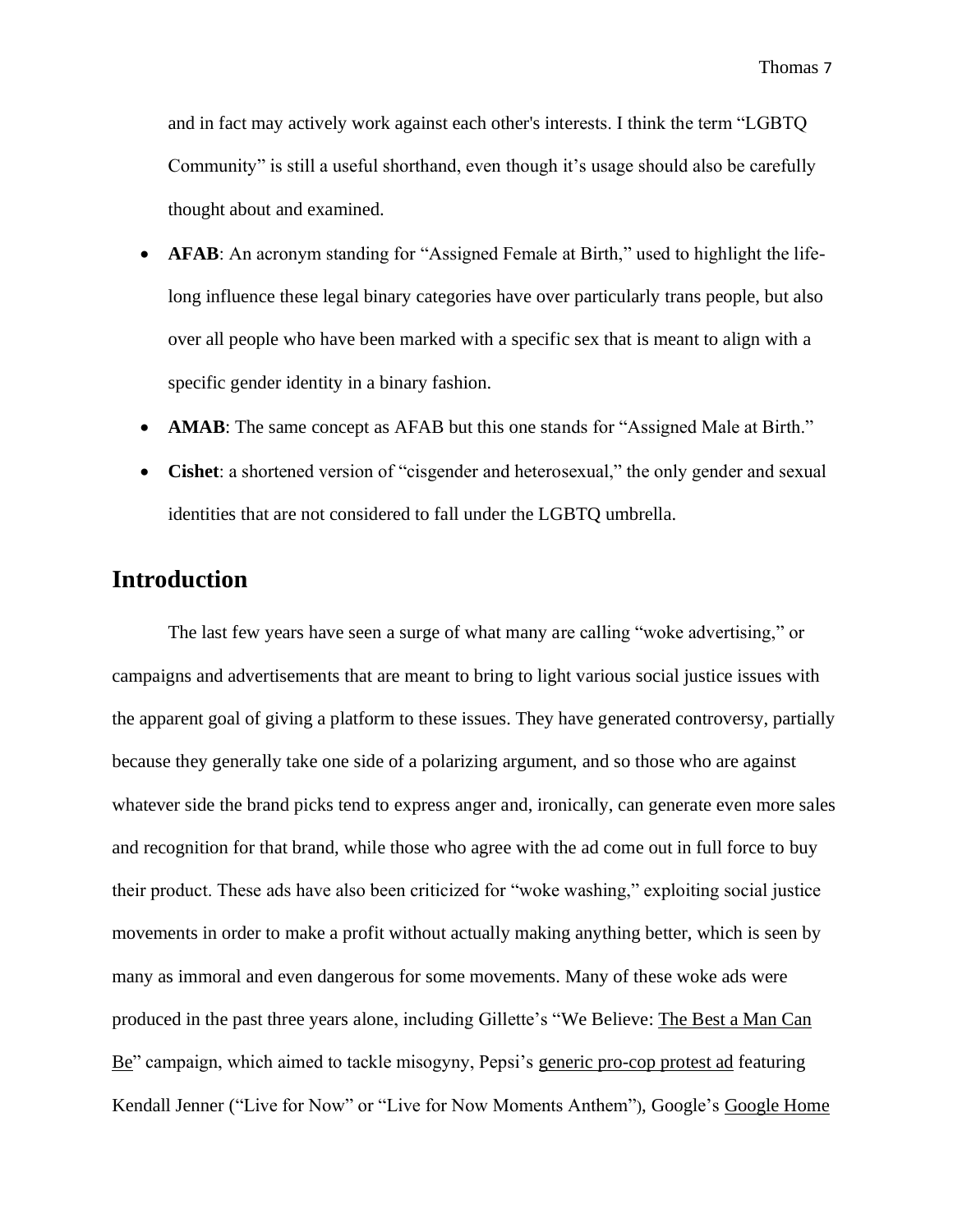[ad](http://youtube.com/watch?v=RZNqSy-zFXo) featuring a gay nuclear family ("Carpool: Google Home now supports multiple users"), Heineken's ["Worlds Apart"](https://www.youtube.com/watch?v=IbIjGxc1vjo) video which showed people overcoming their political differences in order to build a bar and share a beer to discuss their disagreements, and Nike's ["Just Do It"](https://www.theguardian.com/sport/video/2018/sep/07/nike-releases-full-ad-featuring-colin-kaepernick-video) ad narrated by Colin Kaepernick, which highlighted the company's decision to back Kaepernick in his protests against police brutality, to name a few. Along with woke ads in general, there has been an increase in woke trans ads, which operate similarly (to align the brand with a social cause) but highlight transgender people in some way. Examples of these include Gillette's ["First](https://www.facebook.com/gillette/videos/first-shave-the-story-of-samson-mybestself/2353380328320259/)  [Shave, the story of Samson"](https://www.facebook.com/gillette/videos/first-shave-the-story-of-samson-mybestself/2353380328320259/) which features Samson, a black trans man learning to shave with his dad, and Pantene's ["#SeeBeautyNotGender"](https://www.thedrum.com/news/2018/08/06/pantene-ad-tells-emotional-transgender-stories-asking-people-see-beyond-gender) ad that aired in Thailand in 2018 and featured multiple Thai transgender celebrities. A really interesting one is [Bud Light's pro-transgender ad,](https://www.advocate.com/transgender/2016/8/15/bud-light-debuts-pro-transgender-ad-video) featuring cisgender actors Amy Schumer and Seth Rogan, who pretend to be politicians for the "Bud Light Party" running on the platform of giving beers labels, not people ("Labels"). This ad is both an illustration and a parody of the involvement of corporations in politics and the use of transgender identity as a progressive talking point. The ad even directly states that Bud Light doesn't care about your gender identity, they only care about selling you a beer, placing its priorities directly on profit.

The rise of woke trans ads, especially those that portray nonbinary or gender nonconforming people, are also linked to an increase in people identifying with these labels, or at least knowing someone who does. "Fifty six percent of 13-to-20-year-olds told the J. Walter Thompson Innovation Group that they knew someone who used 'they' as their pronoun" ("Gen Z goes beyond binaries in new Innovation Group data"), and Mattel's new Creatable World doll illustrates the shifting trends of younger consumers desiring "no labels" and more freedom of expression for their gender presentation and the toys they play with (Horowitz, "Most Americans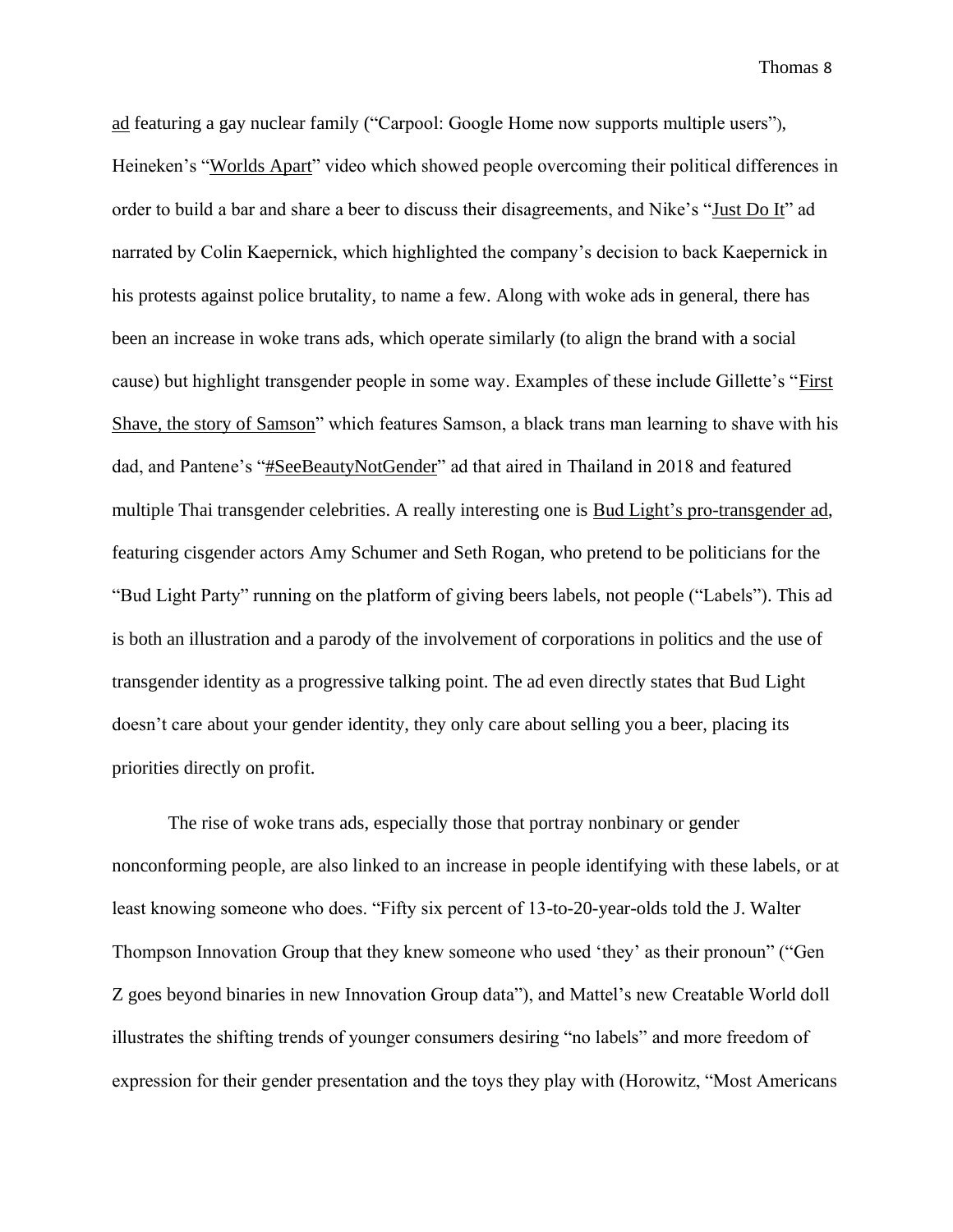see value in steering children toward toys, activities associated with opposite gender"). There is an increasing awareness of nonbinary genders, and an accompanying loosening of the traditional Western gender binary, at least in some ways<sup>2</sup>.

These ads have had varying degrees of success, in terms of sales and how they have generally been received by the public, but they show a rising trend of brands attempting to link themselves to social justice movements in order to capitalize on polarization and controversy. They also show a trend of increasing emphasis on Corporate Social Responsibility (CSR), illustrating the general shift in consumer interest in ethical brands as well as an increasing awareness of the powerful influence companies have over mainstream cultural ideas and assumptions and how they can impact policy changes and livelihoods. The main question this all raises is whether this co-optation of social justice movements is ultimately helpful or harmful, and for whom. Does a corporation making the appearance of signing on to help fight oppression or offering representation for marginalized groups increase the effectiveness of the movement, possibly by widening its scope and introducing it to more people? Or does it risk reproducing harm due to making people hyper-visible<sup>3</sup>, or by assimilating a movement into the mainstream and therefore reducing its edgy authenticity? Is there ever a truly ethical brand? These ads most likely create a combination of benefits and problems, but I ultimately believe that it is important to be wary of this corporate co-optation, if only because it's impossible to be sure whether corporations really do value people over profits, and what that might mean. When executed correctly, the gambles these companies made in dipping into such controversial topics yielded higher profit margins and kept their brand name in the news for sometimes weeks after the ad

<sup>&</sup>lt;sup>2</sup> The limits of this awareness will be expanded on later in this paper.

<sup>&</sup>lt;sup>3</sup> For more information on this issue, the article "Trans visibility is greater than ever-- but that's a doubleedged sword" by Shon Faye sums it up well.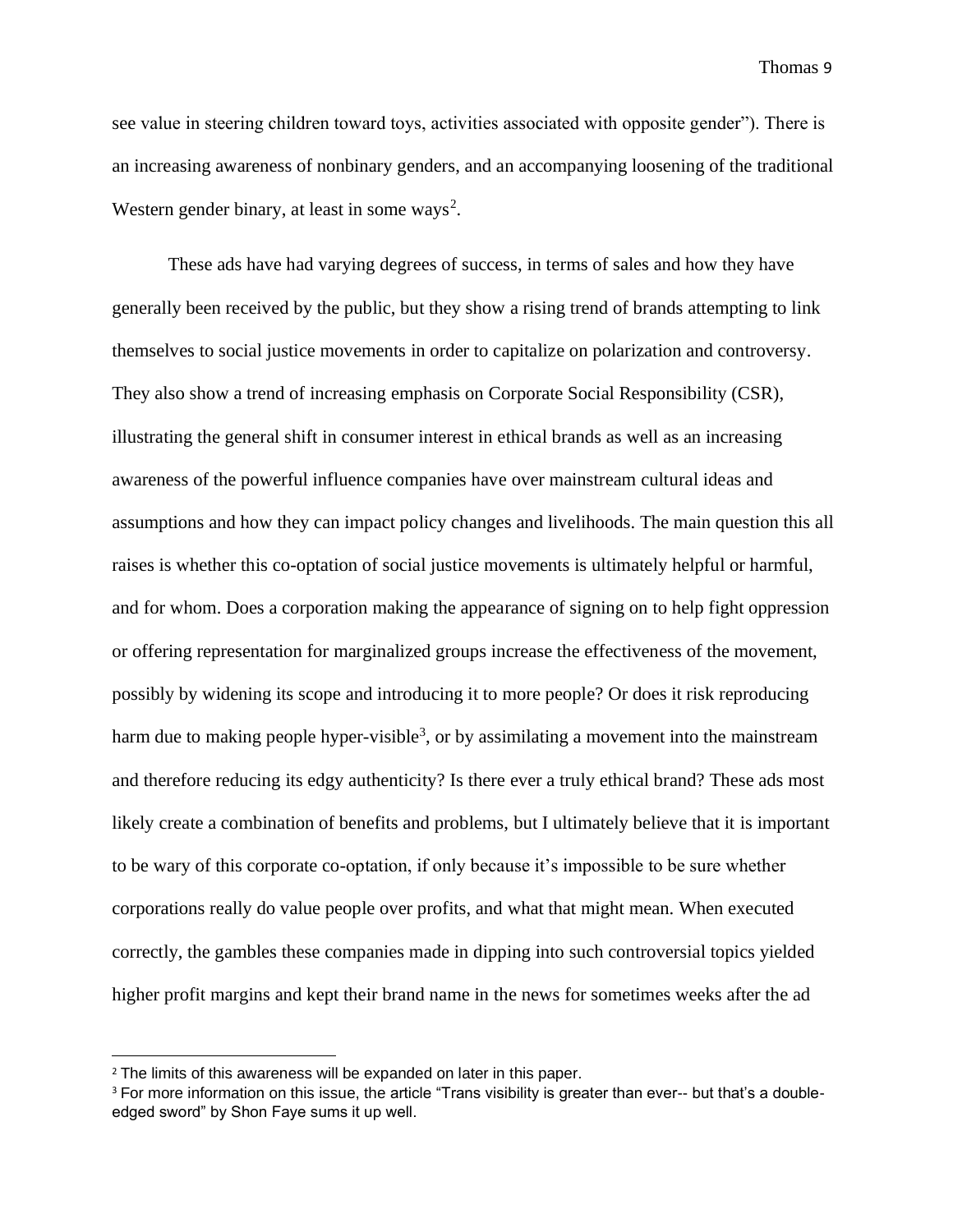debuted, a tenacity that is very difficult to achieve in the constant barrage of change, news, and new products, coupled with the ongoing decrease in brand loyalty and recognition. It remains to be seen whether these companies continue to promote progressive issues when they can no longer capitalize off their controversy.

I am focusing on trans ads to understand wider issues of neoliberalism and the codification and practice of human rights, specifically anti-discrimination laws and trans rights. Neoliberalism depends on selling commodities and expanding markets and needs constant supply of workers and consumers. This ideology defines people's worth based on their contribution to this system, which connects to human rights, since the reasoning for granting rights is based on how productive a population is viewed to be.

Ads are a product of this system and perpetuate it. In order to sell products, companies need to advertise them-- ads are a helpful way of understanding the priorities and interests of brands, and are also a sort of reflection of mainstream society since the ads are marketed to us and have our psychology in mind.

Woke ads co-opt resistance movements by capitalizing off of controversy and shifting consumer preferences. Trans liberation and critiques of the gender binary are still very controversial issues and it can be too risky for most brands to get into why. However, these ones that I am focusing on have decided to do just that, whether explicitly or implicitly. Analyzing these trans ads can be a good way to try to grasp this whole massive complex and also to understand our own society through the reflection of these advertisements.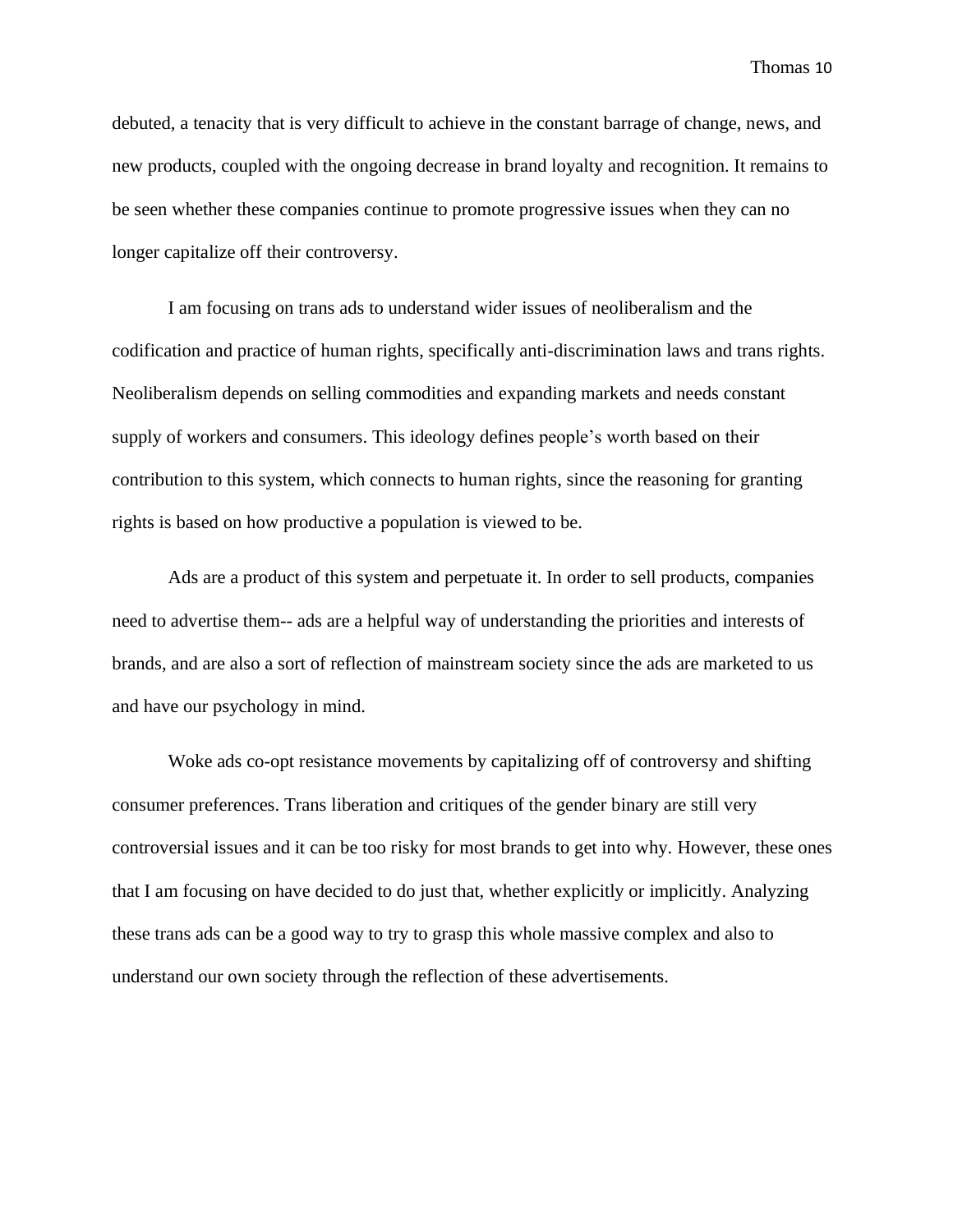I have seen many other articles about woke-washing<sup>4</sup> (and especially about the commodification of feminism<sup>5</sup>) but in my research, I haven't found work produced about woke trans ads specifically. I also haven't seen comprehensive analysis of the connections of cooptation to corporate power in other ways, in terms of control over justice systems and governments, and also how this relates to personhood and rights in general-- I think these should all be in conversation with each other. In addition to this, it's important to discuss how certain populations are valued and what constitutes them as people in the eyes of states and corporations; I argue that it essentially boils down to how productive a person (or group) is in terms of consuming products and also creating them, both of which hinge on a person's capability of generating profit for elites. I believe it's important to think about all this holistically in order to understand far-reaching consequences. So this work is an attempt to fill in the gaps in the literature in this complex mess of issues.

#### A note on how this paper is written:

My goal is to make this thesis as accessible as possible, because I want anyone who is interested in the topic to be able to easily read it. I decided to steer away from an academic voice and write with a slightly more colloquial one, to try to best represent my own voice and to hopefully make it more approachable to readers. In my opinion it's especially important to write accessibly in queer theory, since this field is attempting to dismantle systems of inequality. Unfortunately, a lot of the scholarship in queer theory is very difficult to read, not necessarily because the ideas are complicated, but because they are written in a sometimes intentionally dense and overly academic way. One of the failures of

<sup>4</sup> For more information on this the article "Woke-washing: how brands are cashing in on culture wars" by Owen Jones for *The Guardian* is a good source.

<sup>5</sup> Additional information about this can be found in "Commodified Agents and Empowered Girls: Consuming and Producing Feminism," by Ellen Riordan.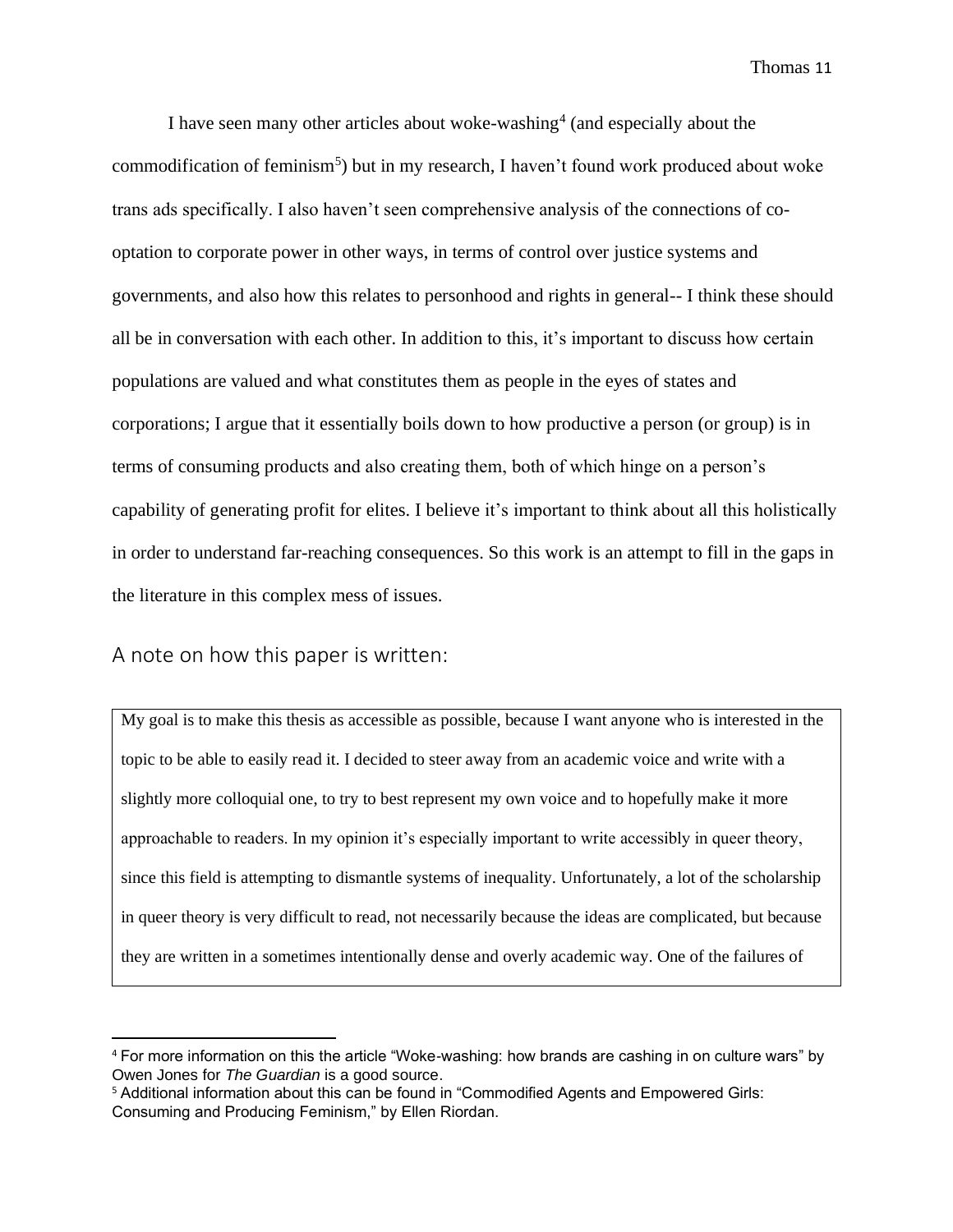academia is how inaccessible it is to so many people, and within queer theory, trans studies, women and gender studies, and related fields, it's important to allow as many people to engage with this work as possible. It's not enough to simply critique systems and produce papers about them, but we also have to work with our communities and outside of them to produce any real, sustainable, progressive change.

# **Methods**

My research site for this project is three trans ads (H&M's "Stay True, Stay You," Coke's "The Wonder of Us," and Mattel's "Creatable World"). I also draw from my own experience as a white, middle class, able-bodied, queer nonbinary trans person from the United States. These identities are the lens through which I experience the world and they influence how I interpret it. My analysis of these ads is an analysis of how my own community is represented in mainstream media, and my concerns about these representations and their effects are concerns about how my community experiences discrimination and repression in the society I live in.

I define trans ads as an advertisement that associates itself with the trans community in some way, whether explicitly or implicitly, through featuring transgender celebrities (H&M) or using LGBT terminology and symbols (Coke and Mattel), in order to connect the brand to the LGBT community and keep themselves relevant and appealing to their target audiences.

I picked these ads and not others for multiple reasons. One is that all of these corporations are multinational corporations (MNCs), which work to perpetuate neoliberal designs. These include privatizing everything, expanding factories and sweatshops into every area without strict labor laws in order to exploit unprotected classes and spend less on manufacturing, and eradicating traditional communal structures and replacing them with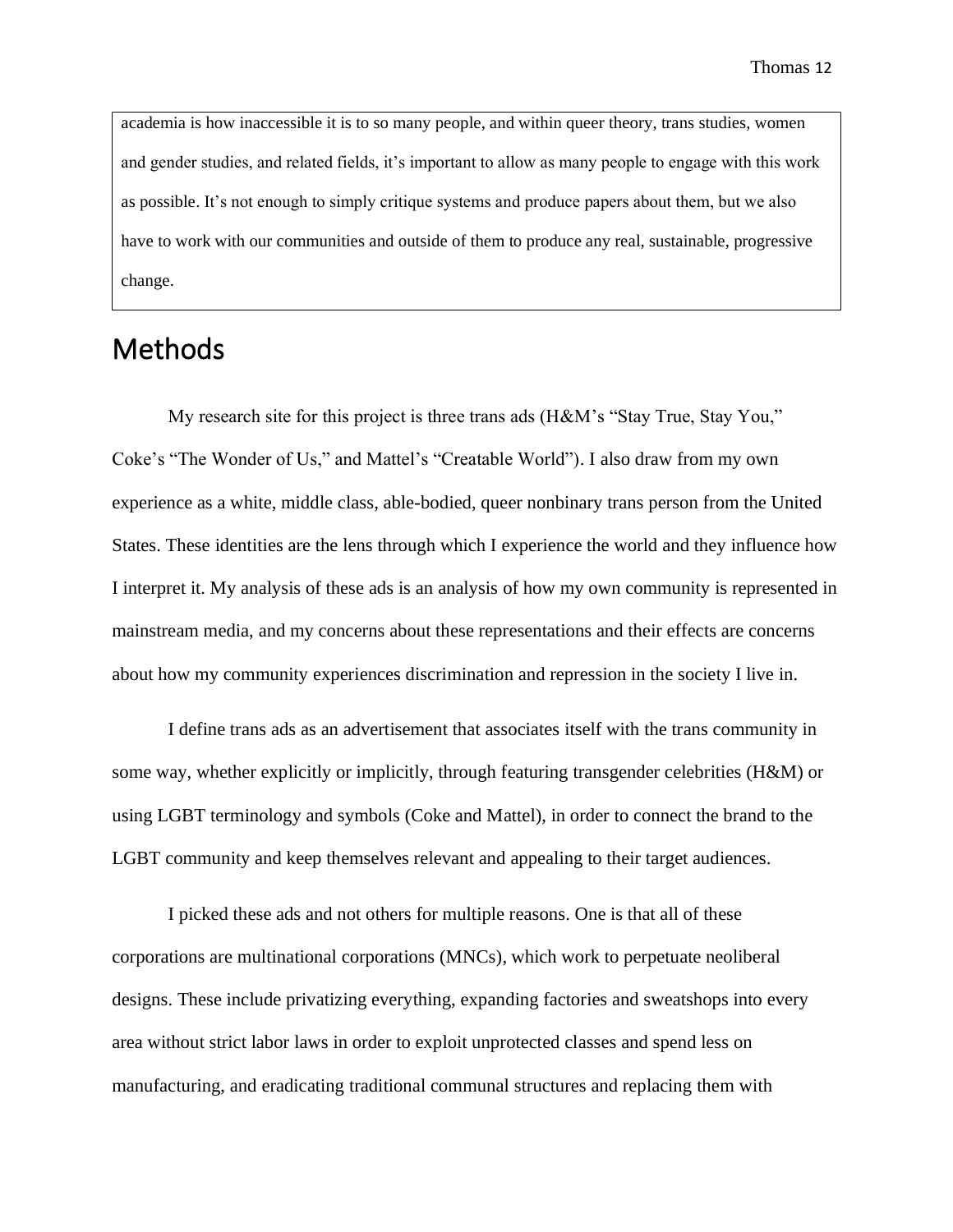"modernized" workplaces that base their value on productivity above all else. I'm also interested in how each of these ads, at least on the surface, represents the trans community in a positive light and may be celebrated even by trans people for apparently furthering trans rights. However, I want to debate that idea and provide a more nuanced analysis of the potential problems these ads perpetuate.

I expand on the other reasons I chose them that are specific to each ad below:

Descriptions of each case study:

The first case study is H&M's ["Stay True, Stay You"](https://www.youtube.com/watch?v=fOrqLzI3NNw) ad which aired in June 2019.

Description: This ad starts with Laverne Cox, a transgender celebrity and actress, looking glamorous in a bowling alley and wearing a crop top sweater with the word "Love" on it and rainbow print underneath. Her voice then says, "Now I understand that being too much is just enough for me." The camera then cuts to a black masculine-presenting person wearing a different shirt that says "Love" on it dancing around in a convenience store. A voice (presumably of the person shown on screen) says "I am loud, I am extra, and I love being me." It then cuts to a gay white couple holding hands and buying ice cream from a truck, and a different voice says "I think Pride isn't just limited to one month for us, it's every single day" as the couple then kisses. Then a white feminine-presenting person in a laundromat wearing a shirt with a rainbow on it says "I'm proud that I'm always myself even though sometimes that's hard to do" as they play with soap bubbles in a washing machine. Then it cuts back to Laverne Cox who flips her hair and says "Your power is in owning every part of who you are." Then all the actors are shown outside together throwing confetti, and a person says "I will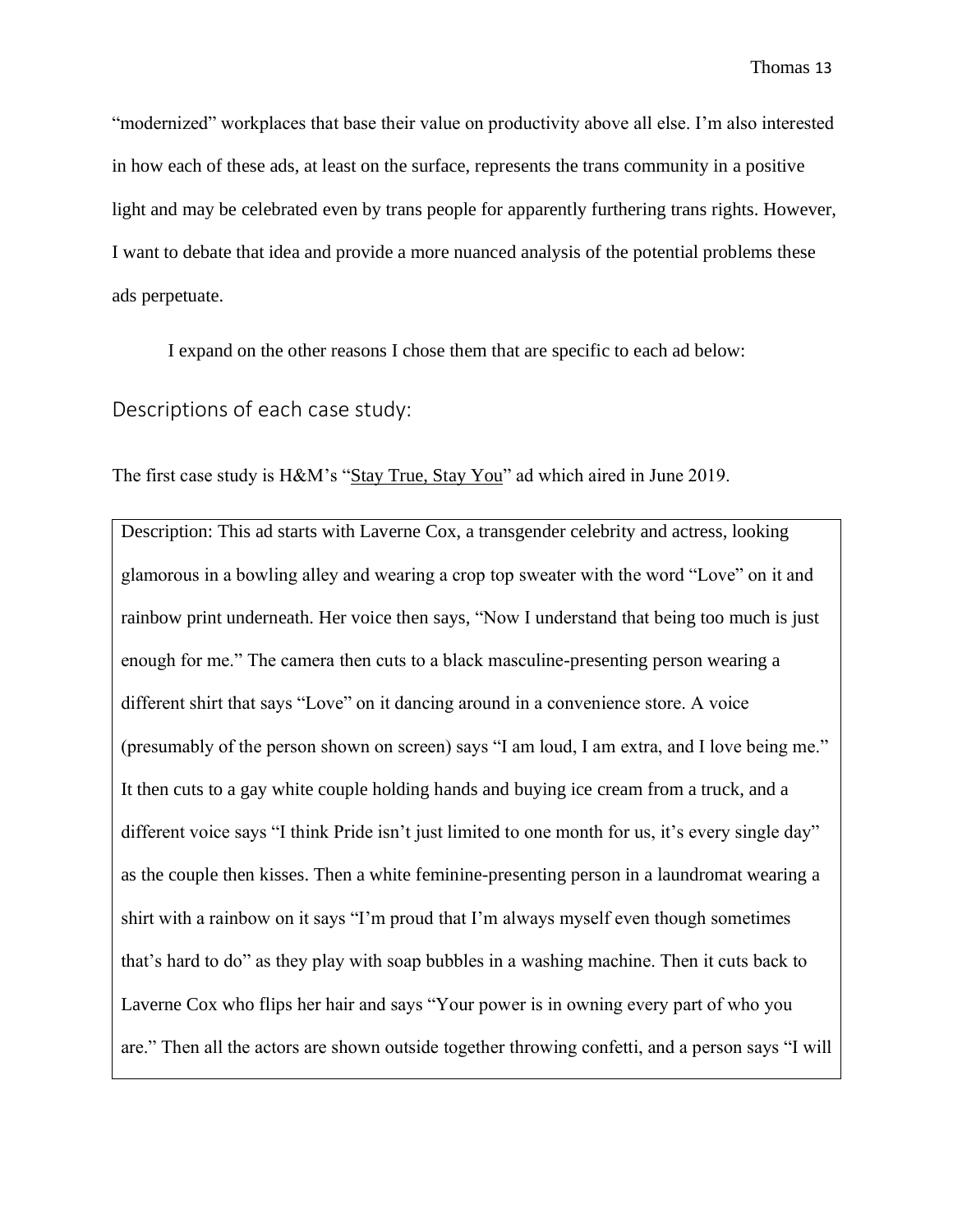never turn down for anybody," followed by Cox saying "Own it, feel it, live it, love it" and then she throws her head back and laughs. The ad ends with all the actors<sup>6</sup> walking together in the street overlaid by the H&M logo and the text "available now." This isn't mentioned in the actual ad, but part of the campaign is that 10% of the sales price of this collection will support the work of the UN Free & Equal campaign.

I thought this ad did a good job of illustrating the disconnect between what H&M is presenting in the ad and what their practices do in reality. Central to the ad is Laverne Cox, a black trans woman who has been featured in many mainstream pro-LGBTQ things<sup>7</sup>, making her recognizable as a stand-in for the trans community to the average viewer. There is an interesting connection with how Cox plays the role of an inmate in "Orange is the New Black," a series that shows a lot of the issues affecting women in prison in the US, including the widespread use of prison labor, and how H&M is notorious for profiting off of prison labor (Shane). H&M claims to support marginalized communities but also contributes massively to the fast fashion trend<sup>8</sup>, which ultimately harms marginalized groups by generating huge amounts of waste, relying on sweatshop labor, and overall contributing to unsustainable consumer practices.

This ad is a good example of how only certain people can be assimilated into normativity. There is a lack of disability representation in the lineup of actors, and the only clearly gay couple appears to be white. There is also no indication of non-monogamy or anything else potentially more controversial-- overall the ad is just very much playing it safe and only superficially strays

<sup>&</sup>lt;sup>6</sup> I was unable to find out the identities of any of the actors other than Laverne Cox

<sup>7</sup> The most widely cited example of this is when Cox was featured on the cover of *Time Magazine* for the June 2014 issue "The Transgender Tipping Point."

<sup>&</sup>lt;sup>8</sup> Information about this can be found in "The environment and economy are paying the price for fast fashion-- but there's hope," by Jasmin Malik Chua for *Vox.*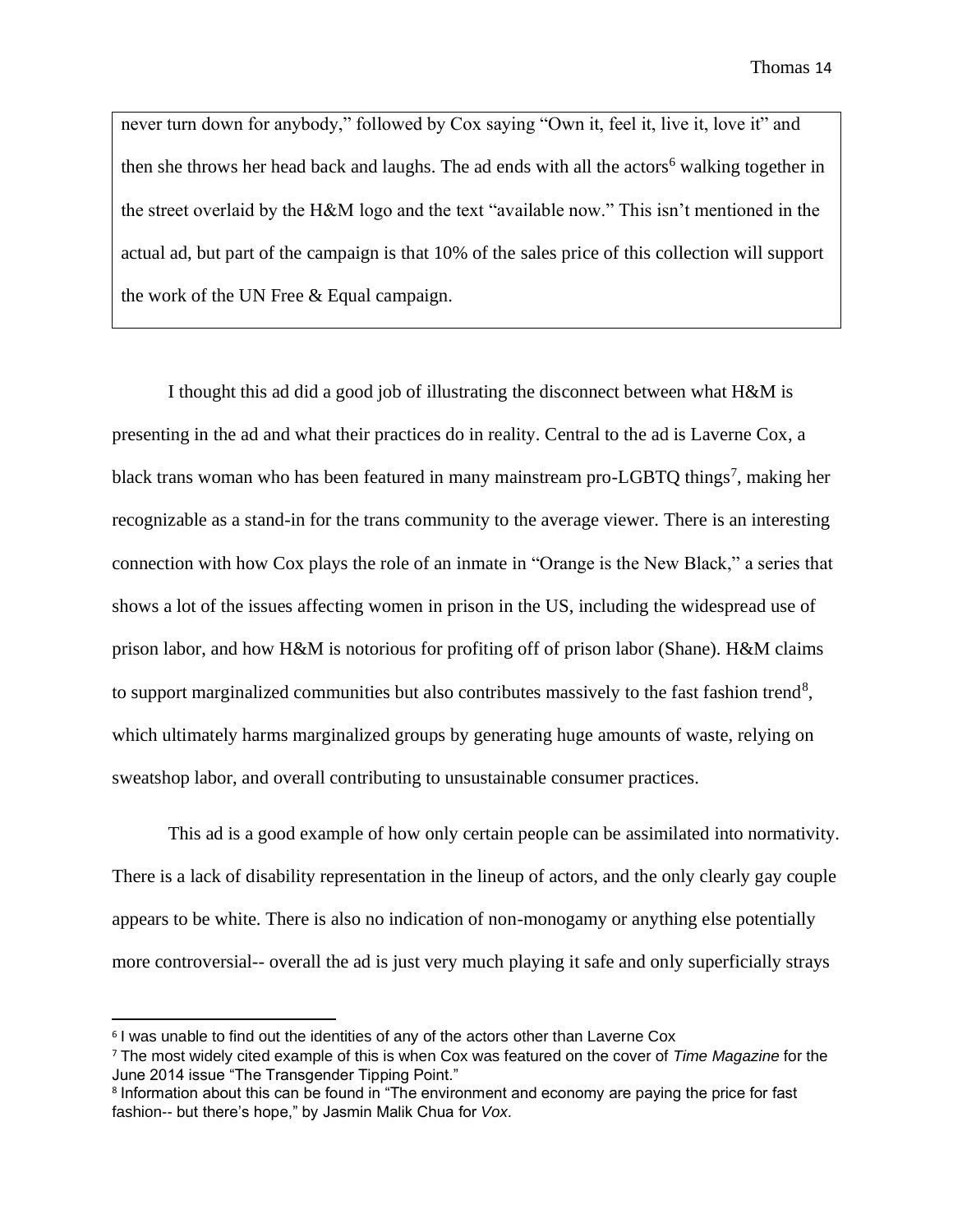into controversial territory by making an LGBT ad, but the controversy is somewhat debatable since they made this for Pride Month and only hint at trans inclusion by using the image of Laverne Cox. It's also clear that this ad is meant to be mainly legible to cishet audiences-- the use of rainbow clothing and associated symbols is very obviously meant to signal queerness, but in a very normative way. Only LGBTQ people who are out and identifiably LGBTQ to nonqueer audiences are represented here. Also, the focus on consuming products to generate joy and inclusivity is very telling-- the stated message is about accepting everyone, but it's really only for those who can consume and produce at a rate acceptable to MNCs like H&M. I think this highlights the point about MNCs only caring about trans people (and other LGBTQ people) to the extent we can make them a profit, as they can use trans bodies to align the brand to the movement without actually committing to changing the status quo.

The second ad I analyze is Coke's ["The Wonder of Us"](https://www.youtube.com/watch?v=-R-EEdvDrUU) which aired during Pride Month of 2018.

Description: This ad starts with the image of an empty Coke bottle spinning for a game of Spin the Bottle overlaid with the audio: "There's a Coke for he… and she… and her… and me… and them" while panning over a series of diverse people to represent each pronoun. For the "them" representation, the person shown is white, thin, traditionally androgynous<sup>9</sup>, and is wearing a rainbow collared jacket. Then the video turns to shots of hands opening cans of Coke with the voice-over continuing, "There's a different Coke for *all* of us," followed by

<sup>9</sup> What I mean by "traditionally androgynous" is the body presentation that has become synonymous with androgyny in popular media; this look is characterized by being white, able-bodied, skinny, AFAB, and masculine of center to fit into the narrow confines of what mainstream ideology decides is "in between" masculine and feminine, but in a non-threatening way. This concept is expanded on in the section on legibility.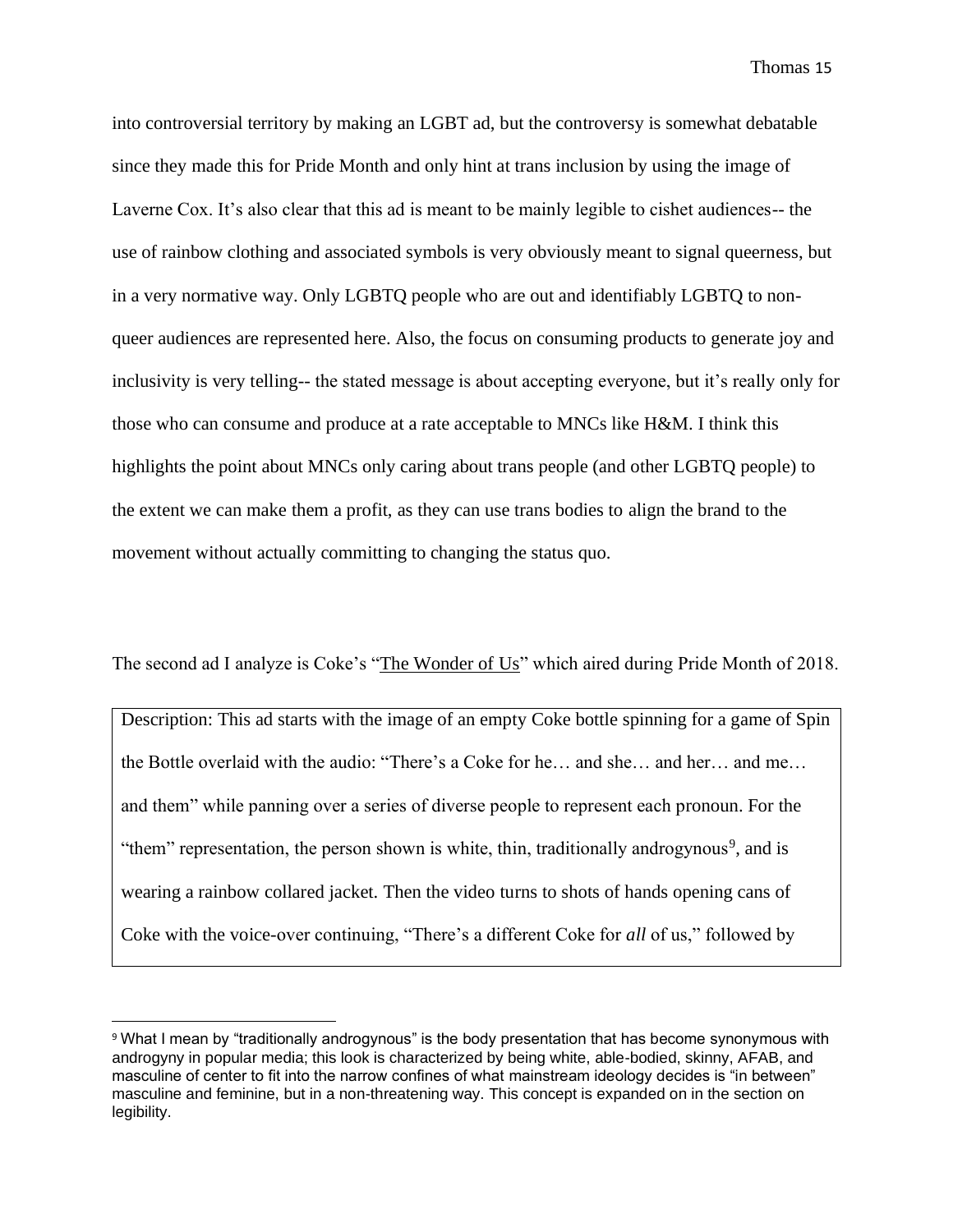people cracking open bottles of Coke at a party. It continues with a shot of someone riding a bike surrounded by a mass of balloons with another voice saying, "And especially for him." A different voice then chimes in with "No feet have wandered where you've walked," followed by another saying "No eyes have seen what you've seen" with shots of kids playing on a swing set. Then some people do gymnastics while a voice says, "No one's lived the life you've lived." Then there's a shot of someone contact juggling while a voice says "No head has held your dreams," followed by some people riding bumper cars and doing sick flips in a wheelchair while a different voice says "To act the same would be mundane." Then a pair of white people look over a mountainous landscape while a voice says, "What a boring thing to do." The camera then zooms in close to one of the people's eyes and a voice reflects "That's why there's just one me." It zooms back out to show a big beach scene with a ton of people spread out on the sand while a voice says "In a billion unique yous," with the camera then zooming in to focus on a couple cuddling on a towel. Then someone drinks a Coke while a voice says "We all have different looks" followed by "And different loves" as the person looks over to a different person driving the car, "likes" as a person spreads their arms to the ocean, "and dislikes too" with some scenes of parties. "But there's a Coke for we… and us" as a person jumps off of a yurt-like structure into some body of water. Finally, the ad ends with "And there's a Coke... for you" as the screen flashes with the phrase "ENJOY YOURSTM" and then the Coca-Cola label.

Although I don't spend as much time analyzing this ad as the other two, this one still offers another example of how these ads can strengthen the status quo that oppresses trans people even while offering a positive representation of genders outside of the cisgender binary. This ad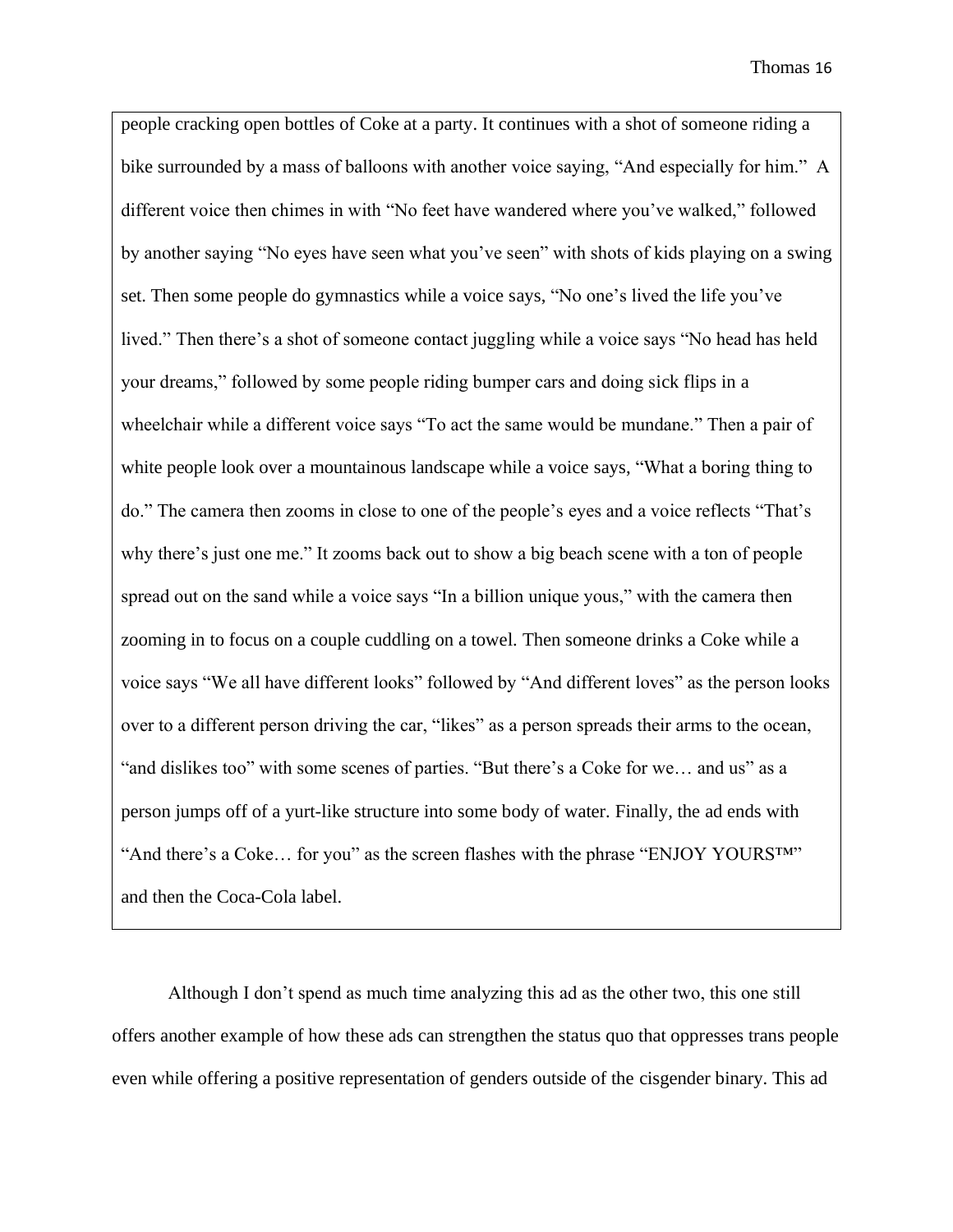mostly stuck out to me because of the nonbinary representation in it. Nonbinary representation in any form is still very rare and is not often shown in advertising. This ad uses singular they pronouns but otherwise makes no mention of nonbinary identity, making it quick and somewhat subtle but still groundbreaking for mainstream advertisements.

I also chose this ad because the company that created it, Coca-Cola, is a very complicated MNC with a lot of different facets. They have a great Public Relations (PR) department that makes them out to be environmentally friendly and a supporter of many nonprofit groups working to promote social equality. However, at the same time this corporation has been criticized multiple times for its unsustainable use of plastic and its numerous human rights violations<sup>10</sup>. Coke offers a good example of the many contradictions of social entrepreneurship and the difficulties of holding a powerful MNC accountable.

The third ad I'm analyzing is Mattel's ["Creatable World"](https://www.youtube.com/watch?v=HJCtVhkufd4) which debuted their new line of gender neutral dolls in September 2019.

Description: This ad begins with two children in boxes on screen with a child's voice saying "Introducing Creatable World" as the screen shifts to a picture of the box the doll comes in and shows off the various clothing and accessories that you can buy with it. A chorus then sings "Creatable World!" followed by the child saying, "Create characters that are awesomely you!" This is accompanied by flashes of the various possible dolls, all shown with a split screen of their long and short hair styles. Then a kid does a cartwheel on one side of the screen while a doppelganger doll also does a cartwheel, as the voice says "Mix and match for hundreds of

<sup>&</sup>lt;sup>10</sup> This will be expanded on in the Neoliberalism and the Corporate State section, under CSR.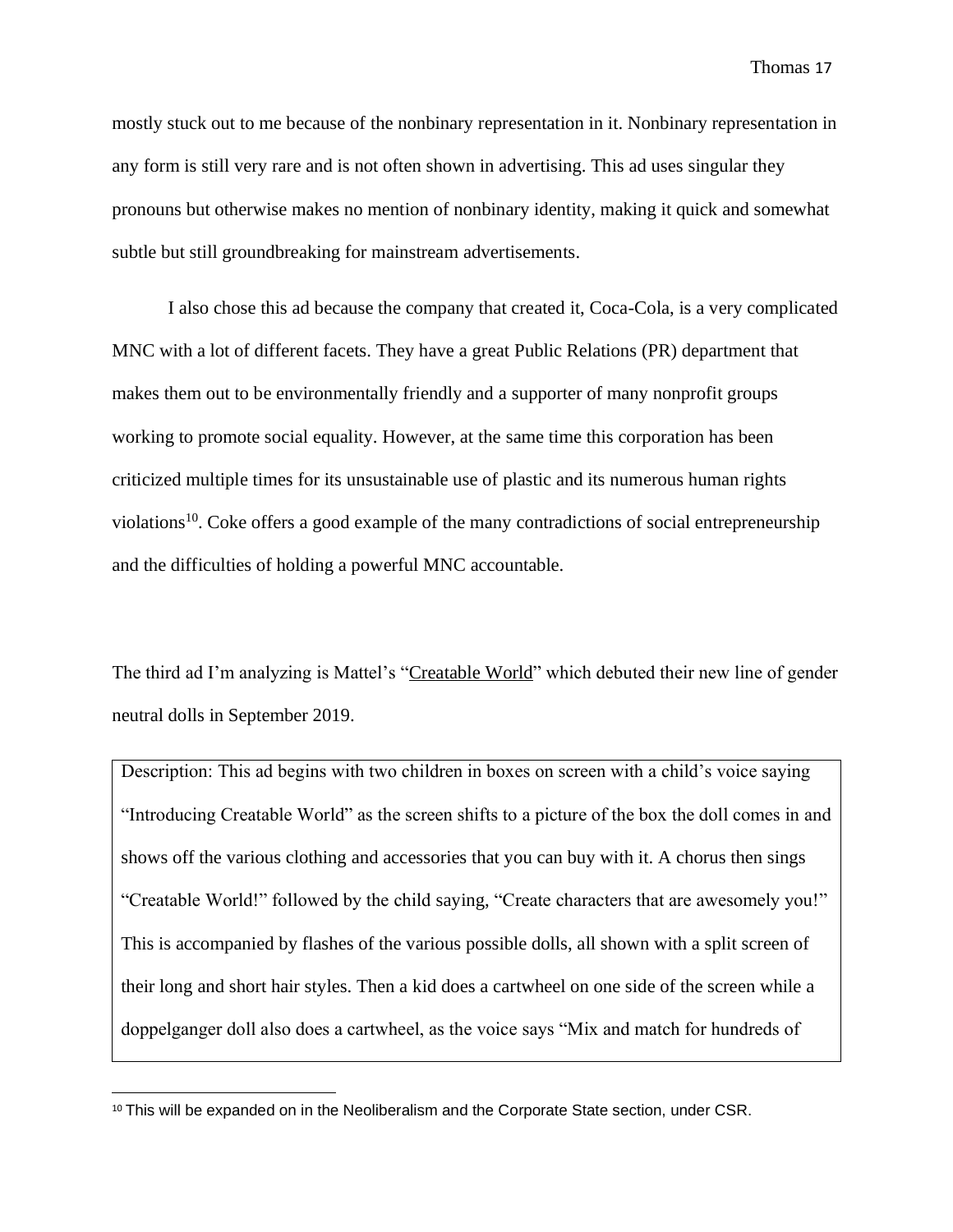looks," and then two children reach through the barrier separating them and trade dolls. "What will you create?" overlays a lineup of one doll wearing many different hairstyles and clothing ensembles. Then a series of racially and gender diverse children are shown playing with their dolls in a bunch of tiny boxes for each of them, as the logo of "Creatable World™" and "all welcome" flashes on screen. The voice says, "Creatable World dolls, each sold separately!" and then the ad ends.

This Mattel ad marks the beginning of a difference in mainstream understanding and acceptance of non-traditional gender identities and presentations. This product is aimed at the upand-coming generation (currently labeled "Generation Alpha") who apparently reported to the toy company that they would rather not be labeled by anything and would prefer to dress and act how they want, unencumbered by binary gender expectations. Mattel may be tapping into a new market in gender inclusive products, since there are numerous reports of more and more people identifying outside the gender binary or knowing others who do (Laughlin).

This doll could be considered progressive since it allows the user to easily change the gender presentation of the doll, and makes no discrimination between the gender of their target audience-- there are no obvious gender markers meant to appeal to either boys or girls in the advertisements or the product labeling. However, this doll only features one specific body type, which, due to the lack of gender neutral dolls on the market, unfortunately perpetuates toxic assumptions of what a person has to look like in order to be nonbinary<sup>11</sup>. It's also worth noting that Mattel has never explicitly aligned this product with queerness, and makes no reference to

<sup>&</sup>lt;sup>11</sup> This is expanded on in the section on Legibility.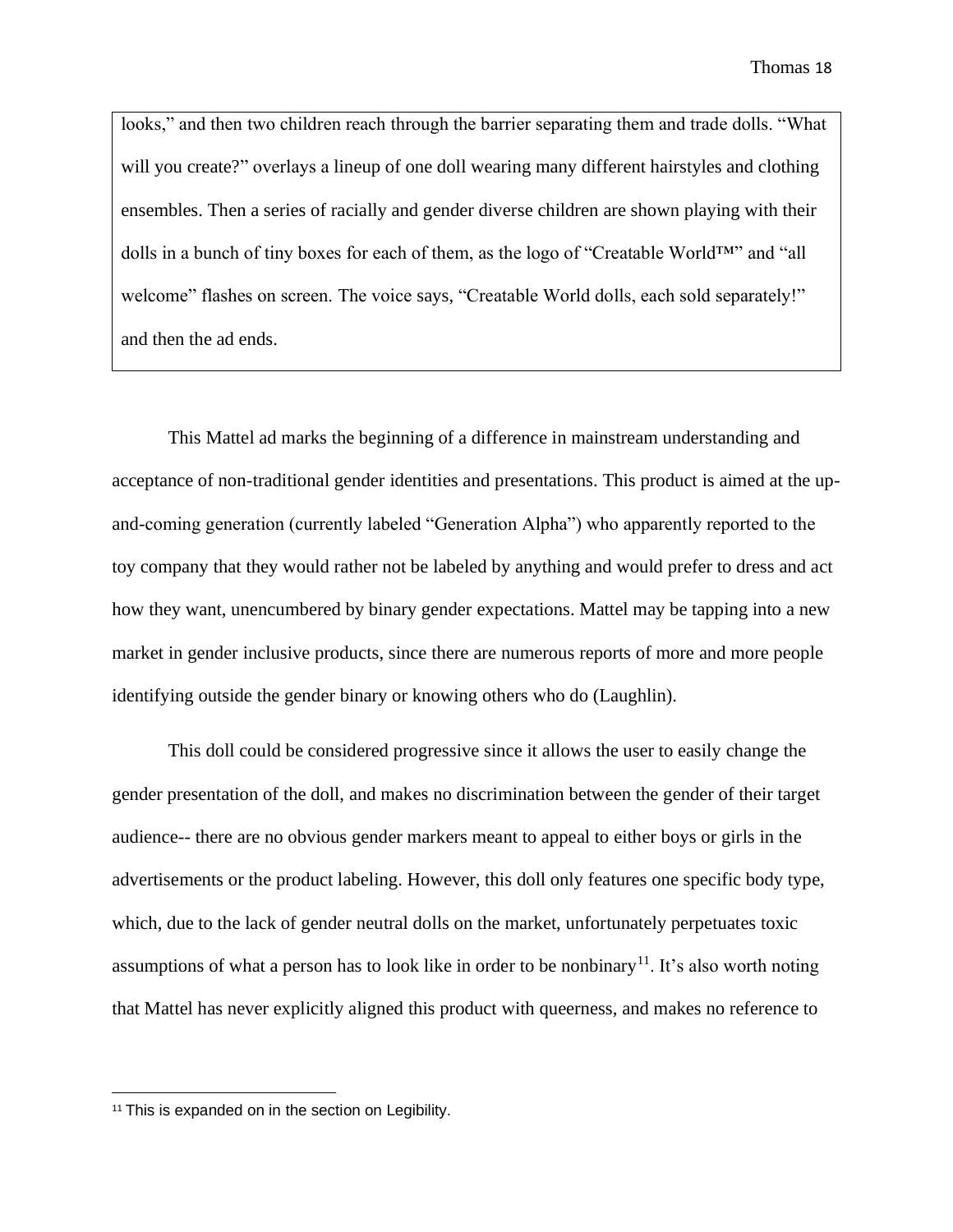trans identities in any of its ads, except for one Instagram post that defined singular they pronouns (creatableworld, "They, Them, He, She, Him, Her, We.  $\bigotimes$  #AllWelcome"). However, this doll is still considered by consumers to be gender neutral and situated in transness, to the point where there is some opposition to it-- One Million Moms, a conservative Christain and anti-gay group, is working on a petition to discontinue this line<sup>12</sup>. Despite their attempts to minimize this doll's relation to queerness, Mattel is still considered to be advancing gender inclusion and expanding nonbinary representation.

Mattel as a corporation is also interesting because, unlike many other MNCs, they don't have any immediately apparent controversies, other than the long-standing ones about Barbie's unrealistic body proportions<sup>13</sup> and the difference in the pay gap between the average line worker and the CEO (Ynon Kreiz makes 3,408 times more than his line workers (Anderson)). Mattel is signed on to the Mekong Agreement to end modern-day slavery and is committed to sustainable sourcing to create its products ("Mattel Citizenship"). In comparison to the allegations lobbied against Coke and H&M, Mattel seems to be fighting a lot less negative public attention. This complicates the narrative of corporate power since Mattel has not blatantly committed human rights abuses and undermined its CSR reputation in the same way certain other MNCs have done. Because of this, I will be focusing much more on the implications of the Creatable World product and advertisement as opposed to spending time critiquing the corporation that created it.

<sup>&</sup>lt;sup>12</sup> The petition is called "Urge Mattel to Discontinue Its Gender Inclusive Doll Line"; these moms are worried about "a toy that glorifies gender inclusivity and ignores one's biological sex" and say that "Mattel should avoid aiming to please a small percentage of customers while pushing away conservative customers who hold to the age-old truth that a boy is a boy and a girl is a girl" (One Million Moms). <sup>13</sup> More information about this can be found in "Does Barbie make girls want to be thin? The effect of experimental exposure to images of the dolls on the body image of 5- to 8-year-old girls," by Dittmar, Halliwell, and Ive.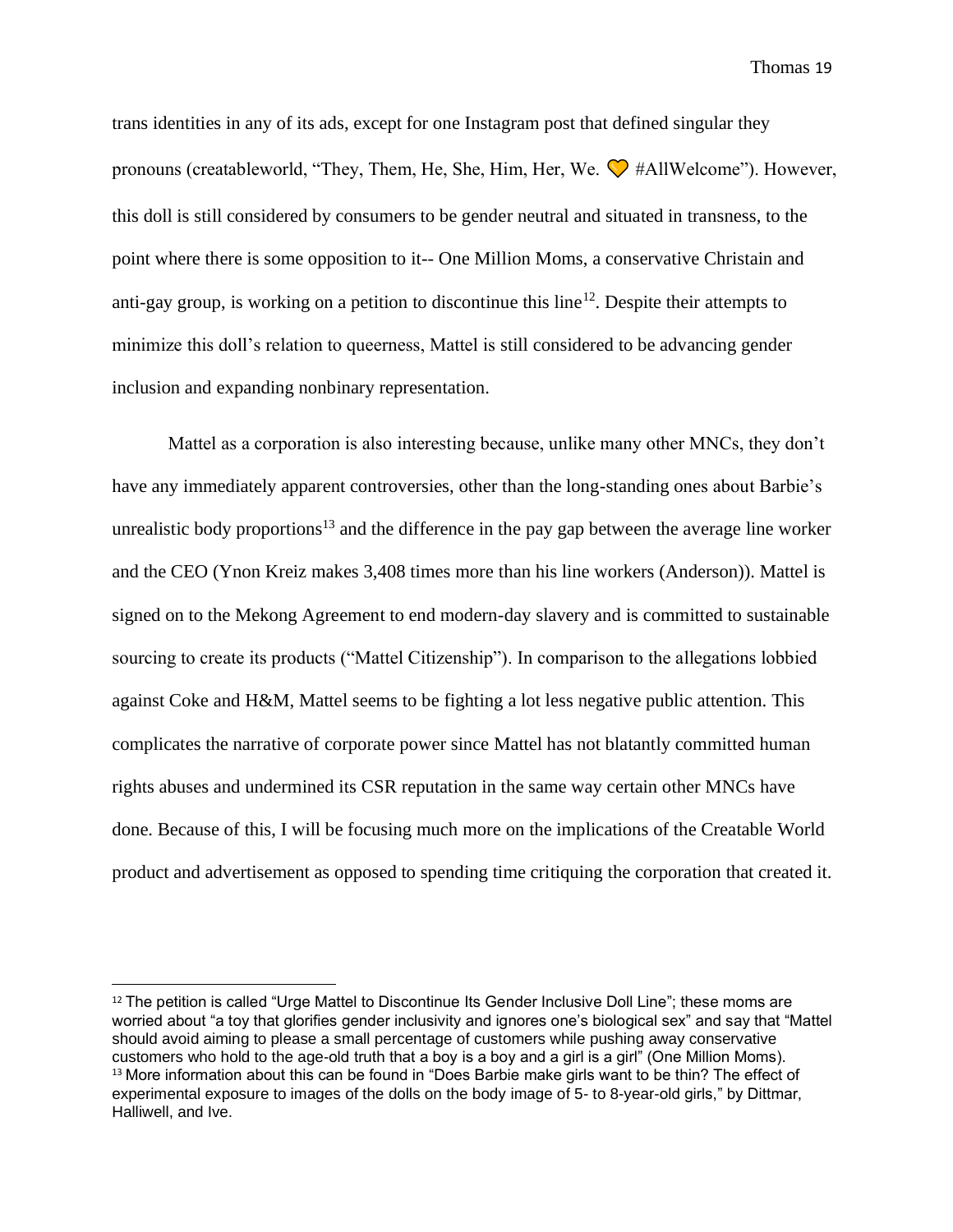#### Questions:

It's important to analyze these trans ads to understand how trans identity is being used to sell a product and what the consequences of this model could be for the lived experience of trans people. It's important to consider what the intent of these ads are, and whether they achieve what they intended. Does positive representation actually result in material benefit to trans people, or does it just give a brand the reputation of being woke in order to protect it from controversies and make it more profit as consumers buy their products in order to show their allyship with the trans community? Or does it maybe do both? Also, when these corporations effectively co-opt a social movement, what does this do for the movement? Does it give grassroots organizations and mobilizers more credibility and spread the word about an issue, or does it steer attention away from the movement and instead focus it on the brand? Or, again, does it do both? There is also the worry that if trends shift and it no longer becomes profitable to say a company stands with a movement, then these businesses may change their tune and refuse to aid in social justice work, proving their solidarity to be shallow and worth little. Overall, do these ads change the status quo of transphobia at all? Do they have the potential to actually strengthen it due to perpetuating normative ideas about what a trans person should look and act like? If this is the case, then what happens to trans people who do not fit this normative model? Are they then further marginalized and barred from accessing even more resources and institutions?

It's impossible to fully answer these questions, since there is not a massive amount of research currently circulating around this topic and the ads I'm analyzing were created very recently. The answers also depend on the point of view of the person asking them, their own interests, and whether they favor social entrepreneurship and believe in neoliberal ideology. However, in this piece I argue that these representations are harmful, and that they do exclude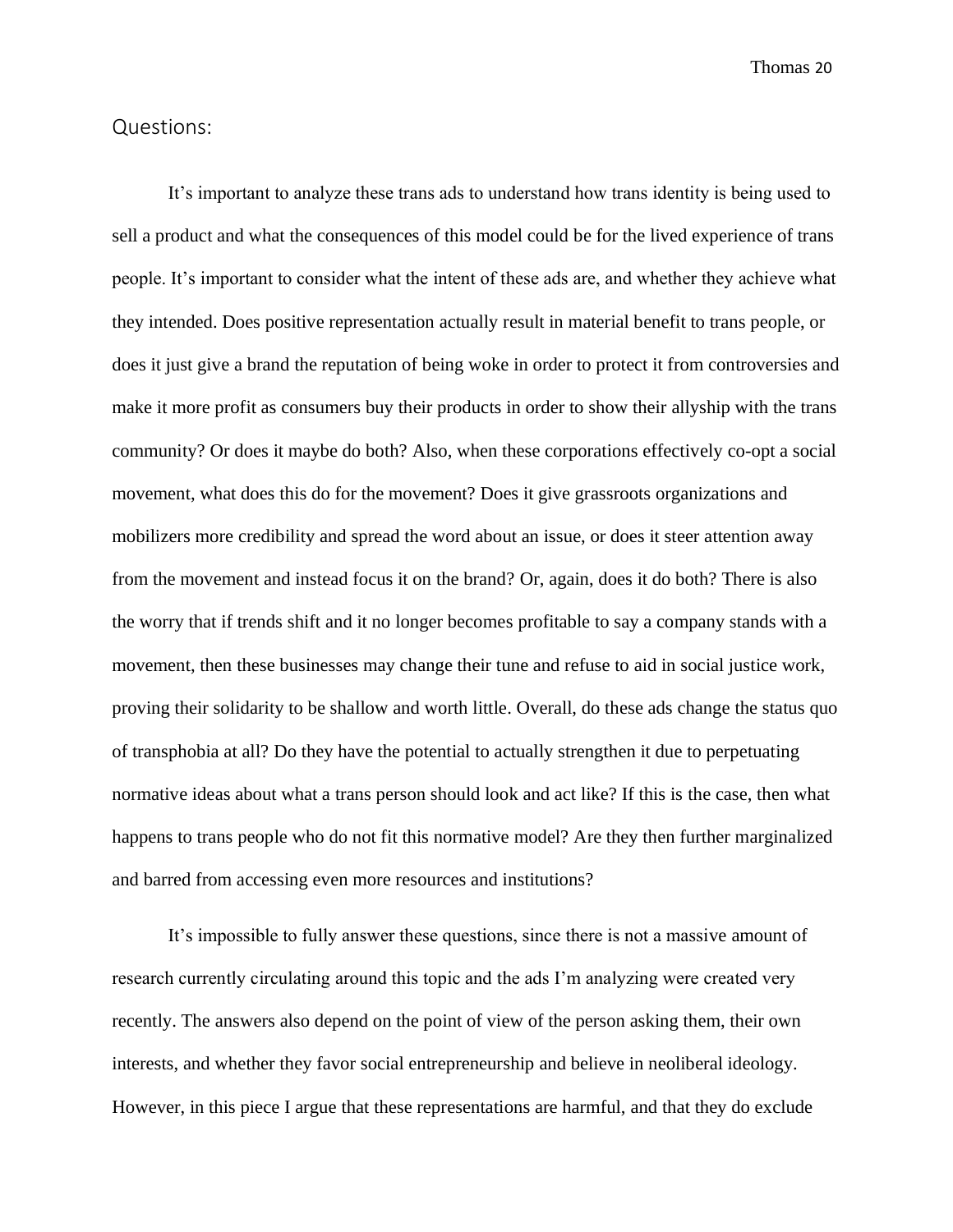more marginalized trans people, painting a false picture of full acceptance and equality that can be misleading and can hinder social justice movements.

The goal of this paper is to open the discussion about woke ads in general, and to focus on the impact on marginalized groups, specifically transgender people. I'm not advocating for completely discontinuing the production of woke ads, but I want the general public and the target audiences of these ads to critically think about each one of them and consider who may be harmed even by good intentions. I also want readers to consider the role of corporations in social movements, and to think about the limitations of advocating for change solely through the private sector.

# Neoliberalism and the Corporate State:

This section will focus on how neoliberalism functions to shape the way we think about identity, value, and work, and how the corporate state enables this ideology to be enforced. To illustrate these concepts I'll be using the H&M ad "Stay True, Stay You" as an example, and also the Coke ad "The Wonder of Us."

#### Neoliberalism

I understand neoliberalism as an ideology that emphasizes individualism, privatization, expanding markets, limited state control, and free trade<sup>14</sup>. This ideology acts as an effective structure to channel a capitalist economic system, since it places value on mechanisms that allow capitalist systems to flow unimpeded. Neoliberalism places all its faith in corporate power and

<sup>14</sup> I base the majority of my understanding of neoliberalism on David Harvey's analysis of it in his book *A Brief History of Neoliberalism*.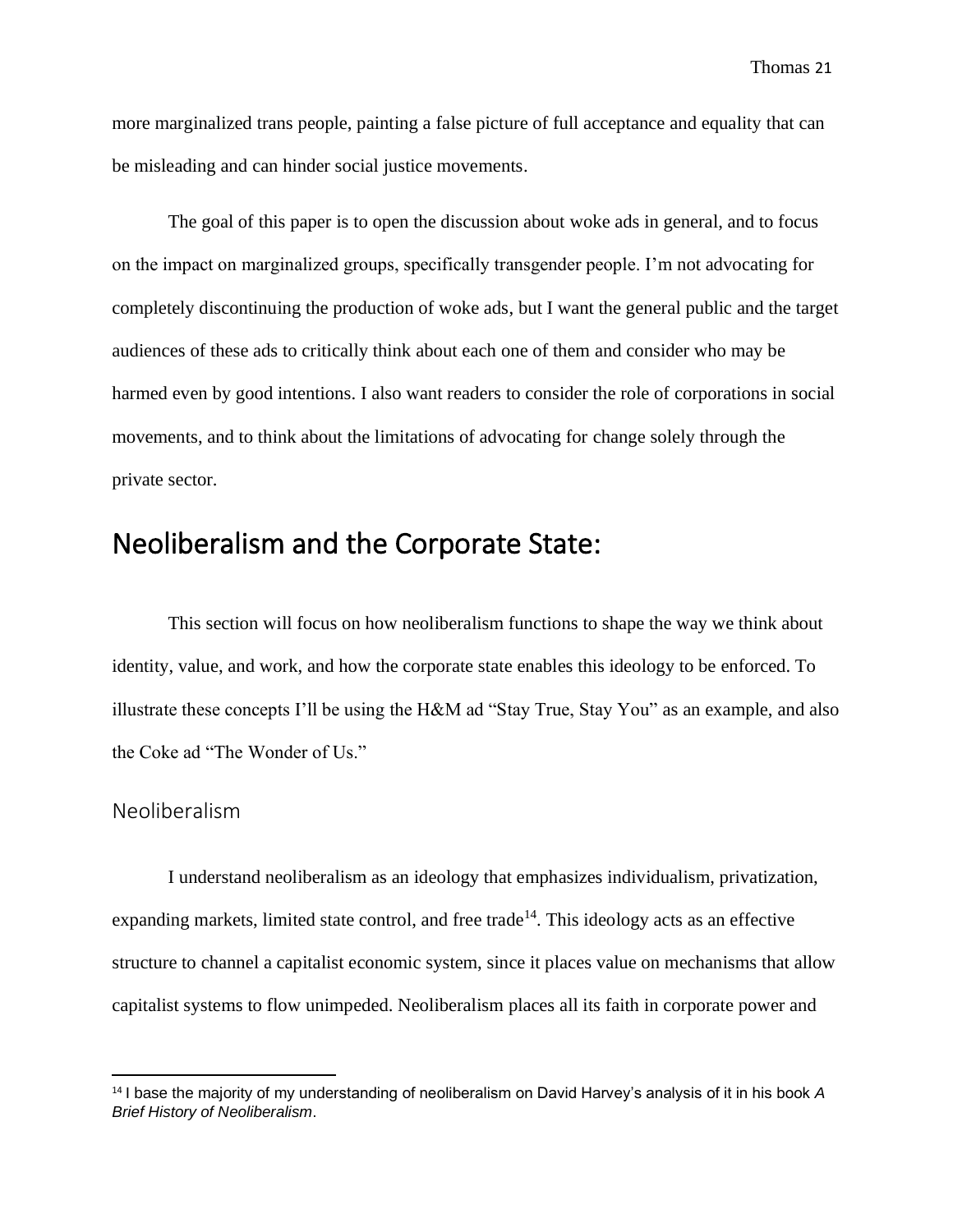the private sector and considers governmental structures to be valuable only as a means to increase corporate power and contribute to capitalist processes. Neoliberal ideology is widespread in the US, even though most of us don't actually refer to these principles as such, and it has become pervasive enough that many of these principles are often not criticized, or even thought about. Neoliberalism is an effective power structure because it has become hegemonic for the US, which also influences the rest of the world to an extent that this ideology is well known across the world. It's important to consider the role of neoliberal ideology when discussing advertising and social movements, because this ideology is steeped into every social and economic system we interact with, and many feel that neoliberal principles are an unchangeable fact of life, like a set of natural physical laws.

Neoliberalism forces the onus of creating change onto individuals within the society, as opposed to analyzing unequal power dynamics created and perpetuated by the upper classes, due to its extreme emphasis on individual agency. This then leads to the rise of woke ads, and CSR, as brands attempt to stay relevant to consumers and feed into this rhetoric of the private sector being the most effective and fastest method to promoting progressive change. In this way, neoliberalism acts as an effective philosophy through which to maximize capitalist gains for those in power and push the responsibility of making change onto consumers, at the same time convincing us that our only real option is to work within this corporate model. Because of this, if a progressive movement is seen to threaten corporate interests, brands likely will not back it, potentially causing the movement to lose traction as more of its supporters are diverted into campaigns that ultimately work to preserve the status quo.

Understanding the overall general framework of neoliberalism is essential for understanding the connection of states to corporations. Neoliberalism demands privatization,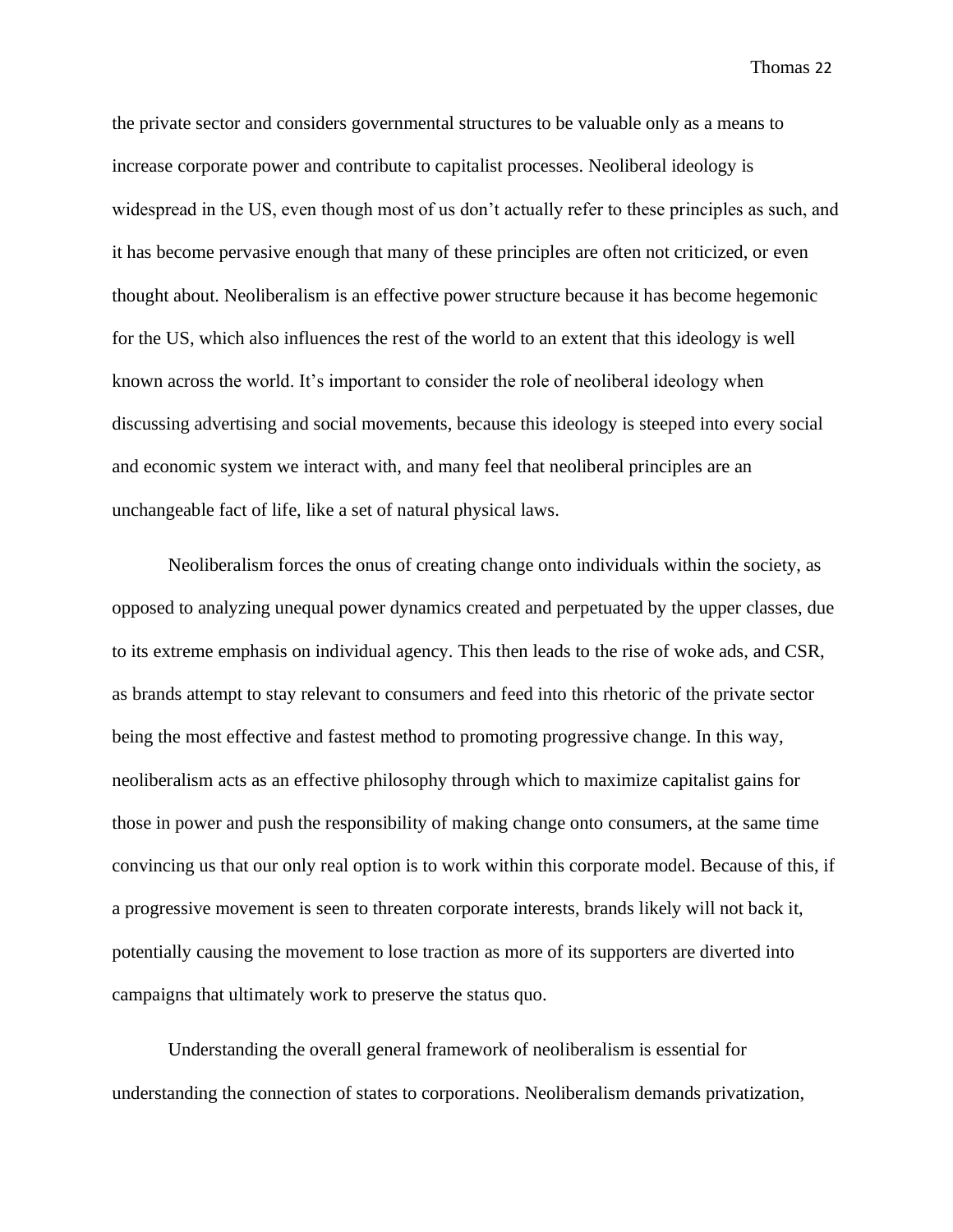including of traditionally state-controlled institutions, such as healthcare and education. This ideology, coupled with the power of corporate lobbying groups and other ties between state bodies and businesses, has resulted in a sort of combined system of government and corporations, where the corporations may in some ways exceed the powers of the state (Babic, Drutman, and Harvey).

This is especially true of multinational corporations (MNCs), since they can reach beyond even the political parameters of their host country and impact multiple nations around the world. This impact is shared among disproportionately few MNCs-- "States versus Corporations" by Milan Babic gives the statistic that "nearly 40 percent of the control over the economic value of MNCs in the world is held, via a complicated web of ownership relations, by a group of only 147 MNCs." This article goes on to say that "MNCs and states are, in this sense, foci of social forces competing for power and enforcement of their interests within global capitalism. They are embedded in relations represented as networks of power that combine different features, that is, they can be ownership, elite and/or other networks." Although corporations have not fully extended beyond the power of the state and still require certain state functions in order to run, the state actively works to promote business interests in many ways and corporations support aspects of the state that benefit business. Because of this entanglement, it's important to think about this system (which I will call the corporate state) as a combined one, instead of thinking of state and corporate power as separate.

Due to corporate influence, certain things are prioritized over others, which produces legislation that can be biased towards promoting corporate interests instead of benefiting the citizens within a country. Sometimes these interests line up in a way that benefits both the corporation and the people living under its rule. Sometimes these interests are at odds. In an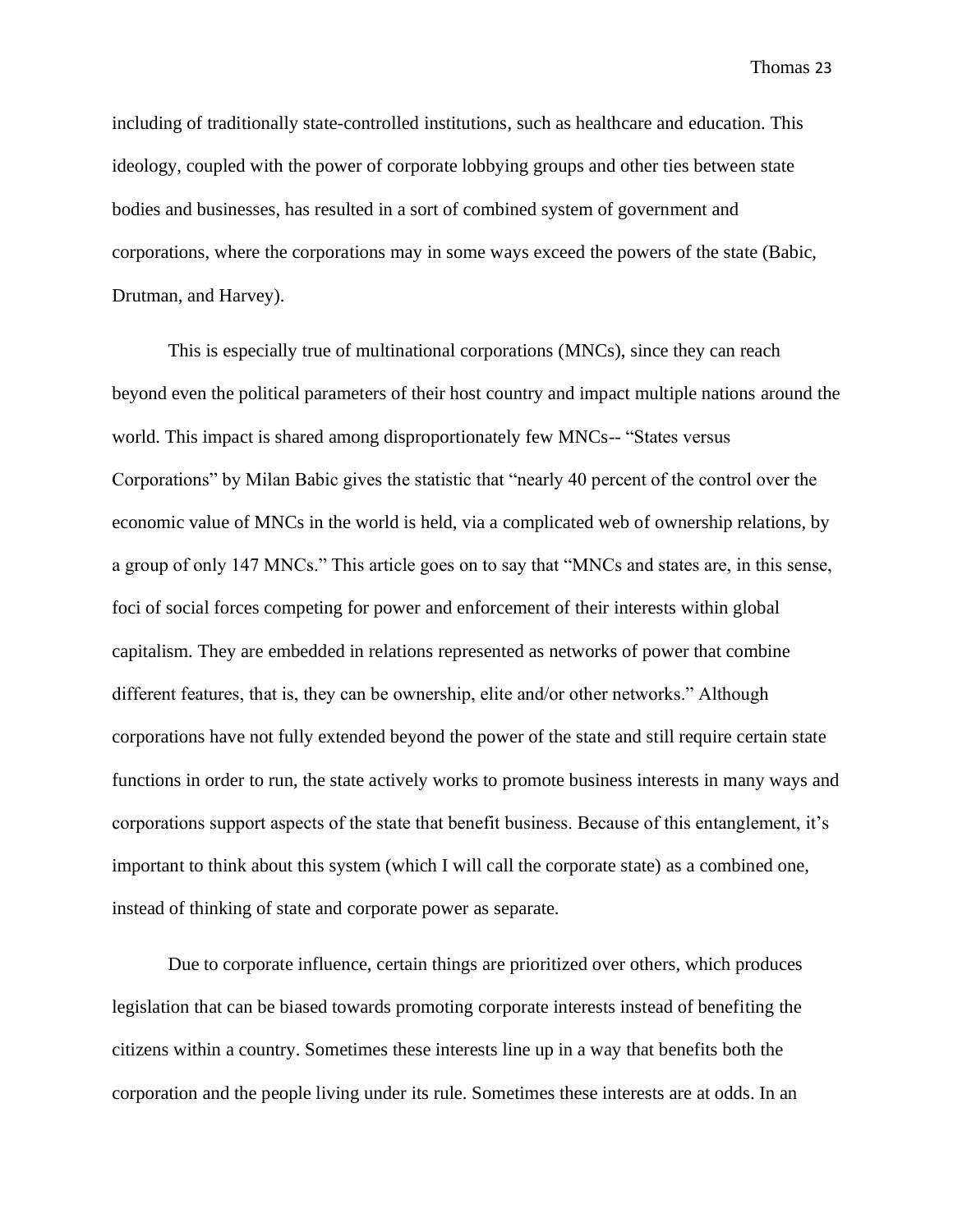article published by the Atlantic in 2015, Lee Drutman says "Corporations now spend about \$2.6 billion a year on reported lobbying expenditures[—more than the \\$2 billion we spend to fund the](http://fas.org/sgp/crs/misc/R43557.pdf)  [House \(\\$1.18 billion\) and Senate \(\\$860 million\).](http://fas.org/sgp/crs/misc/R43557.pdf).. Today, the biggest companies have upwards of 100 lobbyists representing them, allowing them to be everywhere, all the time. For every dollar spent on lobbying by labor unions and public-interest groups together, large corporations and their associations now spend \$34. Of the 100 organizations that spend the most on lobbying, 95 consistently represent business." These figures show how deep the involvement of businesses within government is and raises concerns about whether legislation that may threaten corporate interests may ever be effective. This also causes more people to believe in the power of the private sector more than traditional state structures since these corporations are able to use their wealth to out-maneuver opposing legislation. Drutman goes on to say "When I surveyed corporate lobbyists on the reasons why their companies maintained a Washington office, the top reason was 'to protect the company against changes in government policy,'" showing that corporate entanglement in government does less radical reform that may advance the interests of their consumers and instead are much more focused on maintaining a status quo that benefits companies. Presumably corporations are not actively out to make people's lives worse on purpose, but based on all this, if it came down to a decision between promoting the interests of the public or promoting the interests of a business, it seems likely that corporations would choose to support themselves.

### Voting with your wallet

Woke trans advertising reflects neoliberal attitudes of what constitutes the value of certain groups, because these campaigns are based on extracting a profit from populations that are thought to have significant buying power. As of 2018, the LGBT buying power is estimated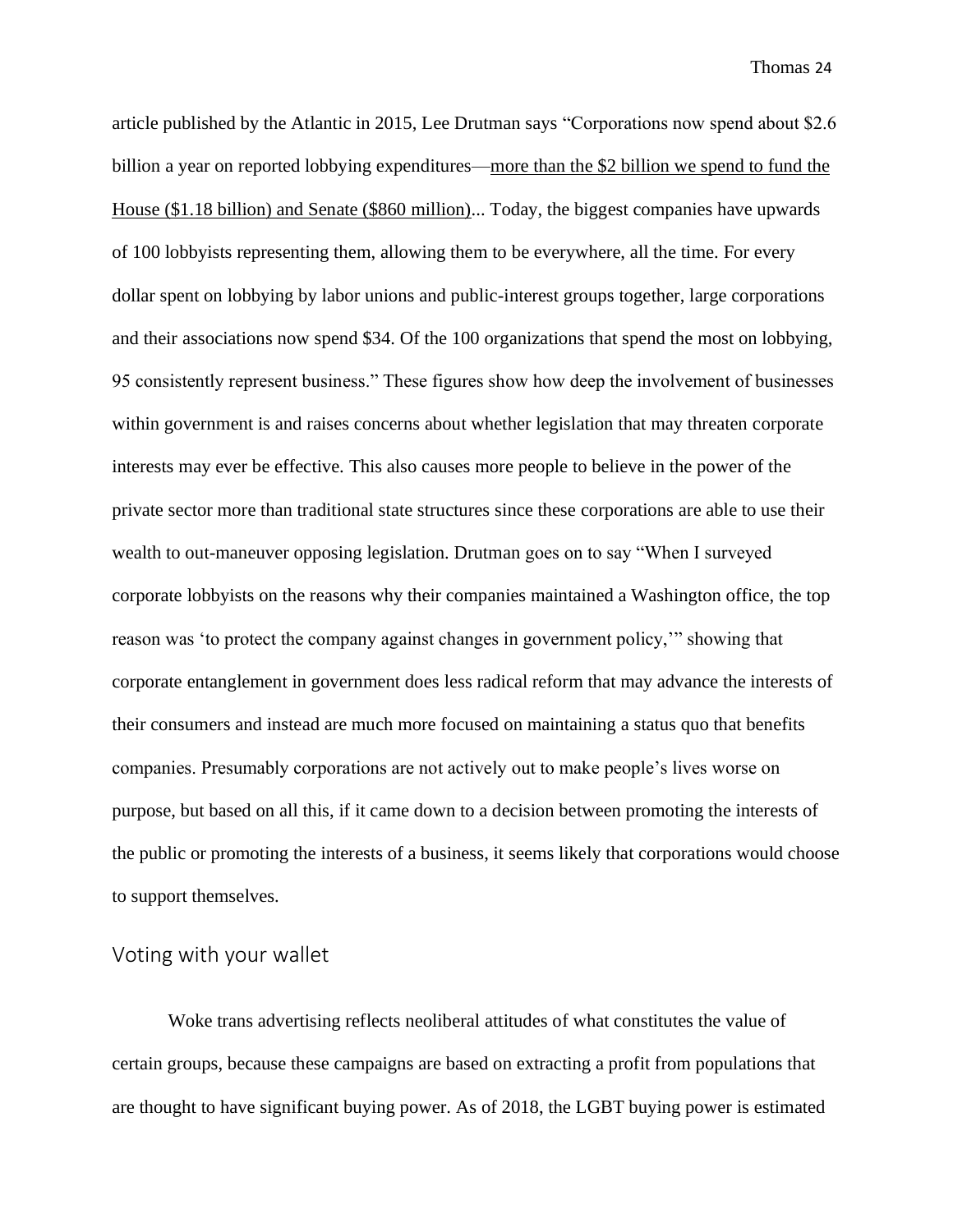at [\\$3.6 trillion globally](http://www.lgbt-capital.com/docs/Estimated_LGBT-GDP_(table)_-_2018.pdf) and \$1 trillion in the US alone (LGBT Capital). Many corporations have taken note of this and have subsequently jumped into advertising campaigns that appear to align the brand with the LGBTQ community, hoping to secure some of this capital for themselves. Representation of LGBTQ people in advertising is more often a case of corporations trying to appeal to the community (as well as to its allies) to make a profit, showing that interest in positive portrayals of a large percentage of the population<sup>15</sup> stems from interest in using that population to increase profits. In order to pave the way for corporations, organizations like the Human Rights Campaign (HRC) and GLAAD actively promote this kind of advertising, and even provide firms various guides<sup>16</sup> to effectively appeal to an LGBTO audience. These guides have good suggestions, such as "Be sensitive to lesbian, gay, bisexual and transgender stereotypes and avoid positioning LGBTQ people as a perceived threat for humor" and "Always use a transgender person's chosen name" (LGBTQ Marketing and Advertising: Best Practices) which can help ensure these ads do not promote negative stereotypes of LGBTQ people. However, they never challenge the assumption that these corporations should be profiting off of queer identities, and often do not discuss potential methods for these corporations to engage in LGBTQ liberation beyond creating a thirty second feel-good video that ultimately just serves to promote corporate interests, and not LGBTQ ones.

The HRC also supplies different resources to evaluate a company's dedication to supporting LGBTQ people, including the Corporate Equality Index and the Buying for Workplace Equality guide. Deena Fidas, Director of HRC Foundation's Workplace Equality

<sup>&</sup>lt;sup>15</sup> In 2019, a Gallup poll estimated the LGBT population in the US at 4.5% ("In U.S., Estimate of LGBT Population Rises to 4.5%," Frank Newport, *Gallup)*

<sup>16</sup> These include "LGBTQ Marketing and Advertising: Best Practices," the HRC, and "media reference guide," 8th ed., GLAAD, as well as tips from the Commercial Closet Association.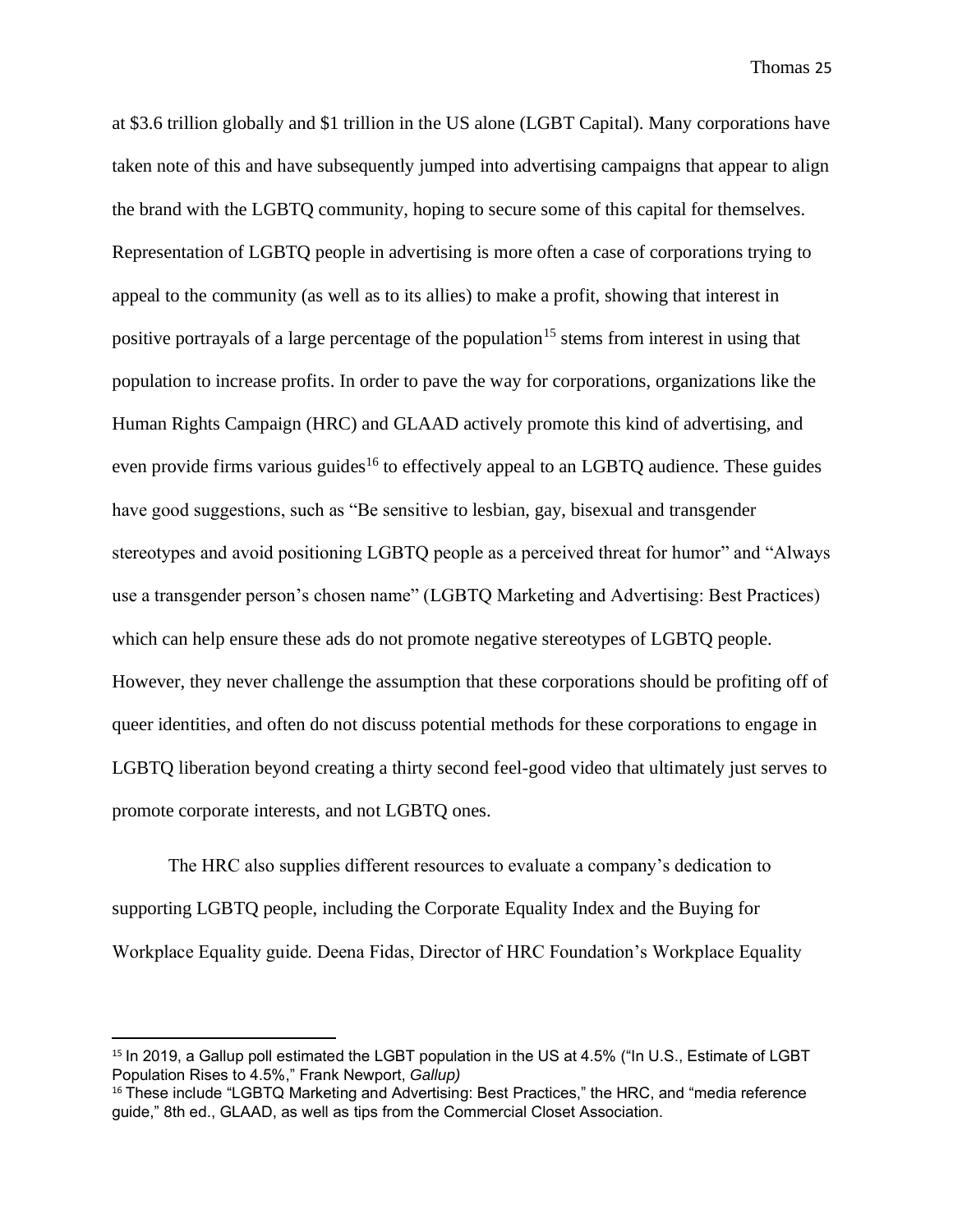Program, said "Our annual Buying for Workplace Equality guide provides quick, user-friendly help in selecting everything from groceries to cars, allowing fair-minded consumers to use their wallets to resist attacks on the LGBTQ community by supporting brands committed to fully inclusive workplaces" (Kozuch). These resources are generally very helpful, since they provide a measure to compare various workplace environments and consider the impact a company has on LGBTQ populations from a specific point of view. However, they also rely on the idea that corporate involvement in social issues is always a necessary and useful thing, and puts the onus on the average consumer to force anti-LGBTQ companies to change by encouraging patronage of certain companies and boycotts of others, by "voting with your wallet." While this can be an effective tactic, it also excludes those who do not have the financial ability to participate in a meaningful way, and advocates for change that appeals to those with disposable income, who are disproportionately of non-marginalized groups. This kind of tactic also emphasizes the power corporations have over the rights and well-being of LGBTQ people, since its effectiveness relies on these corporations' decision to listen to the needs of its queer consumer and worker base. Although it's framed as using the power of the consumer to advocate for our rights, this model depends on the LGBTQ community (and its supporters) maintaining a sufficiently high buying power in order to sway corporate profits. If a campaign that threatened corporate profits became associated with the LGBTQ community, or if the community was later evaluated to have a much lower estimated buying power, then it's unlikely that this tactic would work at all.

The LGBTQ estimated buying power lumps together a very diverse range of individuals, many of whom do not have the same financial resources as their perceived buying power would assume. If this metric eventually breaks up the LGBTQ community into separate groups (for instance, evaluating it based on a cross-section of both race and queer identities, or considering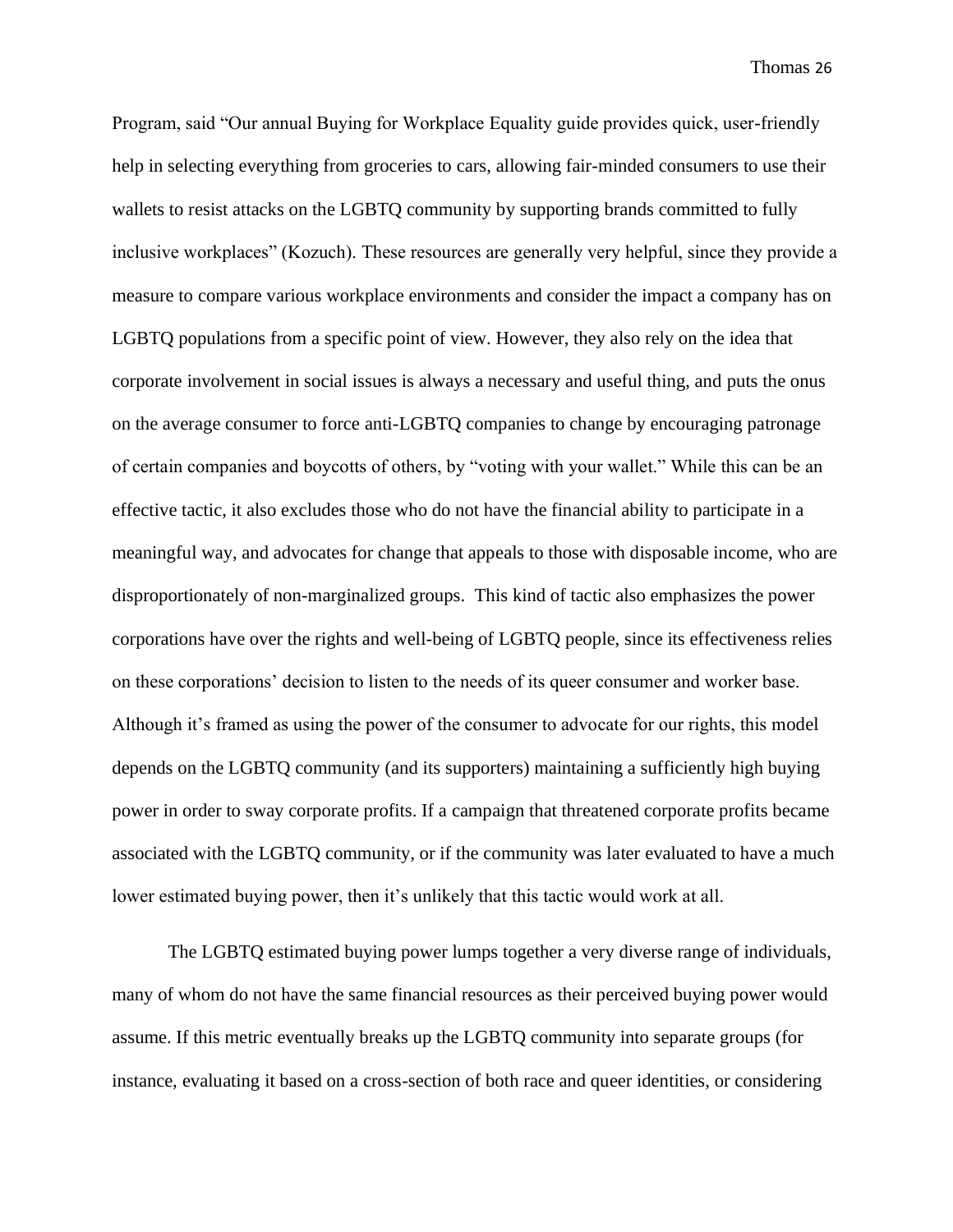the transgender community as separate from the rest of the LGBTQ community) then certain groups would likely be shown to have significantly less buying power. In this case, would any of these "voting with your wallet" campaigns serve the interests of groups without a lot of money? I don't think this tactic is inherently worthless, but it's important to remain critical of how queer interests are being framed, and how these campaigns rely on enough people having the wealth necessary to influence corporations, thereby always backgrounding the most marginalized and presuming worth based on the potential to generate a profit for people in power.

#### **CSR**

A much more concrete example of some of the issues with neoliberalism (in terms of the "voting with your wallet" idea mentioned in the previous section) is Corporate Social Responsibility. "'Corporate Social Responsibility' (CSR) is defined by the World Business Council for Sustainable Development (WBCSD) as 'the commitment of business to contribute to sustainable economic development, working with employees, their families, the local community and society at large to improve their quality of life'" (Birch, 81). Because fewer US citizens have faith in traditional government institutions (except for the military) and have increased faith in businesses<sup>17</sup>, there is a prevailing belief that the most efficient and quickest way to promote societal change is through the private sector. This leads to the assumption that the only way to enact widespread societal change is through the private sector. Because of this belief, the last few years have seen an increase in consumers demanding the businesses they patronize adopt a stance on pressing issues and offer solutions to them. In order to retain their customers and

<sup>&</sup>lt;sup>17</sup> According to the Gallup Poll "Confidence in Institutions," in 2019 only 11% of respondents said they had a "Great Deal/Quite A Lot" of confidence in the US Congress, compared to 23% for Big Business and a whopping 73% for the military.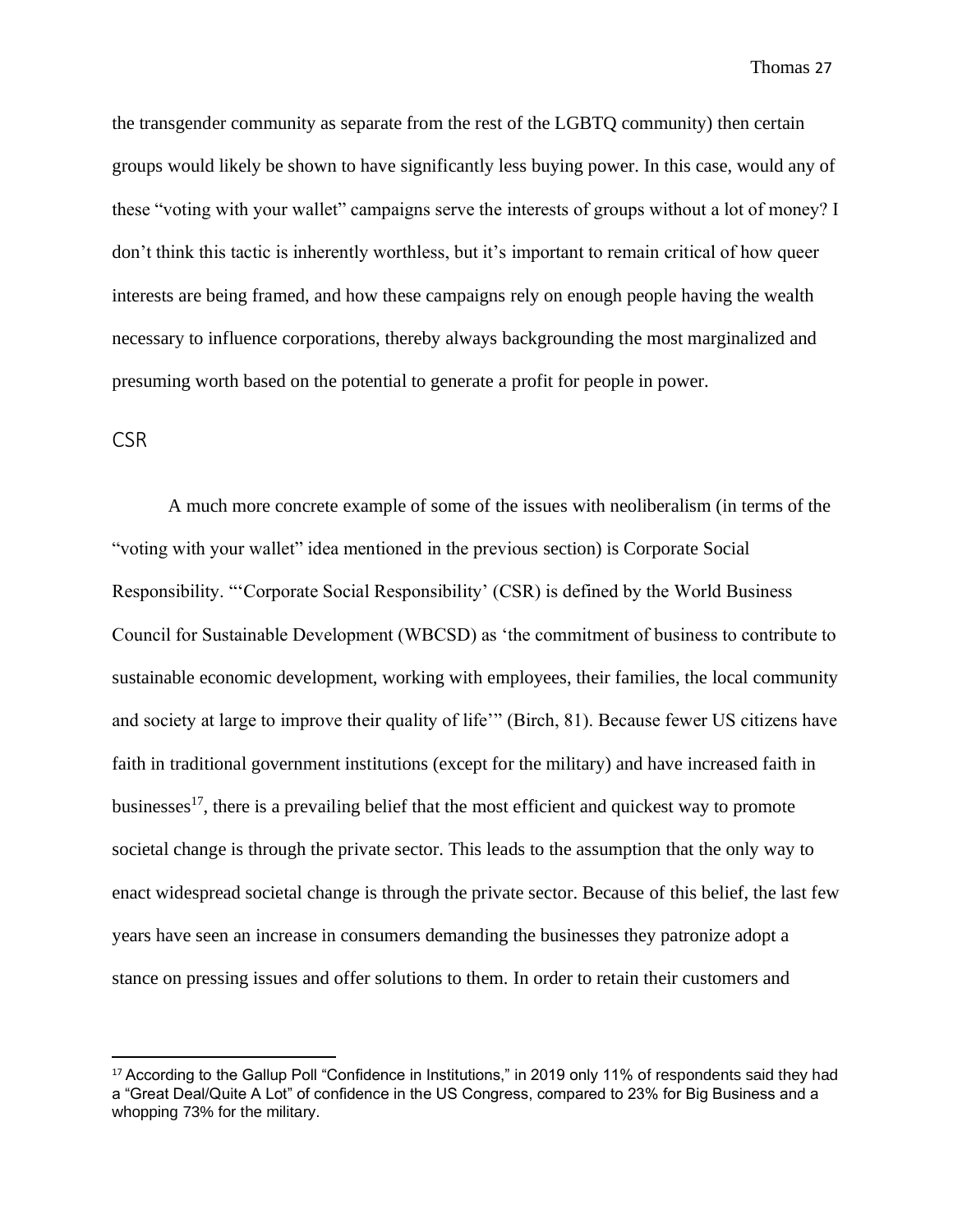attempt to profit off this trend, many corporations now discuss their commitment to CSR, and some even have entire departments dedicated to it.

CSR is a big topic that has been written about extensively, so I will focus on a few of the issues that are useful to understanding the impact of woke ads on marginalized people. A main worry of CSR is that the prioritization of capital over people might result in unsatisfactory commitment to causes. To bring this into conversation with the previous section about the combined powers of corporations and states, if it really is true that meaningful change can only be achieved through the private sector, then what happens if the private sector determines a cause threatens their bottom line? Many CSR campaigns emphasize a "triple bottom line-- financial, social and environmental performance" (Birch, 82) meaning they work for causes that both progress society and also make them a profit. The Goldman Sachs model of "doing well by doing good<sup>18</sup>" is another example of this thinking; the assumption is what's good for society is good for business. In certain instances this is true-- in a broad sense, if too many humans are unable to work (due to not having access to basic necessities and so dying, for example), then a traditional business cannot operate (since it would not have workers). However, this model is too simplified, and does not allow room for more complexity, a hallmark of neoliberal ideology. One issue is that many CSR campaigns do not take into account the local needs of particular areas their companies may be operating from since "most CSR policies and protocols are developed in comfortable head offices of large companies in developed countries, and not their operational sites in developing ones" (Birch, 82). There's also no analysis of what these corporations will do when faced with issues that inherently threaten their profits, such as movements that seek to greatly transform society and institutions in ways that disrupt power. I've never seen a company

<sup>&</sup>lt;sup>18</sup> From the Goldman Sachs website, under "People and Culture."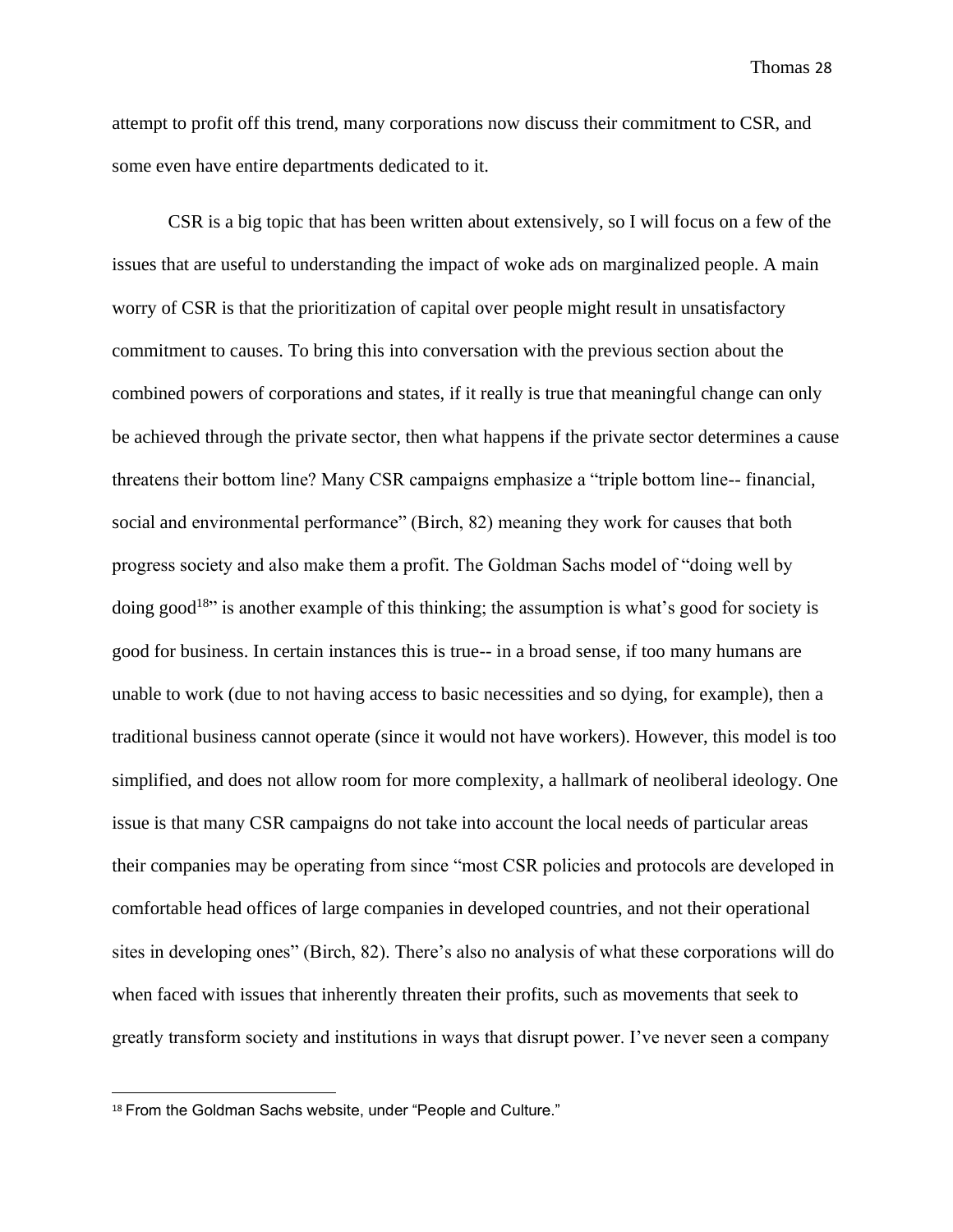advocate for large-scale wealth redistribution, for instance, and very few push for pay controls to ensure managers do not make significantly more than other workers, and many corporations are actively anti-union<sup>19</sup>. It could also be argued that the system that allows corporations to make money often relies on the exploitation of marginalized people, and so corporations have a vested interest in maintaining the status quo, even when they made slight adjustments to appease their consumers.

An example of the contradictions that can occur between stated intentions in CSR campaigns and actual business practices is Coca-Cola. Coke is currently engaged in multiple CSR campaigns. These include the Coca-Cola Foundation, which donates 1% of the corporation's operating income every year to provide millions of dollars in scholarships and grants to students and organizations around the world, the 5by20 initiative, which is meant to empower women entrepreneurs, and the World Without Waste project, which is working to make their packaging recyclable, among others<sup>20</sup>. Many have benefited from these initiatives. However, despite their commitment to CSR, some might wonder if these projects are simply an elaborate PR stunt, working to ensure Coke has plenty of contrasting examples of humanitarian services so they can distract from their many controversies and human rights abuses.

Certainly their ad "The Wonder of  $Us^{21}$ " promotes the image of Coke as communitybuilding and inclusive, showcasing a variety of people of different races, physical abilities, and genders, going so far as to even include nonbinary genders with a quick singular "them" pronoun thrown out there. If a person's entire understanding of the Coca-Cola company came from their

<sup>&</sup>lt;sup>19</sup> One source that discusses this in more detail is "US Companies Are Weaponizing Employees to Keep Unions Out" from Industry Week in 2018.

<sup>&</sup>lt;sup>20</sup> Information about each of these campaigns can be found on Coke's website, under "Sustainable" Business" and "Better Shared Future."

<sup>21</sup> I will return to this ad in the section on Legibility.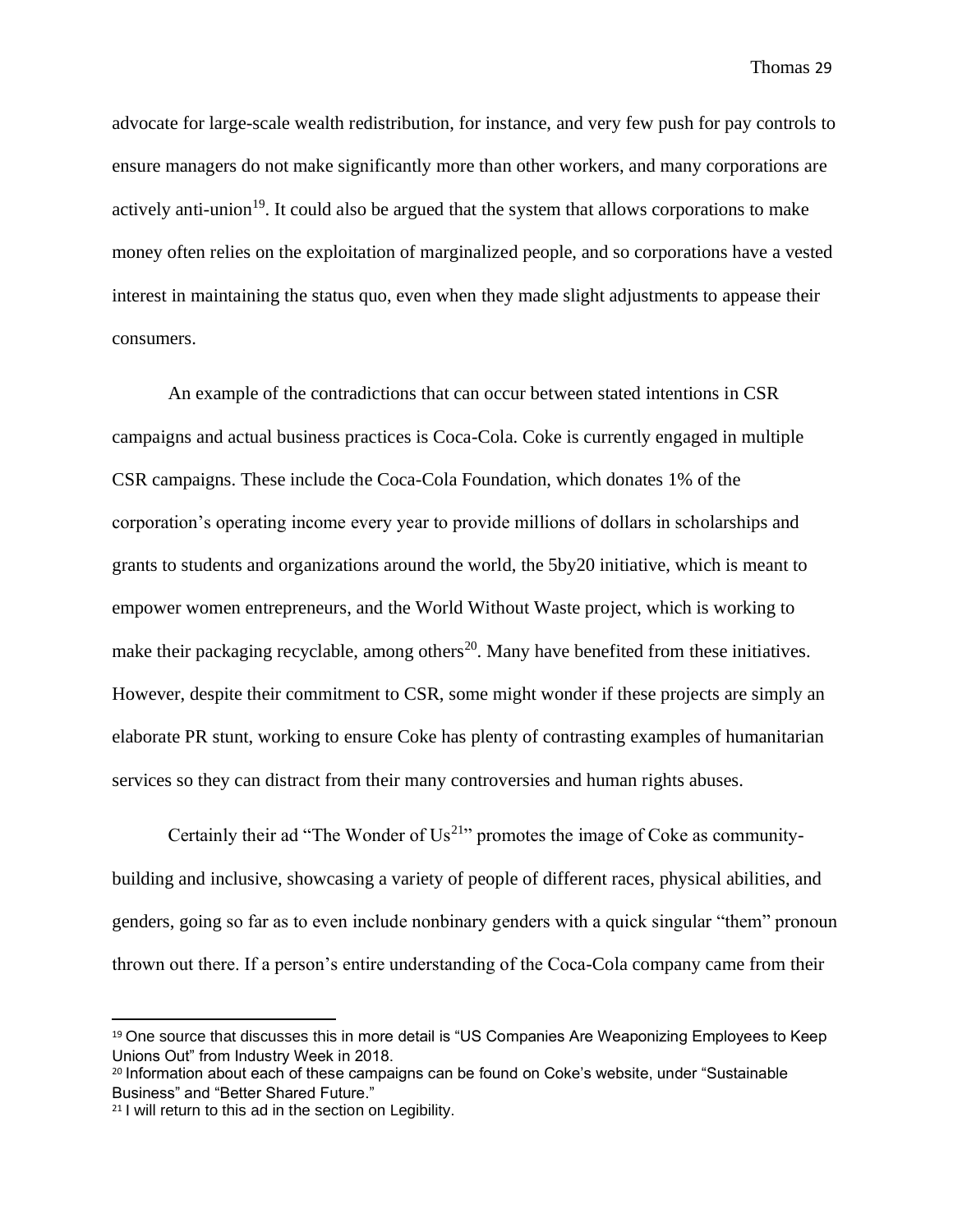advertising and CSR campaigns, it would appear to be a universally loved company that only exists to ensure every person on the planet has a good time. Unfortunately, a non-exhaustive dip into Coke's various controversies reveals a more complicated picture.

On the one hand, Coke promises to empower and stand in solidarity with marginalized groups and combat environmental destruction through sustainable practices. On the other hand, Coke continues to produce more plastic waste than any other company (Nace, Chalabi) and actively steals (and poisons) already scarce groundwater in India and Mexico (MacDonald, Earth Talk, India Resource Center, and Lopez and Jacobs), selling it back to the local population in Dasani bottles (Agerholm). The corporation also has a long history of committing various labor and human rights abuses against their workers in many places, including Indonesia, Colombia, Haiti, Ireland, Turkey, and the Philippines (Business and Human Rights Resource Center and International Union of Food, Agricultural, Hotel, Restaurant, Catering, Tobacco and Allied Workers' Associations (IUF)). In addition to all this, when their workers attempt to organize to demand their rights, Coke has cracked down on dissent using heavily militarized tactics, going so far as to murder prominent union leaders, prompting multiple protests, boycotts, and the Stop Killer Coke Campaign (Harris and Lapan). Faced with all these contradictions to their stated commitment to CSR, I start to wonder whether Coke's various social justice campaigns are simply meant to distract from their actual practices, and whether the priority is really to bring the world together in solidarity<sup>22</sup> or if it's just to force as much soda down each person's throat as cheaply as possible. If the bottom line is always profit (regardless of attempts to convince us that Coke is "doing well by doing good" while profiting from these human rights abuses), and a multinational corporation like Coke seems to suffer no real consequences despite their actions

<sup>&</sup>lt;sup>22</sup> A reference to their famous ad campaign "I'd Like To Buy The World a Coke" from 1971.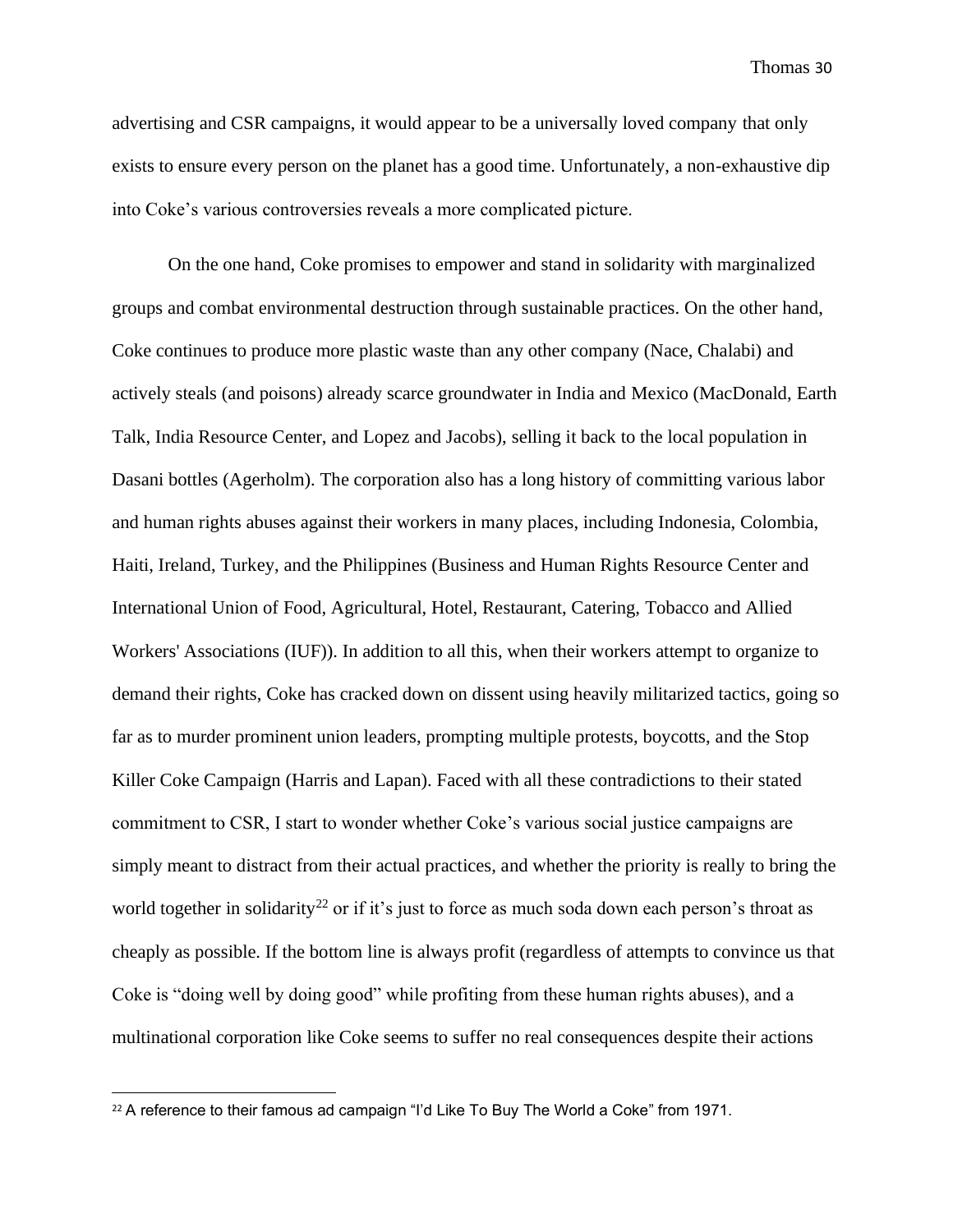being well known and documented, then does CSR have any actual power to hold corporations accountable? Or does it exist mostly as an effective method to pretend these corporations are progressing social equality while still allowing marginalized people to be screwed the world over? Can corporate co-optation ever really solve the issues it is deeply embedded in, and in fact helped to create?

The limitations of CSR can be further criticized for in many ways perpetuating and deepening already entrenched inequalities by normalizing and distracting from the root causes of them. CSR is a mechanism for corporations to co-opt various social justice movements-- it could possibly be thought of as the campaign component to woke ads, where corporations are expected to go beyond simply voicing support for a movement and actually contribute something material to it. CSR allows the corporation to align itself with a movement, thereby disassociating itself from the underlying causes of the issues and framing the company as the solution to problems it benefits from. This kind of framing has the potential to lessen the effectiveness of the movement and can actually cause groups that should be in solidarity with each other to actively work against each other, and their own interests. What I mean by this is that corporate co-optation and CSR appear to fight for social justice while effectively molding a movement into something that folds into the mainstream and then works to protect the status quo, and in doing so protect business interests.

#### Productivity

Beyond valuing queer people's worth only based on our ability to consume, an important other factor to consider is how value is also attributed based on one's potential as a worker, to then produce the products that will later be consumed. Due to extreme corporate involvement in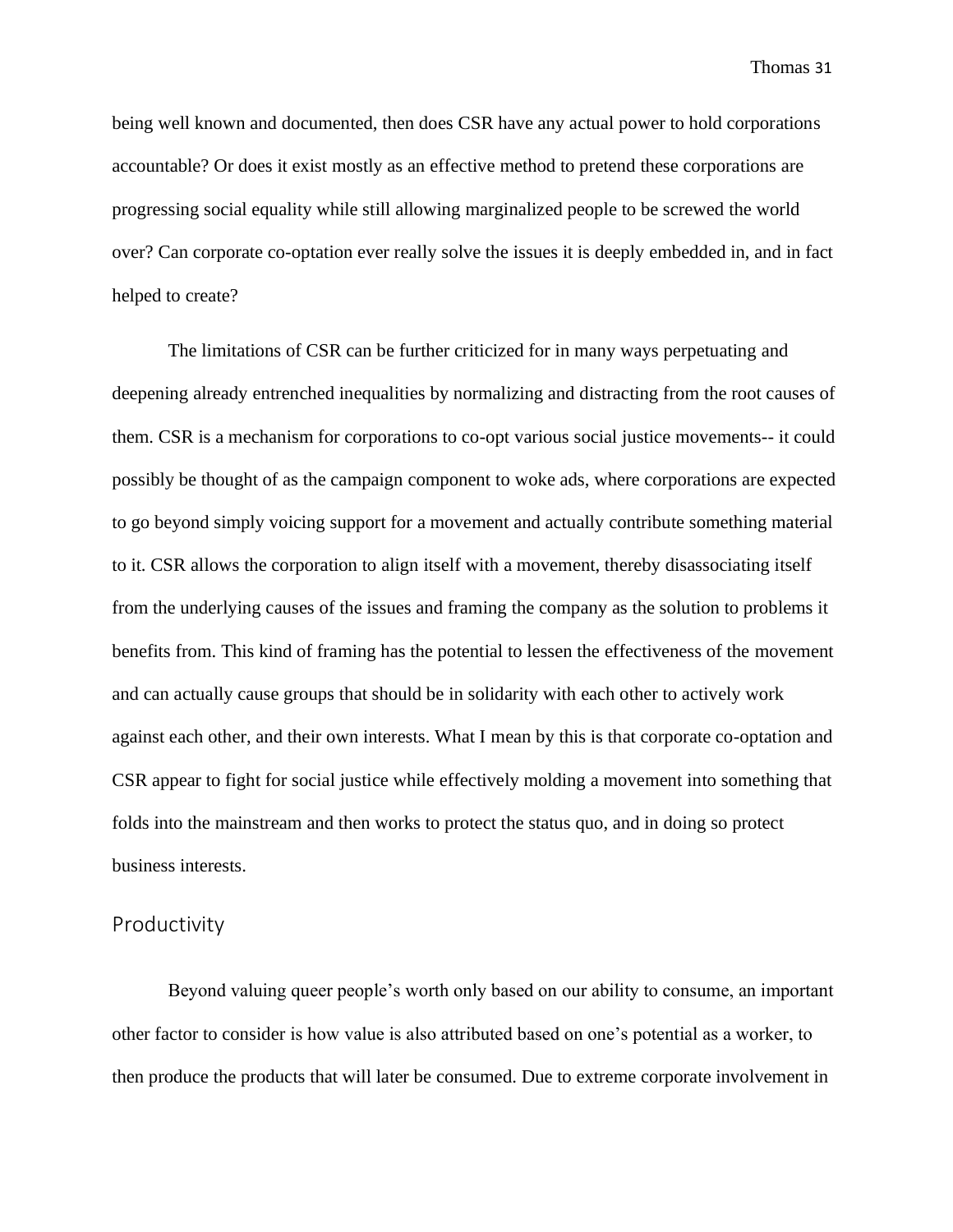governance and popular neoliberal ideology, productivity is emphasized as one of the most important values a citizen can have, and therefore its importance becomes codified into law in ways that can harm marginalized groups<sup>23</sup>. Within this paper, I understand productivity as traits that work to perpetuate and enforce capitalism by enabling certain people to amass capital, so people who can fit these traits are valued more than those who cannot. People with mental and physical disabilities, for example, despite having various anti-discrimination laws and employment first programs to prevent their exploitation, are nevertheless subjected to exploitation and discrimination<sup>24</sup>. Following this logic, if a person is unable to secure their basic needs due to not meeting these strict requirements, their suffering is treated as a personal failure, and an issue they should solve themselves. As David Harvey, in *A Brief History of Neoliberalism*, writess, "If conditions among the lower classes deteriorated, it was because they failed for personal and cultural reasons to enhance their own human capital through education, the acquisition of a Protestant work ethic, and submission to work discipline and flexibility. In short, problems arose because of the lack of competitive strength or because of personal, cultural, and political failings" (Harvey 34). Blaming marginalized people for their own marginalized status stems from the neoliberal prioritization of the individual, focusing so much on the ideal of each person's own agency that it completely ignores the larger systemic issues that are outside of individual control which create inequalities in the first place. This way of thinking forces the burden of change onto the individuals who have the least resources and assumes that the best solution for societal ills is for marginalized groups to assimilate into the mainstream. It does nothing to challenge the current status quo and considers the dominant group

<sup>&</sup>lt;sup>23</sup> This concept will be expanded on in the section Legibility.

<sup>&</sup>lt;sup>24</sup> For additional information on this issue, see: "Exploitation" from Disability Justice and Maroto, Michelle and Pettinicchio, David, "Twenty-five years after the ADA: Situating Disability in America's System of Stratification."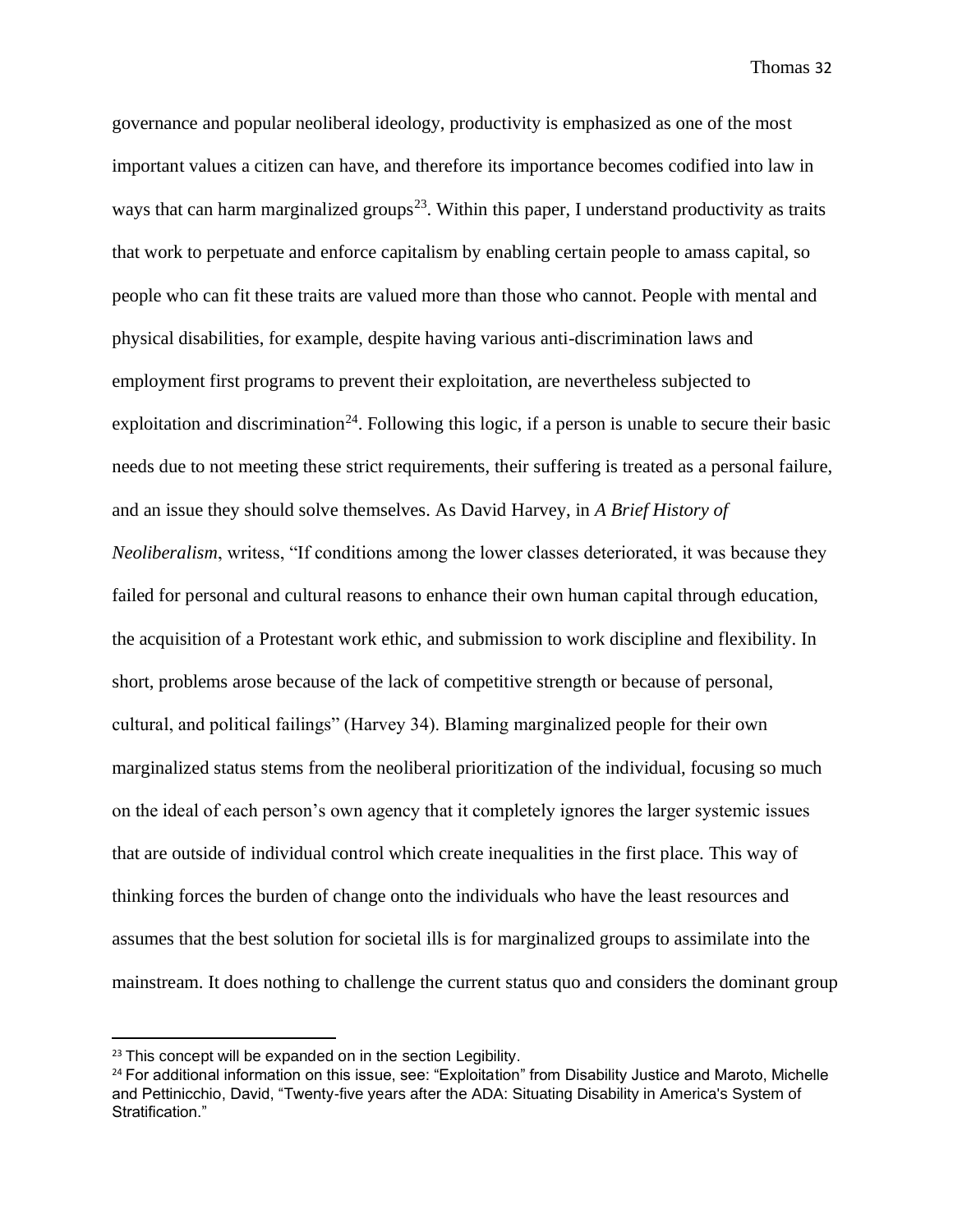to be superior to marginalized ones, since non-normative individuals cannot assimilate into normativity. One way in which marginalized people are made to assimilate is through the workplace, since an important aspect of normativity is how effectively people benefit a society in material ways, and within the corporate state, it's essential that citizens create value for corporations in order to be considered valuable themselves.

A concrete example of how value is given to marginalized groups, specifically trans people, only if they work efficiently for a company is in Emmanuel David's "Purple-Collar Labor: Transgender Workers and Queer Value at Global Call Centers in the Philippines." In this piece David coins the term "purple collar work" to describe occupations that rely on the labor of transgender people, or "the emergent patterns of trans people in occupations, from workplaces characterized by complete segregation to the dense clustering in particular jobs." David specifically looks at the rise of trans women employed in call centers in the Philippines. He notes the importance of expanding opportunities for trans people, but he remains critical of the systemic forces that demand trans people work in "legitimate" occupations in order to be seen as worthy of existing. He cites Dan Irving, who argues that "'The legitimizing of the transsexual worker, however, does not offer serious challenges to heteronormativity, nor does it illuminate the conditions of hyperexploitation that structure neoliberalism. In fact, these narratives dovetail with hegemonic discourses concerning the upstanding citizen and the necessity of entrepreneurialism.'" David emphasizes how these industries do not challenge the power imbalances and oppressions that trans people face on a daily basis, arguing that "The privileging of 'proper' transgender subjects risks leaving others behind, particularly those without access to formal education... or those whose gender expressions are considered inappropriate for the workplace." This idea of who can be considered a "proper" trans person based on their ability to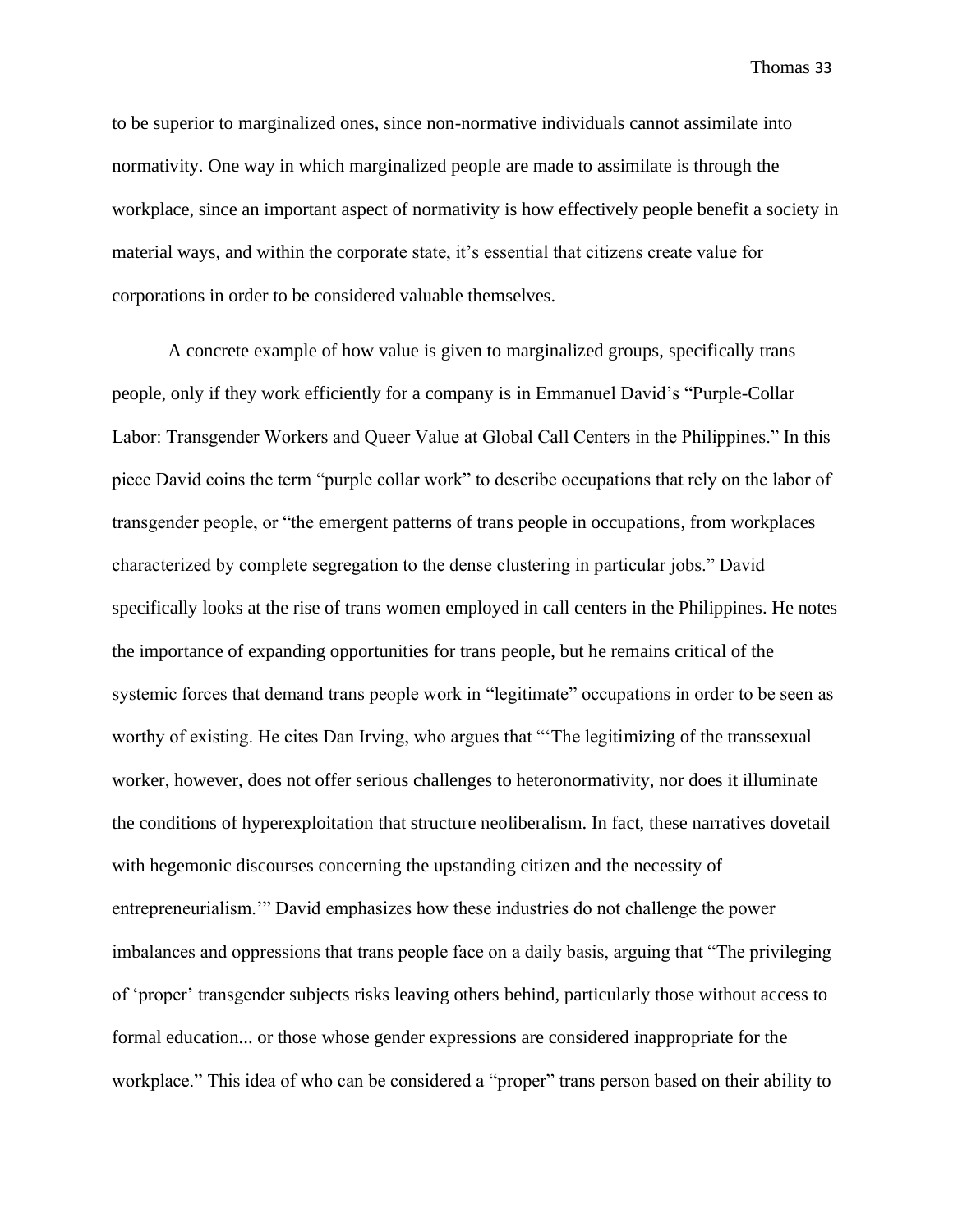effectively contribute to the workplace can also be seen in who is shown in woke trans ads-- only the most acceptable trans people are represented, narrowing the range of trans people who can benefit from these representations and workplaces.

In another piece titled "Capital T: Trans Visibility, Corporate Capitalism, and Commodity Culture," David explores similar themes, but focuses on industries outside of call centers. In this piece, he mentions a company called TransTech, a US-based creative design firm which offers tech apprenticeships to trans people in order to help them build marketable skills. Angelica Ross, the entrepreneur who started this business, describes its practices as a progressive win for trans rights, since they provide trans people with more opportunities for building careers. In certain ways this is true, as this company does indeed provide jobs and skills training for an oppressed group whose members often have few options for making money. However, as David points out, this company also exploits these workers, and in certain ways makes their lives even more dangerous. "One drawback of TransTech's approach is its reliance on flexible work. While telecommuting can offer some relief from on-the-job trans discrimination, the cultivation of selfemployed independent contractors could leave many in precarious work positions… While TransTech is portrayed as relief from employment discrimination, it potentially leaves some trans subjects in insecure economic positions because of their status as independent contractors and freelance workers who shoulder the weight of the global restructuring of work." David also mentions problems with heightened surveillance in this workplace, as well as the lack of benefits provided to employees. All of these issues are products of the neoliberal ideology that assumes that what's best for business is best for everyone, even if what makes the most money for businesses leaves employees without benefits or stable work environments.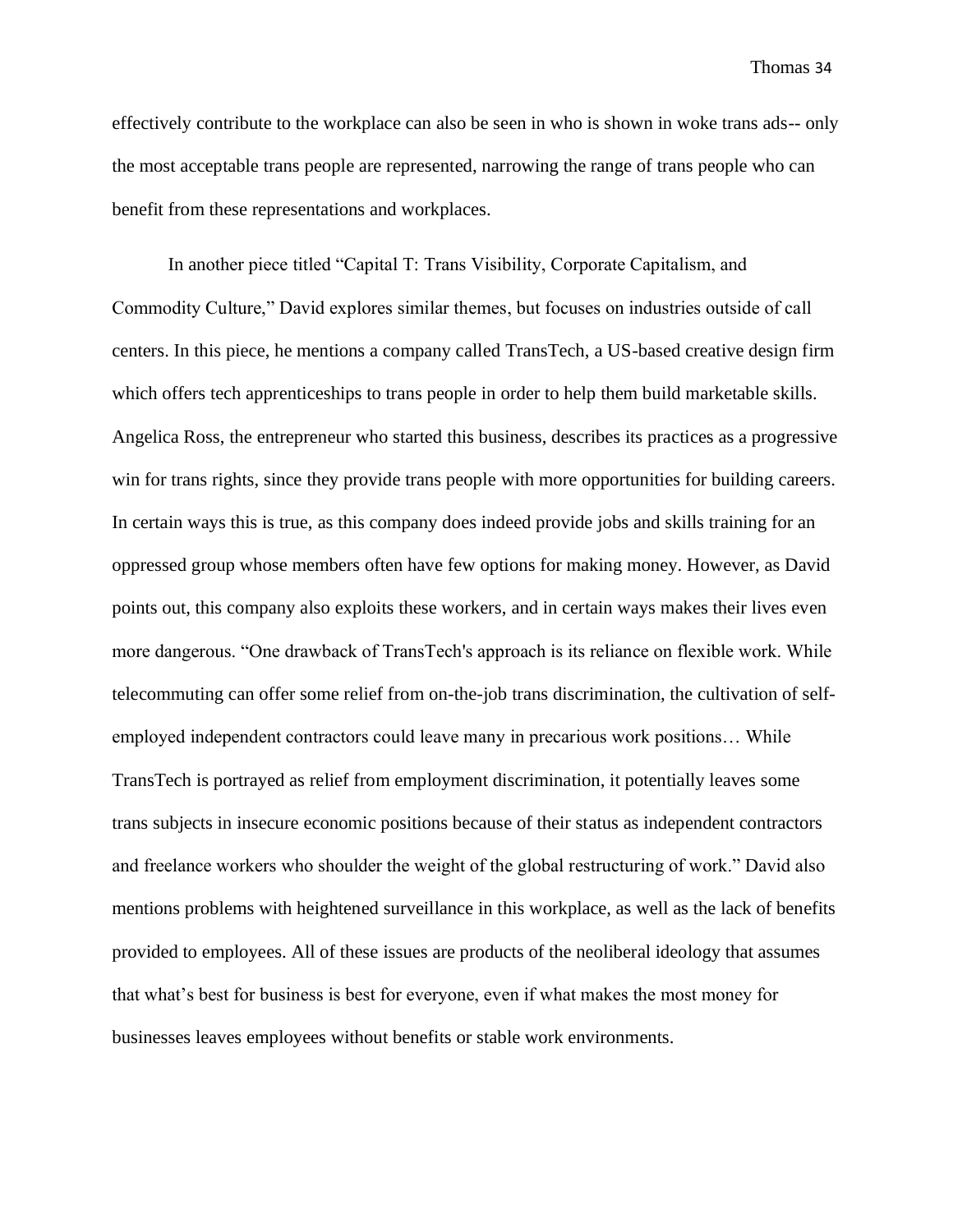Despite on the surface creating positive change and access to jobs for trans women, TransTech still buys into the idea that in order for trans people to be afforded any basic rights or access to securing livelihoods at all, they must prove their worth in a narrow capitalist sense by making money for a corporation. In order to make this money, this corporation has no reservations about exploiting their employees' marginalized status to eke out a larger profit margin. Dan Irving, in "Normalized Transgressions" describes this process clearly: "When employment within the legal wage labor economy is addressed, the tenor of discussion is often assimilatory. The necessity of integrating some trans people into the labor force, and of protecting the employment status of others, appear to foreclose critiques of capitalist productive relations and of the embeddedness of trans subjectivities within capitalist systems of power" (Irving 39).

### Analyzing H&M's "Stay True, Stay You" 2019

The disconnect between who is supposedly benefiting from corporate projects and who actually benefits is represented in woke trans ads. Even when actual trans people are represented in these ads (which isn't always the case), the target audience is likely not trans people. Despite LGBTQ buying power being estimated at \$3.6 trillion globally, this is in reality a very broad, unfocused estimation. The LGBTQ community is very big and diverse and includes many wealthy people as well as many people chronically in economically precarious situations. Trans people (especially trans people whose identities intersect with another marginalized group, such as trans women of color, and trans people with disabilities) do not earn as high of wages on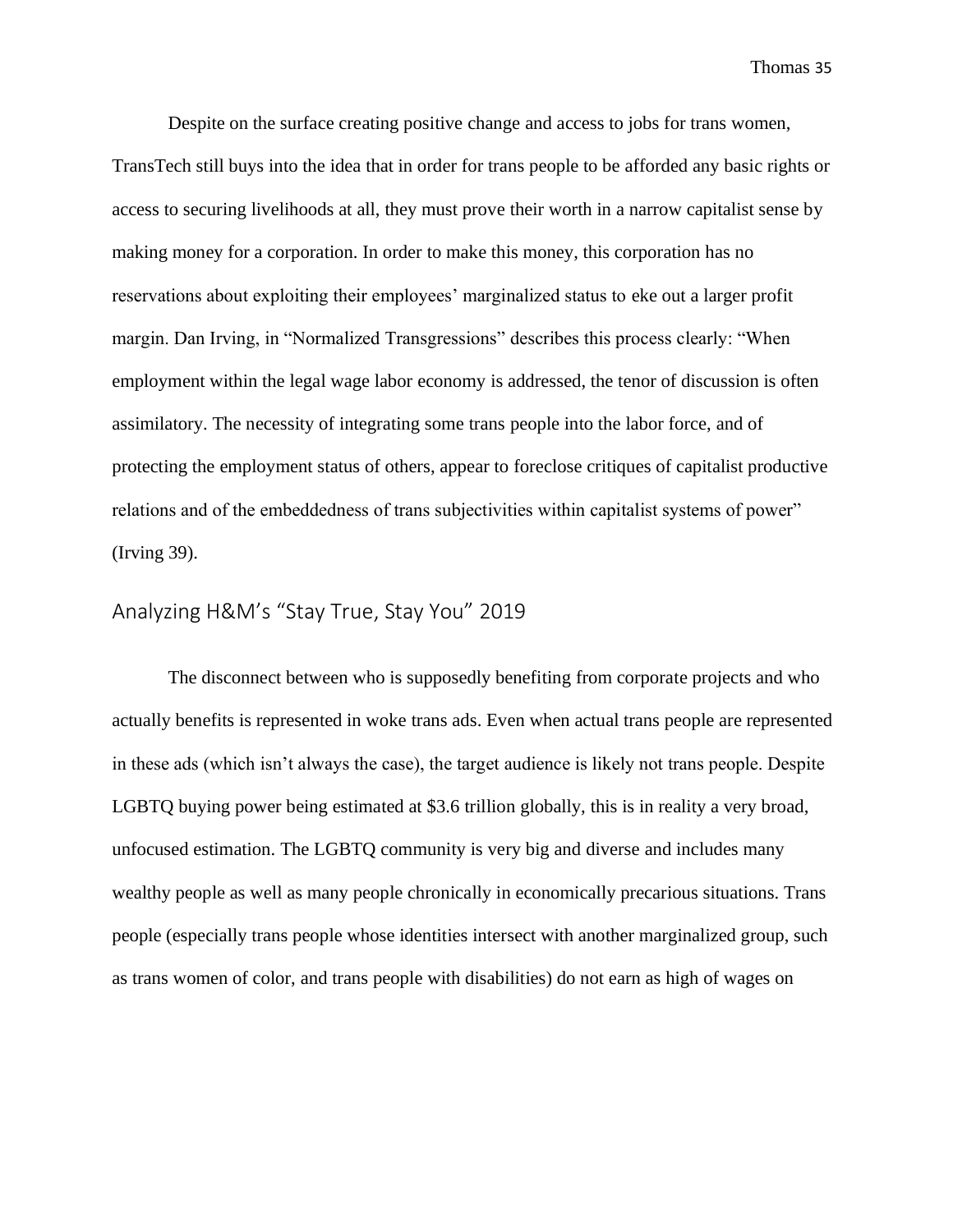average in comparison with cisgender counterparts<sup>25</sup>. The 2015 National Center for Transgender Equality United States Transgender Survey (NCTE USTS) found that "nearly one-third (29%) of respondents were living in poverty, compared to 14% in the U.S. population," that "the unemployment rate among transgender people of color (20%) was four times higher than the U.S. unemployment rate (5%)" and that "nearly one-quarter (24%) [of respondents who identified as transgender and disabled] were unemployed, and 45% were living in poverty." So although these ads may be in part targeting LGBTQ groups, it's unlikely that they expect to make money only from trans customers, or even only from LGBTQ customers. Instead, these ads are likely targeting people who consider themselves allies of trans people, as this group is larger and as a cohort has a greater buying power.

In a 2016 J. Walter Intelligence report on the effects of transgender advertising, it was noted that cisgender consumers report "high levels of acceptance and openness" but also a lack of personal connection with trans folks, as well as a lack of full understanding of what trans identities even are ("Understanding Transgender Inclusivity in Advertising"). Most of the awareness of trans issues comes from celebrity culture, such as Laverne Cox and Caitlin Jenner. With this in mind, it makes sense that the H&M ad uses  $\cos^{26}$  as a focal point for their ad, as she is likely one of the only touchstones to trans culture that the majority of their customers have. It also highlights the fact that most of these allies do not actually know trans people in their personal lives, and only know of their struggles in an abstract sense. These ads use trans bodies

<sup>&</sup>lt;sup>25</sup> "A study of transgender adults in the United States found that participants were nearly 4 times more likely to have a household income of less than \$10,000 per year compared to the general population" ("Lesbian, Gay, Bisexual and Transgender Persons and Socioeconomic Status").

 $26$  It's also worth noting that H&M probably didn't use someone like Caitlin Jenner and instead opted for Laverne Cox because Jenner is much more associated with conservative ideals and the audience ads like these try to attract are typically more politically liberal. Standing in solidarity with trans people has not been a concern of conservative parties in the US.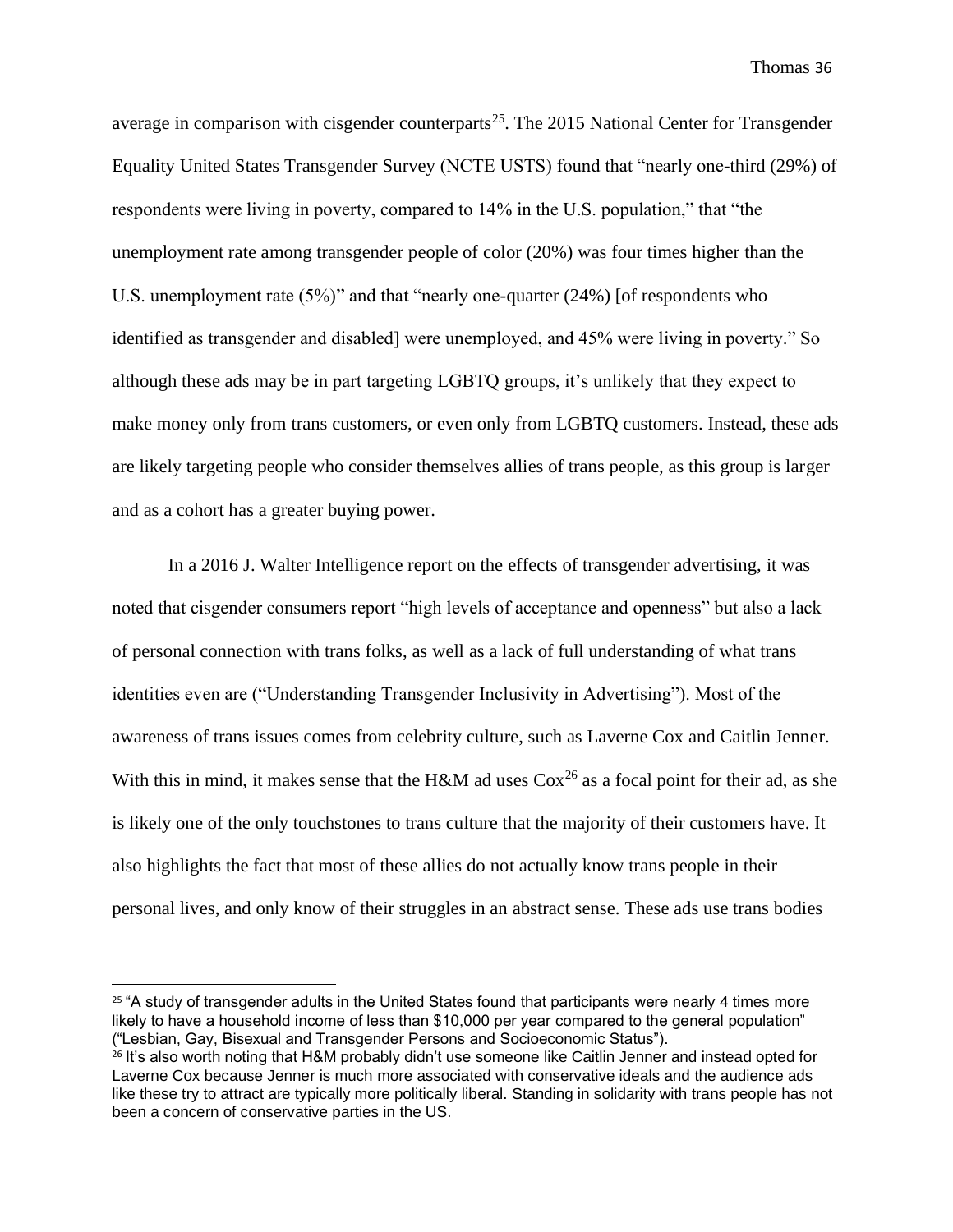and trans experiences to present their brand as "woke" and in solidarity with this oppressed group in order to situate themselves as relevant to customers demanding greater CSR and political action from companies. In this way, the brand becomes associated with a certain group or movement in order to appeal to allies who also want to be associated with that movement, so they can feel good about themselves and claim to promote progressive change. These allies may buy the advertised product simply to alert others to the fact of their wokeness and allegiance with the trans community. There tends to be little interest for both allies and companies in actually upsetting the status quo that forces trans people into marginalized positions-- instead of working to promote real change, they more often want to perform an overturning of the status quo.

The H&M ad panders to a cisgender audience by using blatantly obvious signaling to ensure all viewers can tell their ad is meant to showcase queer people, through their collaboration with a transgender celebrity and their excessive use of rainbows, as well as the inclusion of two white men kissing. This blatant signaling is not necessarily a bad thing, since it ensures the majority of their audience will not misinterpret the ad as something other than including gay symbology. However, it works to depoliticize trans (and other LGBTQ) experiences by painting them as one-dimensional and erasing any characteristics that might alienate a cishet audience. This ad reads like a cishet person's interpretation of what it's probably like to be queer, so that other cishet people can watch it and understand what it's probably like to be queer, but they don't have to worry about the violence trans people face or think about the structural issues that perpetuate this violence. Instead of undertaking a nuanced approach to better understand the LGBTQ community, this ad performs surface-level solidarity and takes no real action, and therefore does nothing to upset the status quo, only using the appearance of doing so in order to profit from it.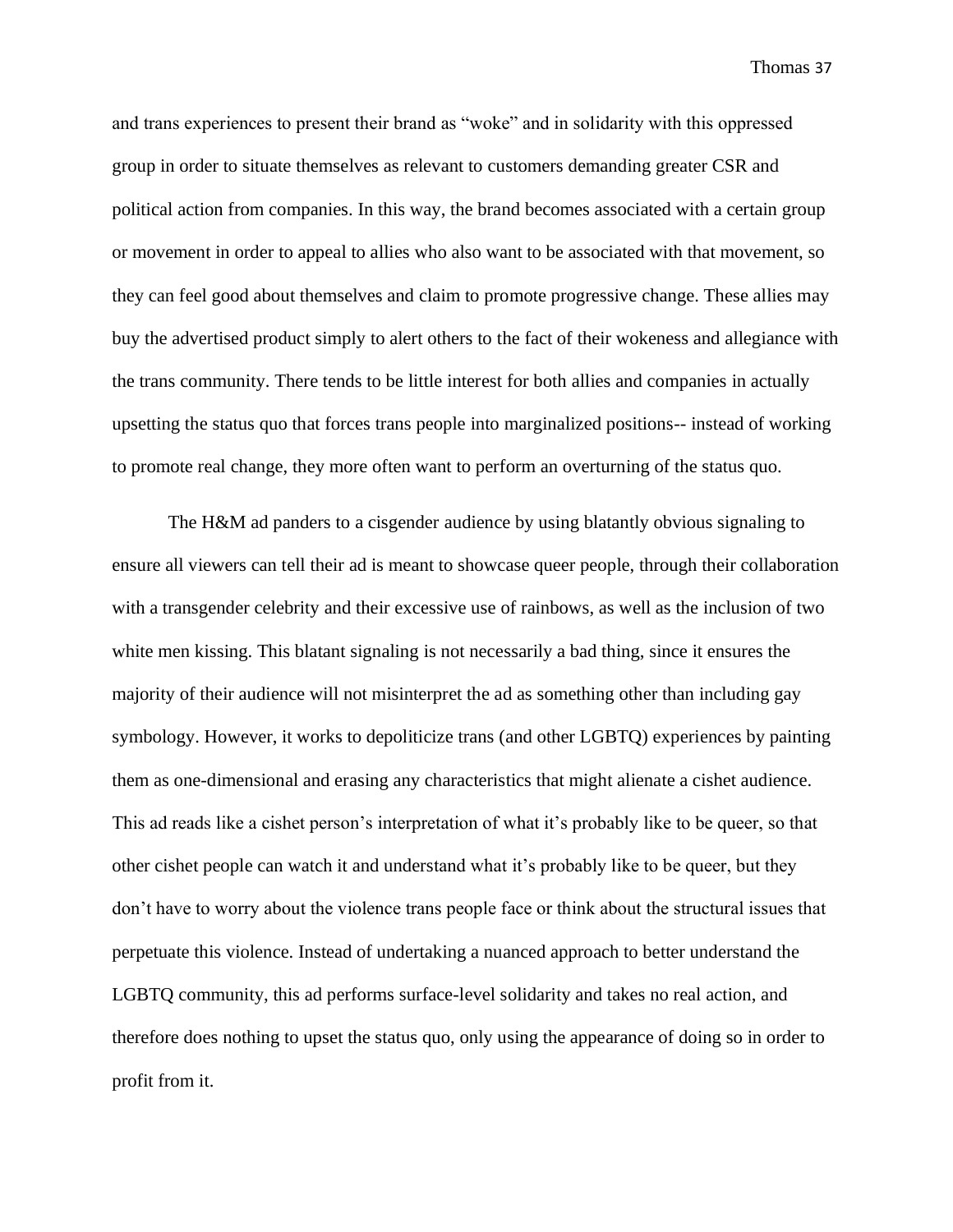H&M used this ad to unveil their Pride Month collection, products which are made using sweatshop labor and unsustainable resources<sup>27</sup>. This campaign tacks on a small charitable piece, where they promise to donate 10% of the profits from this campaign to the UN Free and Equal Campaign. It is good that H&M is donating at least some of their profits in order to make the appearance of creating material benefits for the LGBTQ community, although this falls a little flat when considering how little of their profit (which they made through fast fashion<sup>28</sup> and sweatshop labor practices, in part created in countries where it is still illegal to be gay<sup>29</sup> (Bach)) actually goes to this cause. Over the course of 2019, during which this ad was aired, H&M's net sales increased by 11%, putting them at about SEK 234,000 billion in net sales. Several other companies donated 100% of the profits from their pride month collections, whereas H&M only felt the need to donate 10% from a limited time collection (Mulkerin).

Using the H&M ad as an example, it's apparent how neoliberal ideology has resulted in de-politicizing transgender people in order to profit from marginalized identities, and how this corporate state system has minimized entire groups into vehicles for profit-making without ever actually doing anything to materially benefit the people whose images are used to sell products.

<sup>&</sup>lt;sup>27</sup> For more information on this, see "Abuse is daily reality for female garment workers for Gap and H&M, says report," by Kate Hodal, and "H&M Is Pushing Sustainability Hard, But Not Everyone Is Convinced," by Heather Farmbrough.

<sup>&</sup>lt;sup>28</sup> For additional information on fast fashion, see "How Fast Fashion is Destroying the Planet," by Tatiana Schlossberg.

<sup>&</sup>lt;sup>29</sup> It's worth debating whether criminalization of homosexuality actually means an entire country is more homophobic than another country, since not everyone has access to anti-discrimination laws if they exist in a nation, and not everyone is penalized at the same severity in countries that do have disciminatory laws. However, I think this point still helps illustrate the hypocrisy of Pride Month campaigns like this one.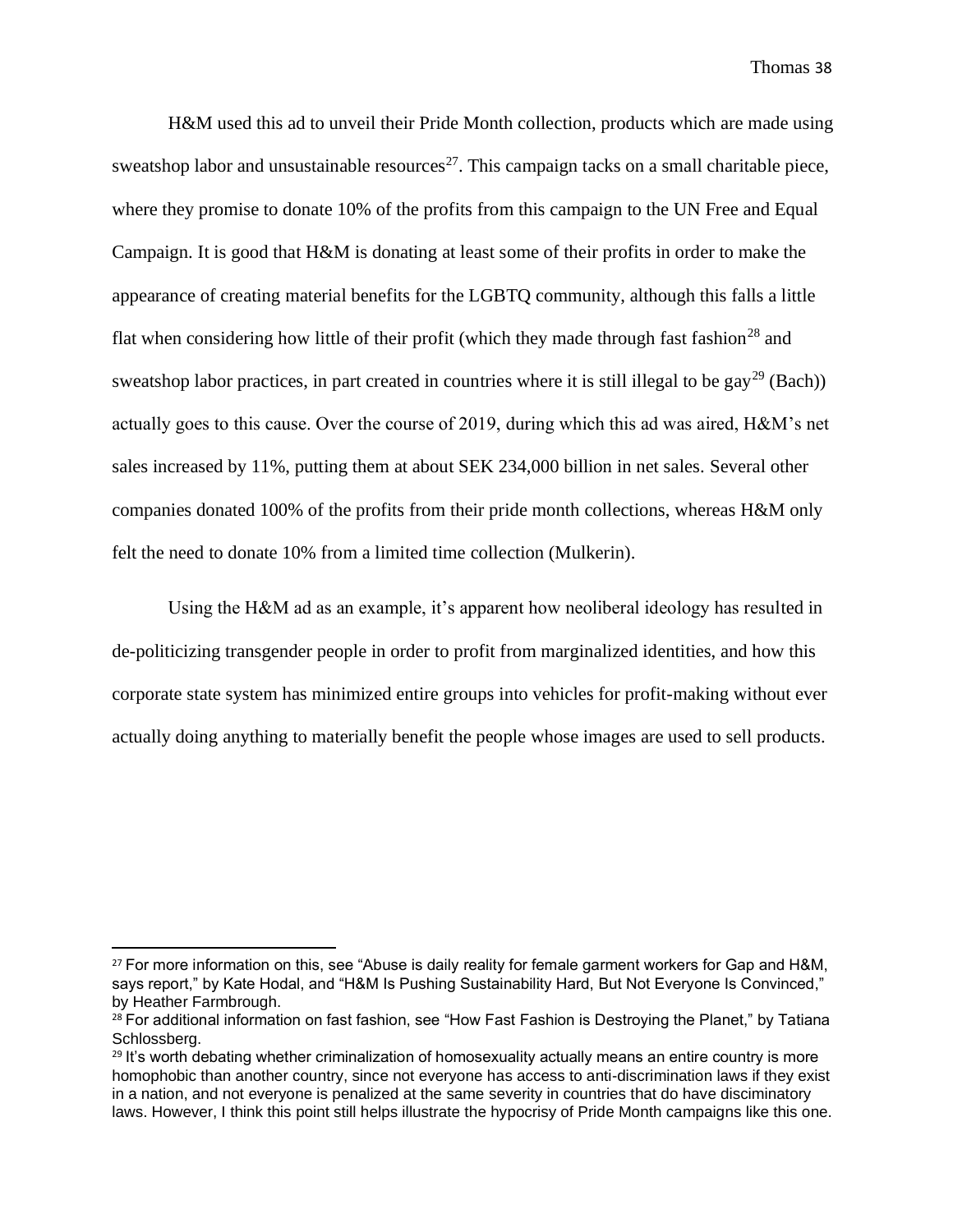# Legibility

Woke ads and corporate co-optation normalize certain identities in a way that makes them legible to the corporate state, making them easier to market to and potentially creating divisions between disenfranchised communities. This legibility, since it's built on prior state mandated categories, works to reinforce the status quo (specifically the hegemonic idea of the Western gender binary) and attempts to eliminate non-normative identities and expressions, as they can be seen as threatening to the order the state tries to impose on society. The main concern around legibility is whether this categorization may result in further marginalizing groups that don't have connections to power and can't assimilate into the mainstream, causing further harm to oppressed groups and convincing us that we are already well on our way to full equality even when evidence shows we are not.

#### High-modernism

To think about this concept of legibility, I use James Scott's high-modernism. In his book *Seeing Like a State*: *How Certain Schemes to Improve the Human Condition Have Failed,* Scott defines high-modernism as

a strong, one might even say muscle-bound, version of the self-confidence about scientific and technical progress, the expansion of production, the growing satisfaction of human needs, the mastery of nature (including human nature) and, above all, the rational design of social order commensurate with the scientific understanding of natural laws. It originated, of course, in the West, as a by-product of unprecedented progress in science and industry. [Scott 4]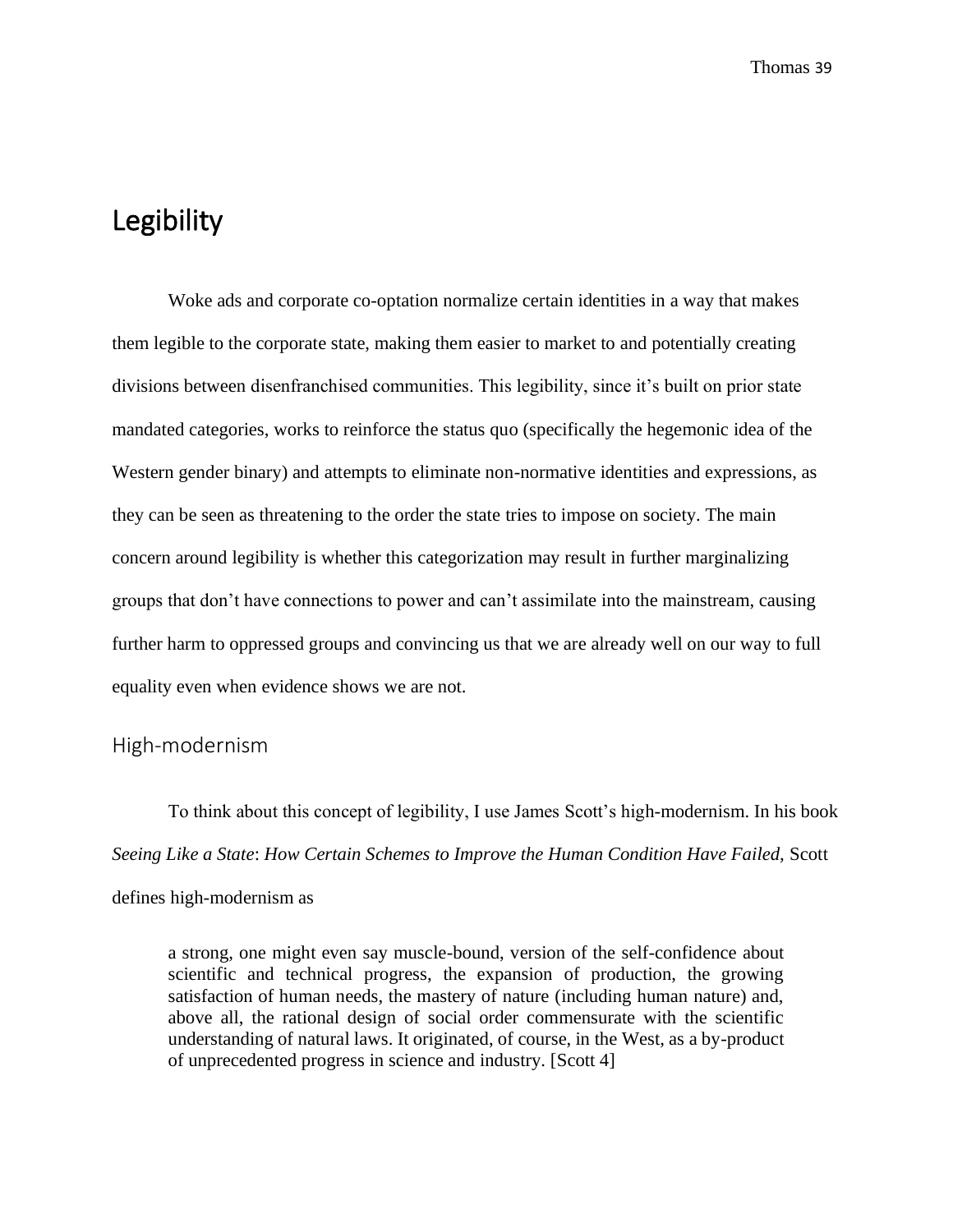High-modernism is an ideology that directs how states assume their regimes can best support the populations they contain and also allows them to reproduce the systems that maintain the state<sup>30</sup>. It includes the idea that humanity can be shaped to perfection, that society can be intricately designed in a way to best suit the needs of everyone (mainly through technology, science, and architecture) and that nature can and should be controlled by people. It is also defined by oversimplicity: this ideology doesn't take into account the myriad of wants and needs of its population, or consider (or care about) the possibility that those in power may not fully understand the needs of the people they represent and so might not act in their interests, even if they have good intentions.

High-modernism is important for the subject of woke ads and trans rights because it helps explain why assimilation into the mainstream is desirable for institutions, since it renders certain populations legible to the corporate state, but also why not everyone is allowed to assimilate due to failure or refusal to fit into legible categories. "Large-scale capitalism is just as much an agency of homogenization, uniformity, grids, and heroic simplification as the state is, with the difference being that, for capitalists, simplification must pay. A market necessarily reduces quality to quantity via the price mechanism and promotes standardization; in markets, money talks, not people. Today, global capitalism is perhaps the most powerful force for homogenization" (Scott 8). Creating and inscribing these categories of legibility allows the state to reproduce itself, through better containing and controlling the citizens within it and directing them to activities that reproduce hegemonic systems.

<sup>&</sup>lt;sup>30</sup> This theory can also be thought about using Althusser's "On the Reproduction of Capitalism," which discusses how ideological and repressive state apparatuses are reproduced, especially "Appendix 2: Ideology and ideological State Apparatuses," where he explains how Marx's ideas about how the infrastructure supports the superstructure in capitalist systems.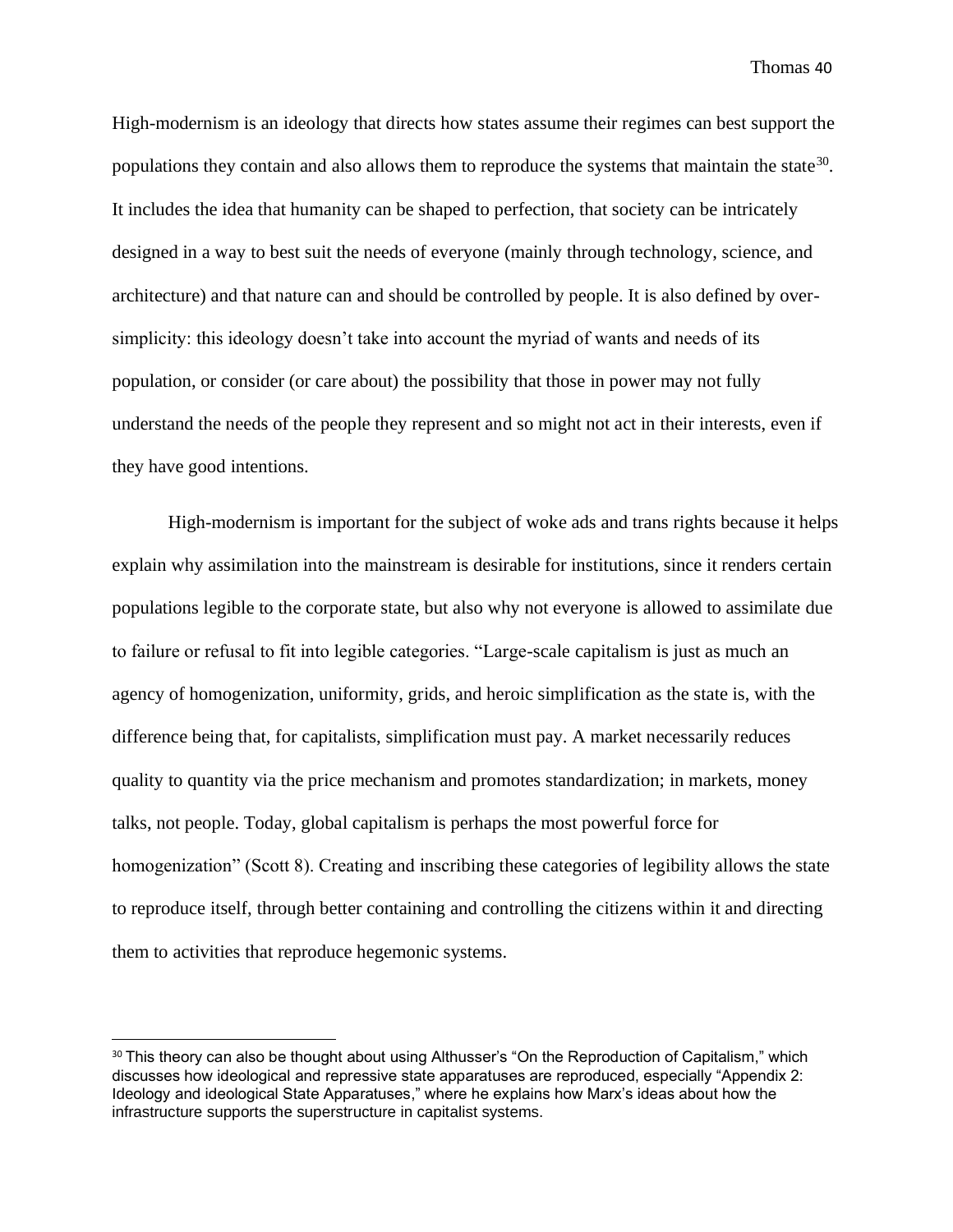I understand the state in terms of how David Harvey describes it, within a neoliberal context:

The role of the state is to create and preserve an institutional framework appropriate to such [neoliberal] practices [which include strong private property rights, free markets, and free trade]. The state has to guarantee, for example, the quality and integrity of money. It must also set up those military, defense, police, and legal structures and functions required to secure private property rights and to guarantee, by force if need be, the proper functioning of markets. Furthermore, if markets do not exist (in areas such as land, water, education, health care, social security, or environmental pollution) then they must be created, by state action if necessary. But beyond these tasks the state should not venture. [Harvey, 2]

The corporate state should act in this way in neoliberal theory, which assumes that the private sector is the most effective means of running society and that government intervention should be kept to a minimum, since the state is inherently inefficient. In reality the state is still very much an actor in controlling and perpetuating society, but neoliberal ideology continues to work in opposition to this reality, causing contradictions. Harvey discusses this as well: "This creates the paradox of intense state interventions and government by elites and 'experts' in a world where the state is supposed not to be interventionist" (Harvey 69). In this way the state is both a highly influential and powerful institution that affects daily life for each person living under it and also a supposed threat to free markets and individual freedoms due to its ineffectiveness. I argue that the state is very effective in rendering the populations within it legible to its methods of categorization, and this process of legibility is also highly dependent on how corporations understand the people who produce and consume for them. Instead of considering the state and corporations as fully separate, I think of them as entangled in a complex web of many active players who blur the lines between the private and public sector. High-modernism is a helpful theory with which to think about these contradictions and how they impact various groups of people.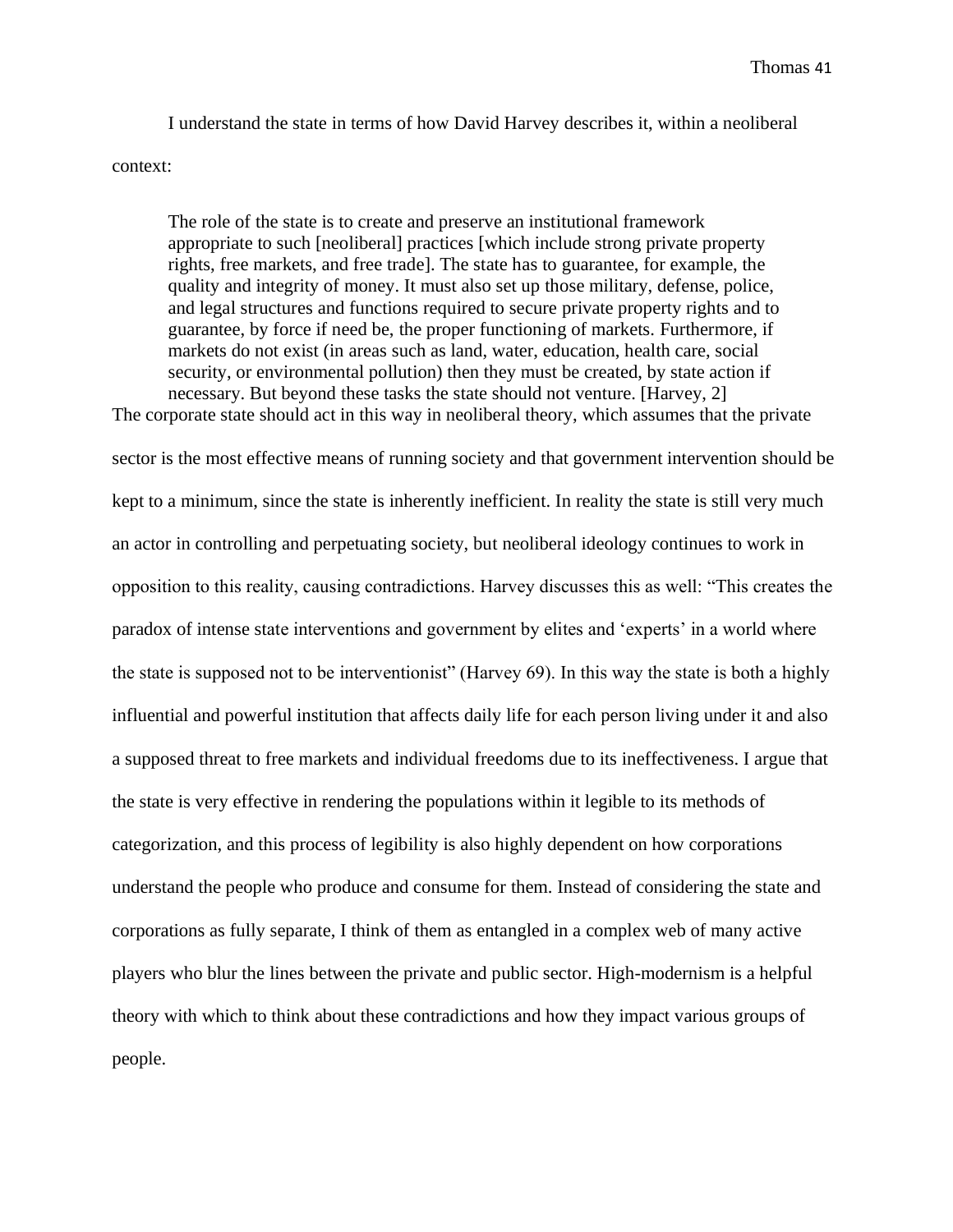Another theory through which to think about this is Tania Murray Li's work on governmentality, which she defines as "'the conduct of conduct'... the attempt to shape human conduct by calculated means" (Li 275). Since "the concern of government is the wellbeing of populations at large," but it's impossible to fully understand and meet the needs of every single citizen, it "operates by educating desires and configuring habits, aspirations and beliefs. It sets conditions, 'arranging things so that people, following only their own self-interest, will do as they ought' (Scott 1995:202). Persuasion might be applied, as authorities attempt to gain consent. But this is not the only course. When power operates at a distance, people are not necessarily aware of how their conduct is being conducted or why, so the question of consent does not arise" (Li 275). Harvey writes about this question of consent as well, and discusses how neoliberalism projects the idea of freedom but continues to control populations from a distance-- he talks about how homogenizing projects arise through creating the idea of a new "common sense," which can be "profoundly misleading, obfuscating or disguising real problems under cultural prejudices" (Harvey 39). This common sense is created through a variety of different institutions, like media productions, corporate campaigns, schools, churches, and other powerful influences that legitimize certain ways of thinking about the world. This common sense can then be used to justify all sorts of actions taken by the state which citizens may not even realize are being done in their name.

To further analyze this idea, I'm using the contradictions of transgender rights (specifically anti-discrimination laws) to understand how legible categories become codified into law and how these laws often further harm marginalized groups despite claiming to support them. "Trans rights" offers a simplistic solution to complex issues, and separates the oppressions faced by trans people into one neatly packaged goal that slots into pre-existing institutions so as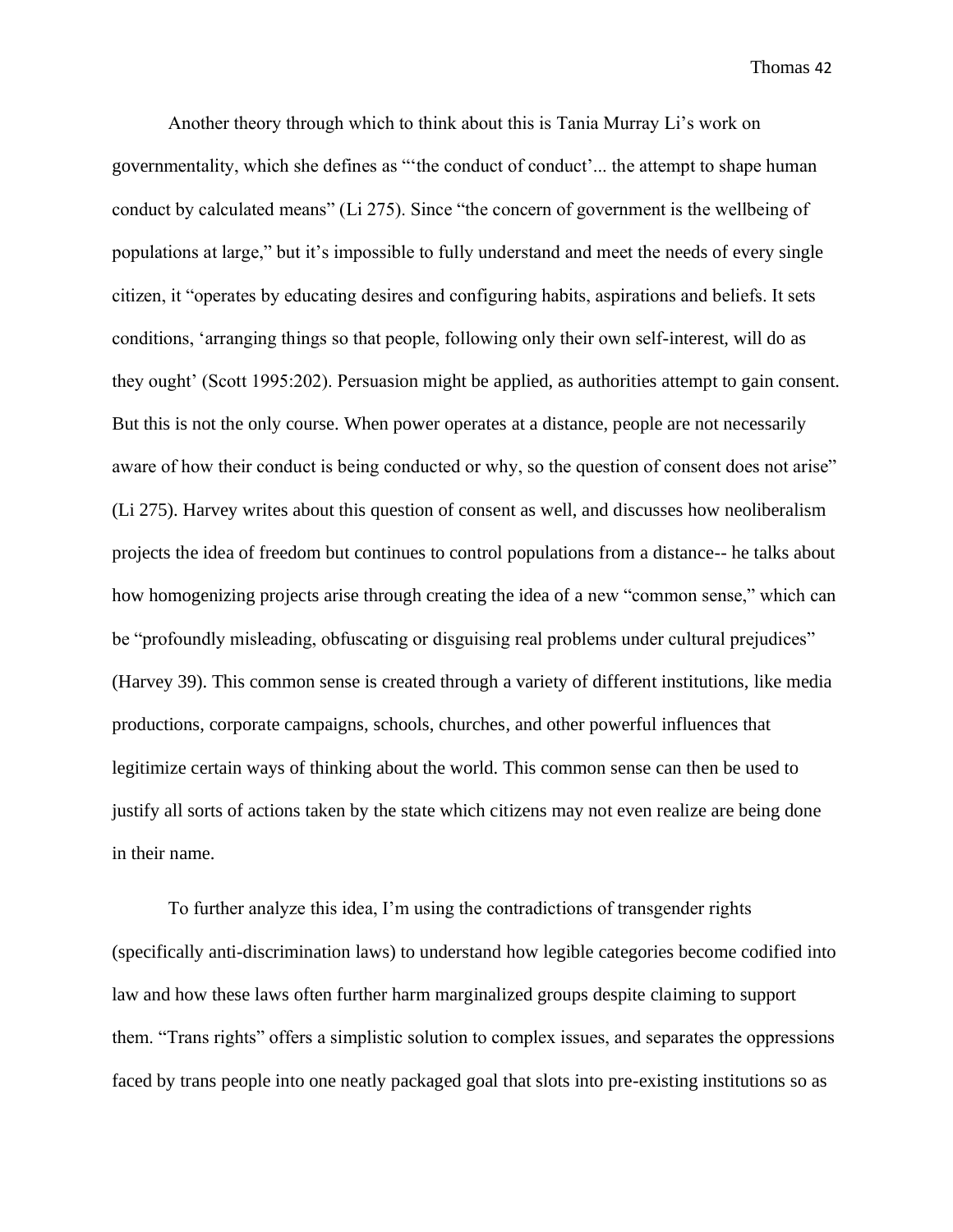not to challenge more complicated structural problems. It also homogenizes the trans community in a way that erases intersectionalities. Trans rights exemplify how high-modernist concepts are codified into law and reveal the thinking behind this legislation. High-modernism depends on categorizing people into easily-evaluated populations so each person can be more easily tracked so that, ideally, the state can then provide everyone with what they need-- or at least with what the state wants them to need, to best suit its style of governance. In our current neoliberal corporate state model, high-modernism does not solely rely on the whims of the state but must also work with other powerful institutions so that this kind of control and categorization are accepted by the public. This means using media like advertising to produce and perpetuate hegemonic orders that maintain the separation of groups and allow certain ones to be assimilated into generic categories.

The LGBTQ community is complex and diverse. The topic of who should be included under the umbrella is hotly debated, as members of various disenfranchised groups make the case for not wanting to share space with their oppressors, questioning how to ensure the safety of each member of the community in more broadly inclusive spaces (which may invite in everyone regardless of prejudices or threats they may pose to other more vulnerable members), and determining how we maintain our differences so as not to become erased in favor of lumping us all together under one umbrella. There are also questions of whether all these diverse identities should even be considered as one group, since the basis of being considered LGBTQ does not mean that you experience anything close to what other people within the supposed "same" community do. The lived experience of a rich, white, cis gay man has less in common with that of a low income black trans woman than either do with certain other identity-based groups, such as ones centered around race, class, religion, or gender. Although it can be a useful organizing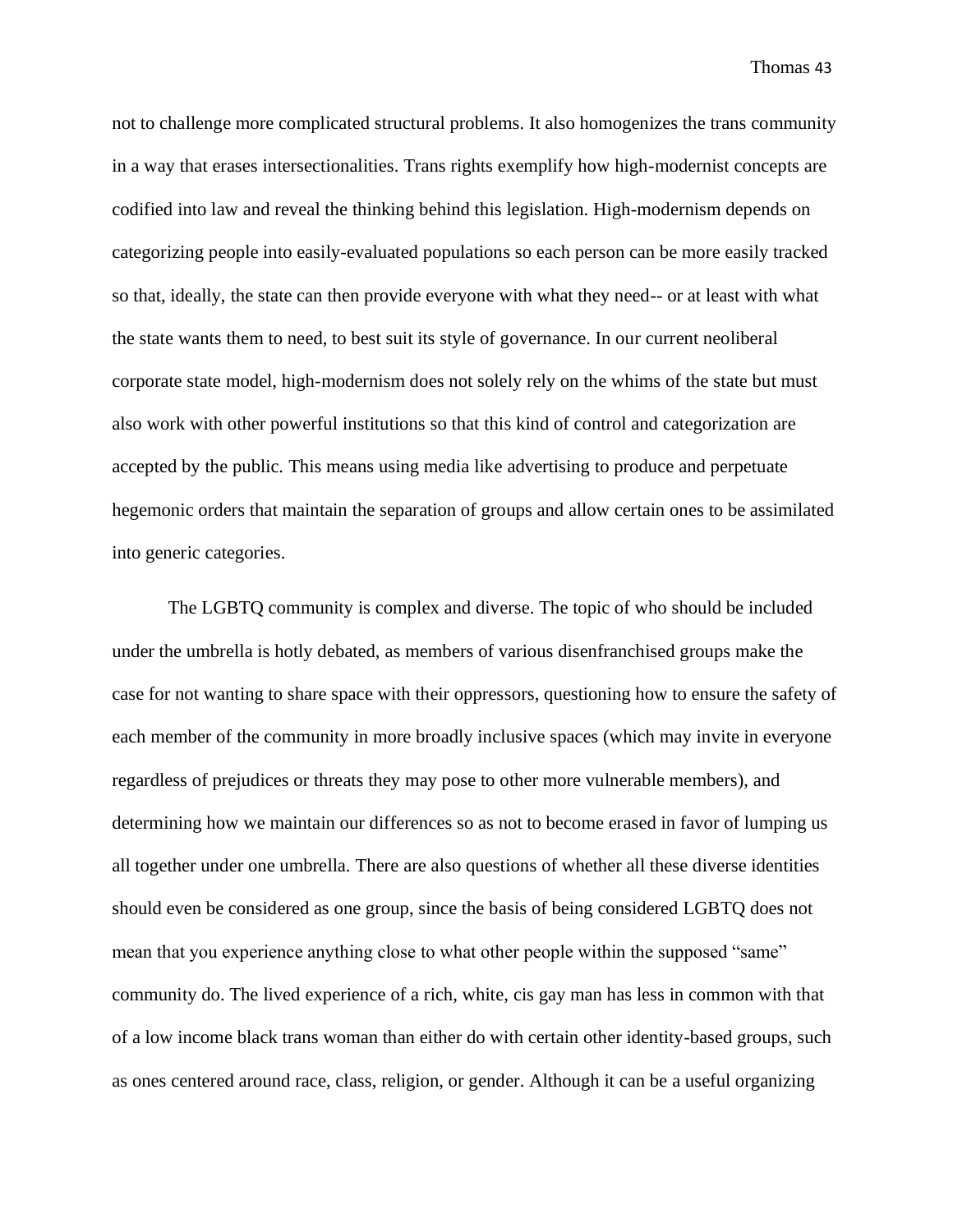tool, grouping such a wide range of identities and lived experiences under one classification risks homogenizing the whole group and ignoring differences of oppression and access, a key issue of high-modernism. This kind of categorization assumes this population has specific needs and characteristics that might not actually be important to many people who are grouped within it, allowing the corporate state to decide how to deal with the LGBTQ community without considering the lived experiences of those within it.

The corporate model for dealing with the complexity of the LGBTQ community is to basically ignore that complexity, which can be seen in woke ads. Even when a business makes a distinction between different queer identities (such as focusing solely on trans people) there is little demonstrated understanding of the different lived experiences of people who identity under the LGBTQ label. I have yet to see a campaign that critically analyzes the ongoing issue of violence against trans women of color or considers how queer people of color or queer people with disabilities are disproportionately affected by poverty. Most CSR projects and ad campaigns lump all queer identities together and address complex, multi-tiered issues as simple problems that affect each queer person equally.

This type of homogenization may at times result in bringing us all closer together, if we collectively mobilize around our queer identities. However, I would argue that it tends to result in the erasure of more vulnerable groups in the community. Queer people who have multiple marginal intersections (such as also identifying as a person of color, having a disability, a specific nationality, etc.) have to navigate more institutional oppressions than queer people who only have to navigate one marginalized identity, and their needs and concerns may be different. Representations that erase our different struggles in this way can result in even more suffering, as the needs that are prioritized tend to be the needs of the most dominant population at the expense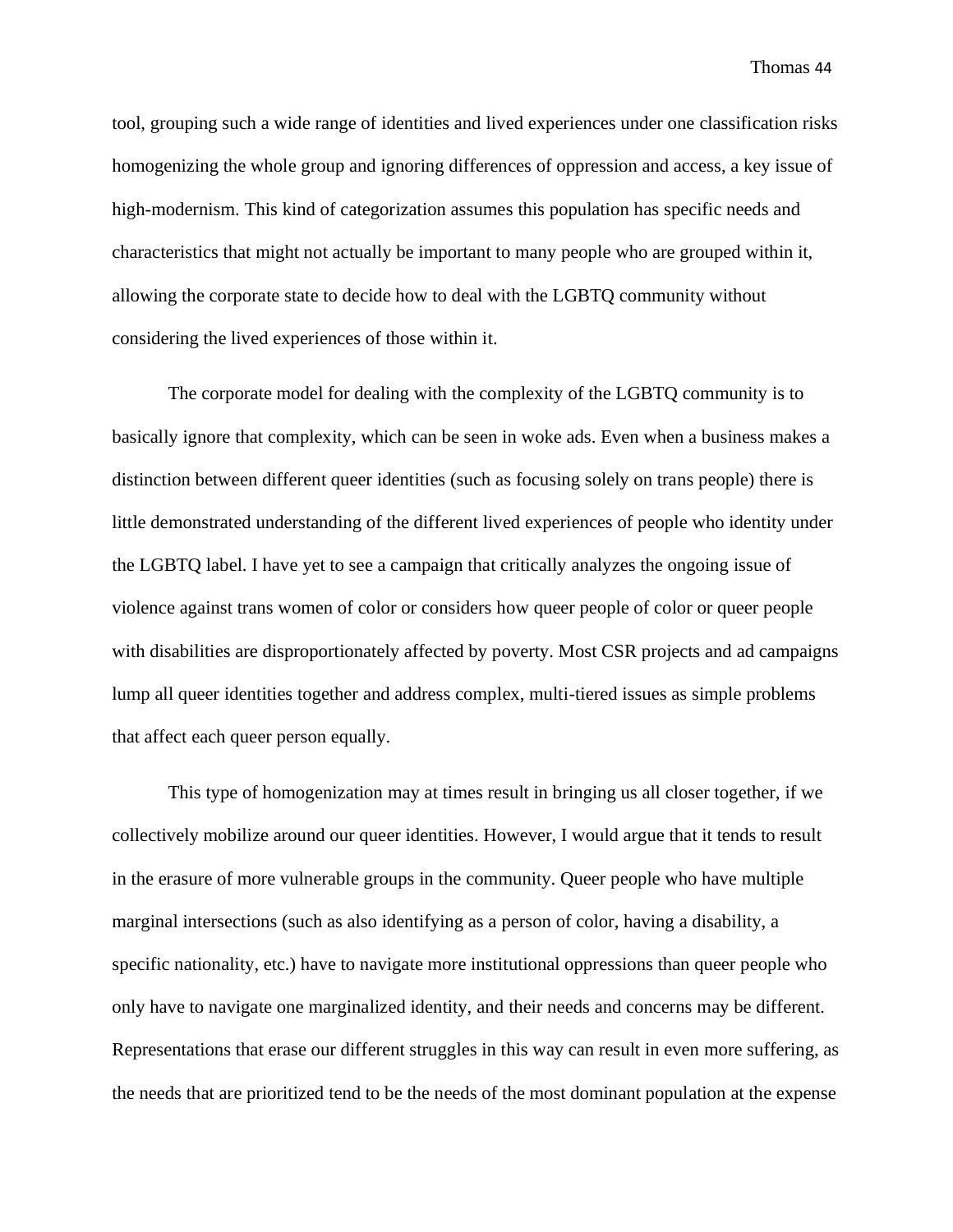of the more marginalized ones. As certain identities are prioritized over others, and are represented more than others, they may come to dominate the discourse around the community, leading to underrepresented populations being erased<sup>31</sup>. The normalization of certain groups (who are closer to dominant groups, such as having connections to whiteness, wealth, institutional access, etc) means the exclusion of groups who cannot fit into the mainstream as easily and whose existence is seen to threaten the power of the dominant group.

#### Trans Rights:

Trans rights are often used as a rallying cry to advance the trans community and secure more protections. On the surface, fighting for legal representation in the form of antidiscrimination laws makes sense, as it can provide important avenues for legal recourse for trans people who are discriminated against. However, this movement fails when these rights are only granted to those within the trans community who have the ability to access them. The same structures that allow only some trans people to access their rights also make certain trans people legible to the corporate state—they act as a homogenizing force that assumes all trans people have the same needs and suffer the same sorts of discriminations, and also assume that the US justice system works for all innocent trans people.

<sup>&</sup>lt;sup>31</sup> We can see this in how white cisgender gay men and lesbians are represented in mainstream media versus transgender representations-- even though LGBTQ representations in general have increased over the last decade, both positive and negative media representations of trans folks have also increased, with the negative including sensationalized portrayals, carcicatures of "pathetic" or "deceptive" "transvestites," and painting trans people as criminals, as well as just a lot of false information about trans existence. There are also few representations of trans youth in mainstream media, which can be harmful to young people figuring out their identities. In contrast, although there are still many negative representations of other LGBQ people in media, there are far more positive representations of particularly white cisgender gays and lesbians. See, for example, "Transgender Representation in Offline and Online Media: LGBTQ Youth Perspectives," by McInroy and Craig.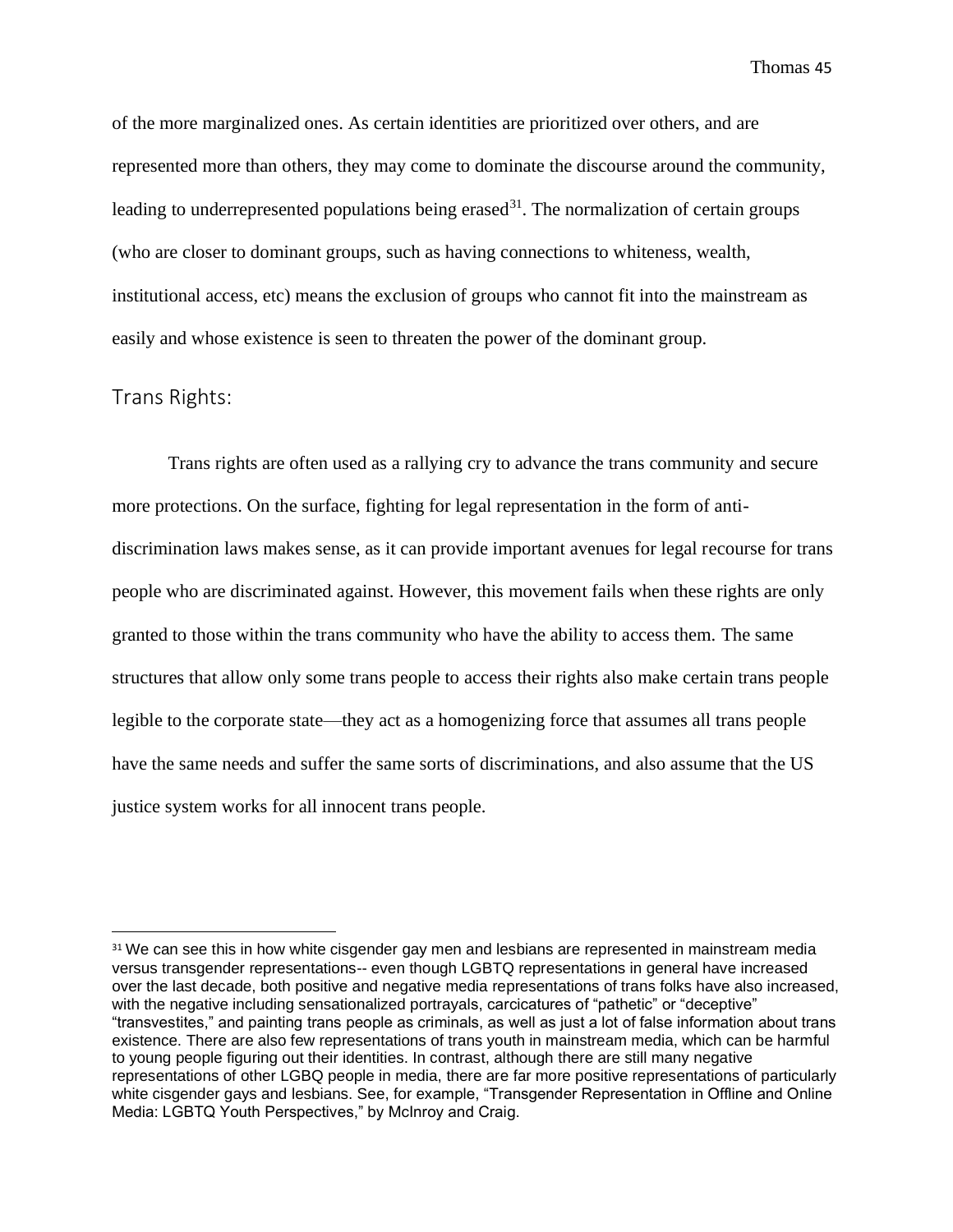I will briefly return to the topic of LGBTQ buying power here because it helpfully illustrates this point of homogenizing legibility. The estimated buying power for the LGBTQ community is one of the main drivers for corporations to expand their products and advertising to incorporate LGBTQ themes align the brand with the community. Buying power is a straightforward example of how different identities are used by corporations to categorize us in order to better track our income levels and spending habits and to then capitalize off of perceived marketing trends. This kind of categorization does little to actually describe the community, since, as stated earlier, it glosses over the many differences within this large group and assumes all our interests and needs are virtually identical. It also assumes we each have comparable resources to the most wealthy in this group, regardless of how each of us are affected differently by varying access to institutions and discriminations, and seeks to cater to those in the community with wealth and influence (as well as allies with wealth and influence) in order to turn a profit.

Trans rights operate similarly to LGBTQ buying power because both demarcate the boundaries of queerness based on a corporate state understanding. The boundaries that determine who counts as trans and who doesn't are based on who has access to wealth and institutions (in this case, the institution of the US legal system), which does nothing to account for a person's own identity. Both exclude queer people who cannot access these institutions, which can have the effect of further marginalizing them. Trans rights then make only certain trans people legible and grant them anti-discrimination recourse while leaving more vulnerable trans people out, and at the same time create the illusion that trans rights ensures equality for all trans people, which ultimately allows current inequalities that are inherent to the US justice system to continue unchallenged.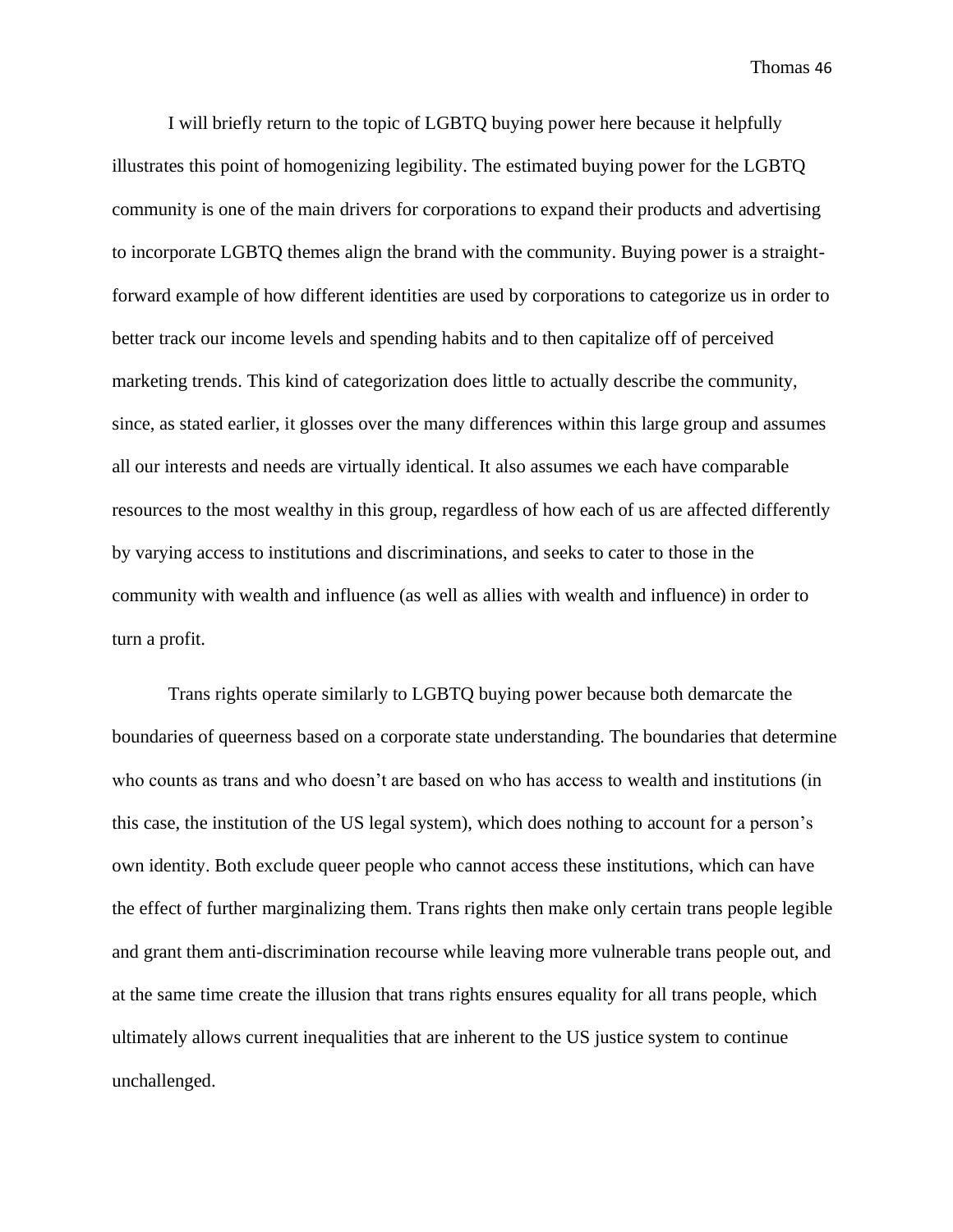Much of this section draws on Dean Spade's work, especially his article "What's Wrong With Trans Rights?" In it, he discusses the many limitations of anti-discrimination laws. "Looking at categories of identity that have been included in these kinds of laws over the last several decades indicates that these kinds of reforms have not eliminated bias, exclusion, or marginalization. Discrimination and violence against people of color have persisted despite law changes that declared it illegal" (Spade 3). Beyond general inefficiency, these laws are not accessible to those who need their protection the most<sup>32</sup>, as it takes a significant amount of resources (especially time and money) to take discrimination charges to court, and it is difficult to prove a situation was discriminatory in nature. On top of this, these laws are based on the assumption that anti-trans violence can be solved by the current US justice system, and therefore rely on this system being fair and effective for institutionally oppressed groups. Spade delves into the limitations of the US justice system in this article and other works<sup>33</sup>, speaking on how hate crime legislation lends more resources and legitimacy to "a system that we know targets and endangers trans people, especially poor people and people of color" (Spade 297, "Trans Law Reform Strategies"). This also reinforces the state's need for legibility in order for it to track this narrow understanding of discrimination, so it can focus on supposedly eradicating it as opposed to pushing for other forms of change that may be more equitable, or forcing the US justice system to reflect on its own role in trans violence and making structural changes to account for this.

<sup>&</sup>lt;sup>32</sup> "laws might give some people recourse to address injustice, but this will often not be the people who need the most protection, since those people (and by 'people' i mean trans feminine iaopoc) often have the least access to the necessary resources to assert their rights. (ie. finding a lawyer, even having enough educational attainment to know they have applicable rights, time, energy, etc.)." (binaohan, 93) <sup>33</sup> "Trans Law Reform Strategies, Co-Optation, and the Potential for Transformative Change," "Laws as Tactics," and "Their Laws Will Never Make us Safer" are a few examples.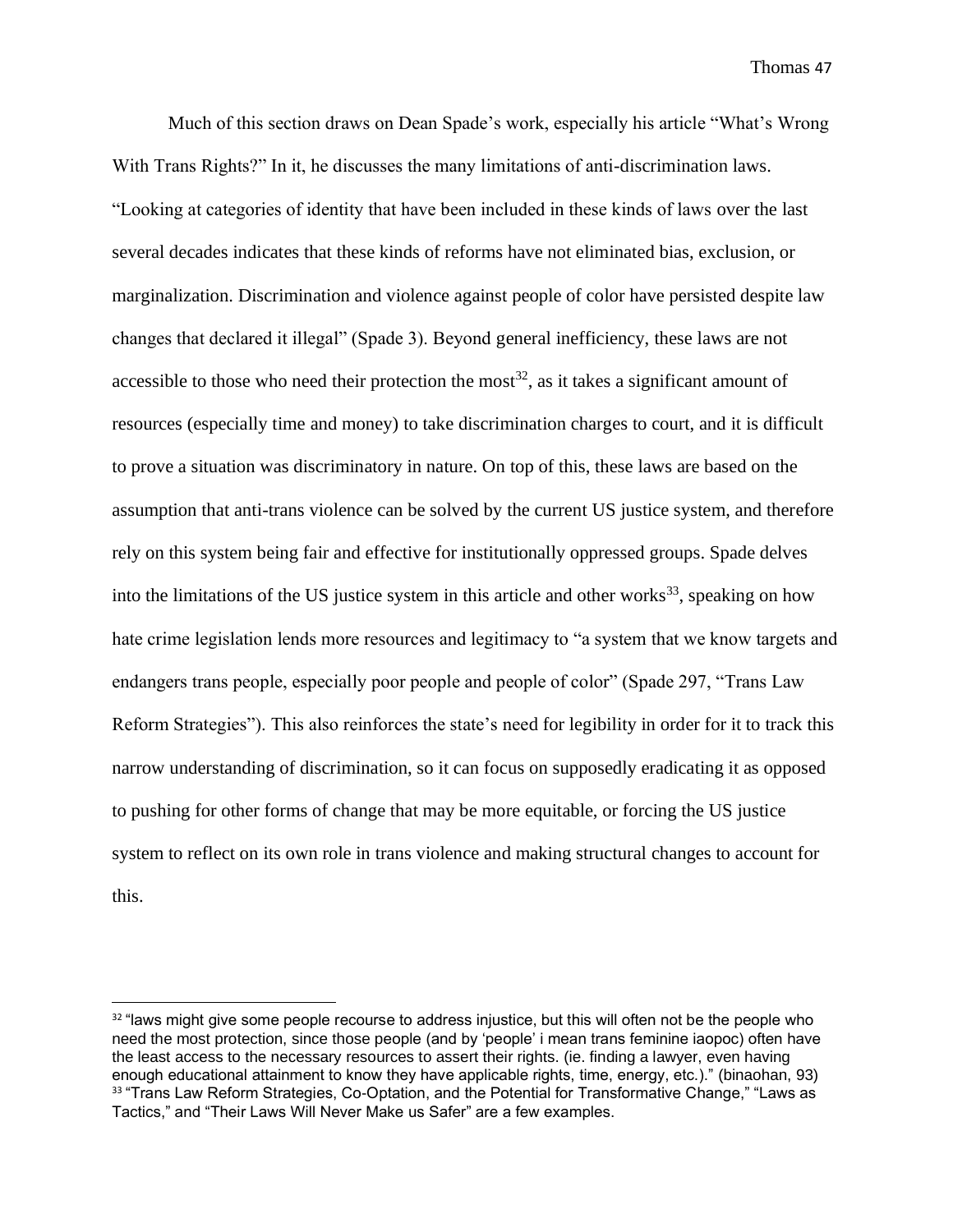Spade also discusses how the assumption of fairness further harms disenfranchised groups by strengthening the status quo and blaming trans people for our own discrimination:

Discrimination law's reliance on the perpetrator perspective also creates the false impression that the previously excluded or marginalized group is now equal, that fairness has been imposed, and the legitimacy of the distribution of life chances restored. This declaration of equality and fairness papers over the inequalities and disparities that constitute business as usual and allows them to continue. Narrowing political resistance strategies to seeking inclusion in anti-discrimination law makes the mistaken assumption that gaining recognition and inclusion in this way will equalize our life chances and allow us to compete in the (assumed fair) system. [Spade, 6]

Trans rights, in this narrow definition, grants certain trans people legal recourse and representation, but does so at the expense of others. As specific identities are allowed to assimilate into unfair institutions and reap their benefits, those who cannot assimilate are left behind, now with the added burden of having to prove their ongoing oppression and explain how these "gains" don't necessarily mean the community has no other inequalities with which to contend.

This type of activism also fails to critique the systems that can cause harm to the trans community, assuming their inherent fairness and that advancements for one part of the community means advancements for everyone, since the entire group is homogenized from the beginning of these projects. It puts the onus of change onto the affected marginalized groups and expects institutions that were created out of and are sustained by oppression to provide the pathway for justice.

Trans rights act as a way of making the trans community legible to the corporate state, which then allows the state to more easily categorize us and control us, potentially causing harm to various communities. Through this process of legibility, the state can also redefine the scope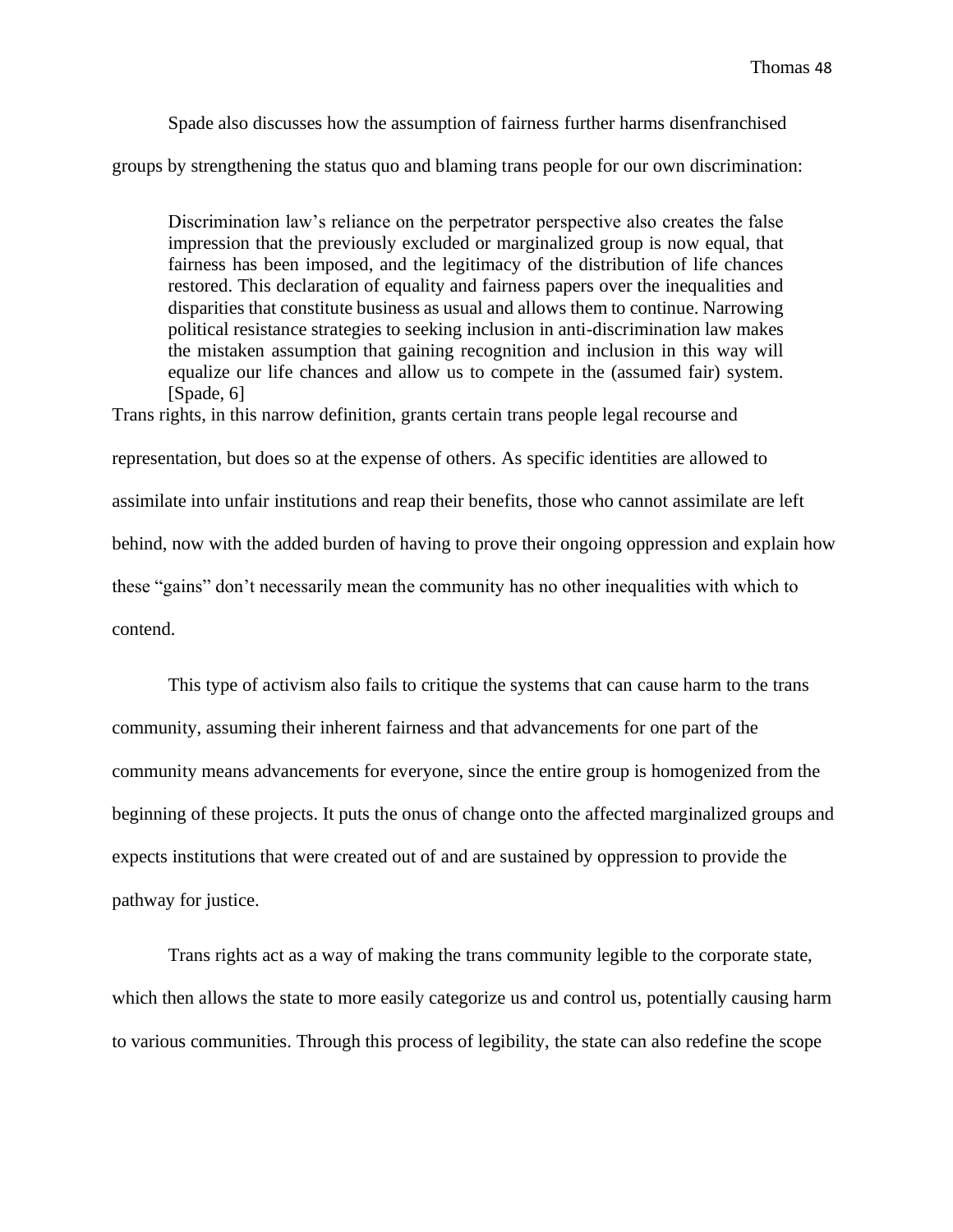of the community, deciding based on its own means of categorization who belongs under the label of trans and who can be cast aside.

### Mattel "Creatable World" Analysis

Mattel's "Creatable World" doll line debuted in September 2019. This line is meant to "invite everyone in" by erasing labels-- the dolls are not gendered and allow the user to easily change the length of hair and mix and match various clothes, most of which are designed to be "gender neutral." In one of the release videos promoting the new dolls, Mattel based its  $decision<sup>34</sup>$  to make a gender neutral design on shifting trends in how the next generation of children (coined "Generation Alpha<sup>35</sup>") are identifying in terms of gender. Mattel reported that its studies have shown fewer children are interested in traditional labels that place them firmly in one side or the other of the gender binary and instead are more likely to say they don't want to be identified using labels at all<sup>36</sup>. To stay ahead of the marketing curve, Mattel decided to craft a line of dolls supporting this interest in eliminating labels.

While this line has generated a lot of positive reviews and it could serve as helpful representation for gender nonconforming children, I want to problematize these dolls because they reinforce normativity at the same time as they provide innovative representation for an upcoming generation that may be even queerer than the last one. Although Mattel mentions the increase of kids who do not want to be labeled with a specific gender, the corporation has made very few actual references to queerness. The dolls are widely considered to be "gender neutral,"

<sup>34</sup> See "'A Doll For Everyone': Meet Mattel's Gender-Neutral Doll."

<sup>&</sup>lt;sup>35</sup> Born between 2010 and 2025 ("Oh No, They've Come Up With Another Generation Label").

<sup>&</sup>lt;sup>36</sup> Specifically, according to a study done by the New York Times where Gen Z was asked to pick a label for its generation, the most liked response was "don't call us anything at all." ("We Asked Generation Z to Pick a Name. It Wasn't Generation Z.")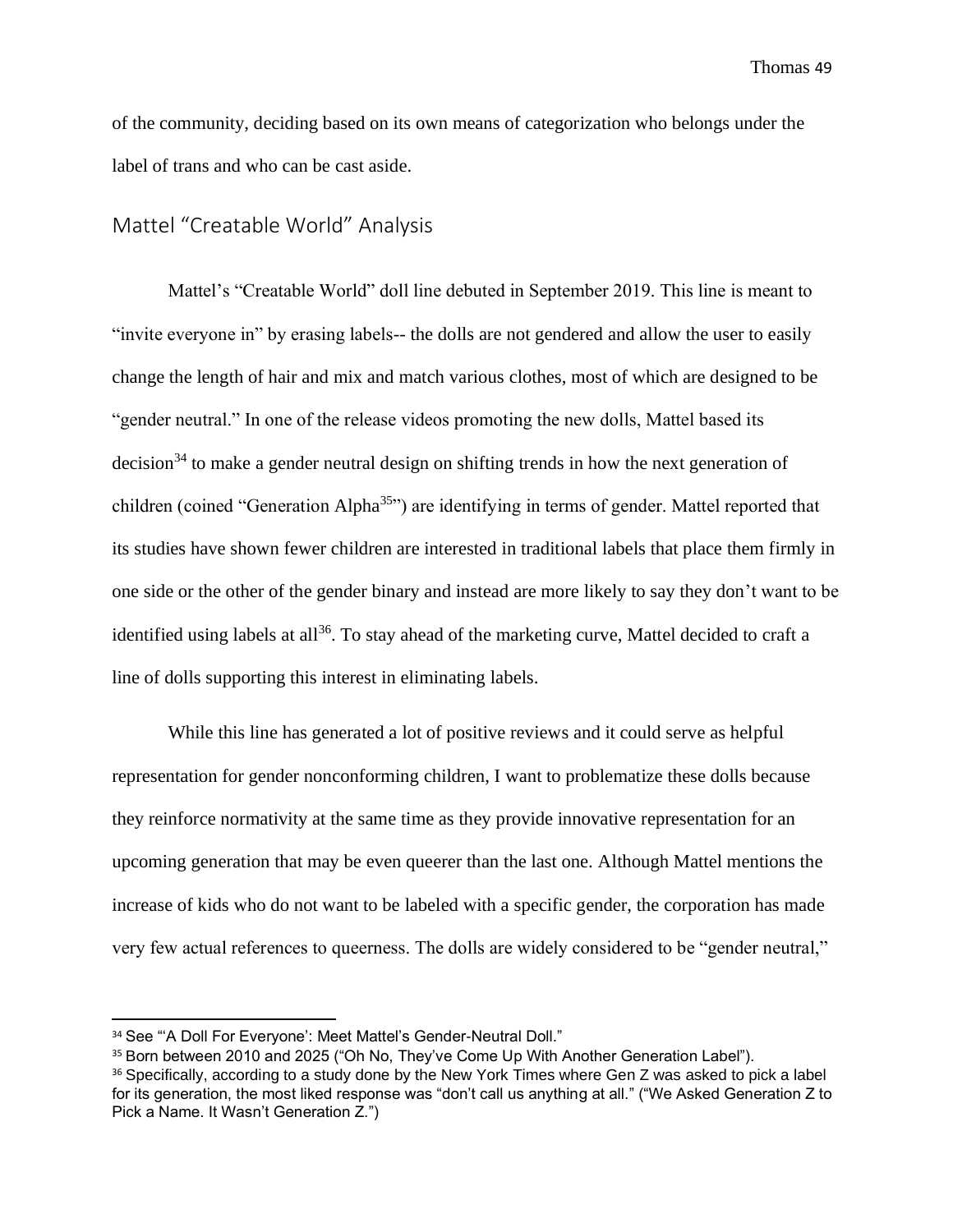and a quick Google search of "Mattel gender neutral dolls" easily brings up the Creatable World line. However, in nearly every one of their advertisements Mattel makes no mention of the potential use these dolls could be to gender nonconforming or transgender children; they use certain imagery that could be considered queer (such as colorfully dyed hair and somewhat "unconventional" clothing choices) but never say anything concrete about a rejection of the traditional binary or attempt to actually align themselves with the nonbinary and trans community. "Mattel's President Richard Dickson insists the doll isn't intended as a statement. 'We're not in the business of politics,' he says, 'and we respect the decision any parent makes around how they raise their kids. Our job is to stimulate imaginations. Our toys are ultimately canvases for cultural conversation, but it's your conversation, not ours; your opinion, not ours'" (Dockterman). They ride on the theme of "inclusion" broadly, but do not make the case for explicitly including queer identities. Many have celebrated these dolls because of the implicit assumption that by not assigning these dolls a sex or gender, Mattel has aligned itself positively with gender nonconforming people. I understand where this assumption comes from, but I argue that Mattel has not actively committed to standing with the trans community because the company is worried about alienating too much of their consumer base. By not leaning into the controversy, Mattel manages to carefully toe the line between full support of a controversial movement and ignoring it entirely, and it seems as if they only decided to tentatively dip their toes into the waters of binary disruption because of the potential profit they can make from this newest generation of kids<sup>37</sup>.

<sup>&</sup>lt;sup>37</sup> "Those kids [who identify as nonbinary], along with boys who want to play with dolls and girls who identify as 'tomboys' and don't gravitate toward fashion doll play, are an untapped demographic. Mattel currently has 19% market share in the \$8 billion doll industry; gaining just 1 more point could translate into \$80 million in revenue for the company" (Dockterman).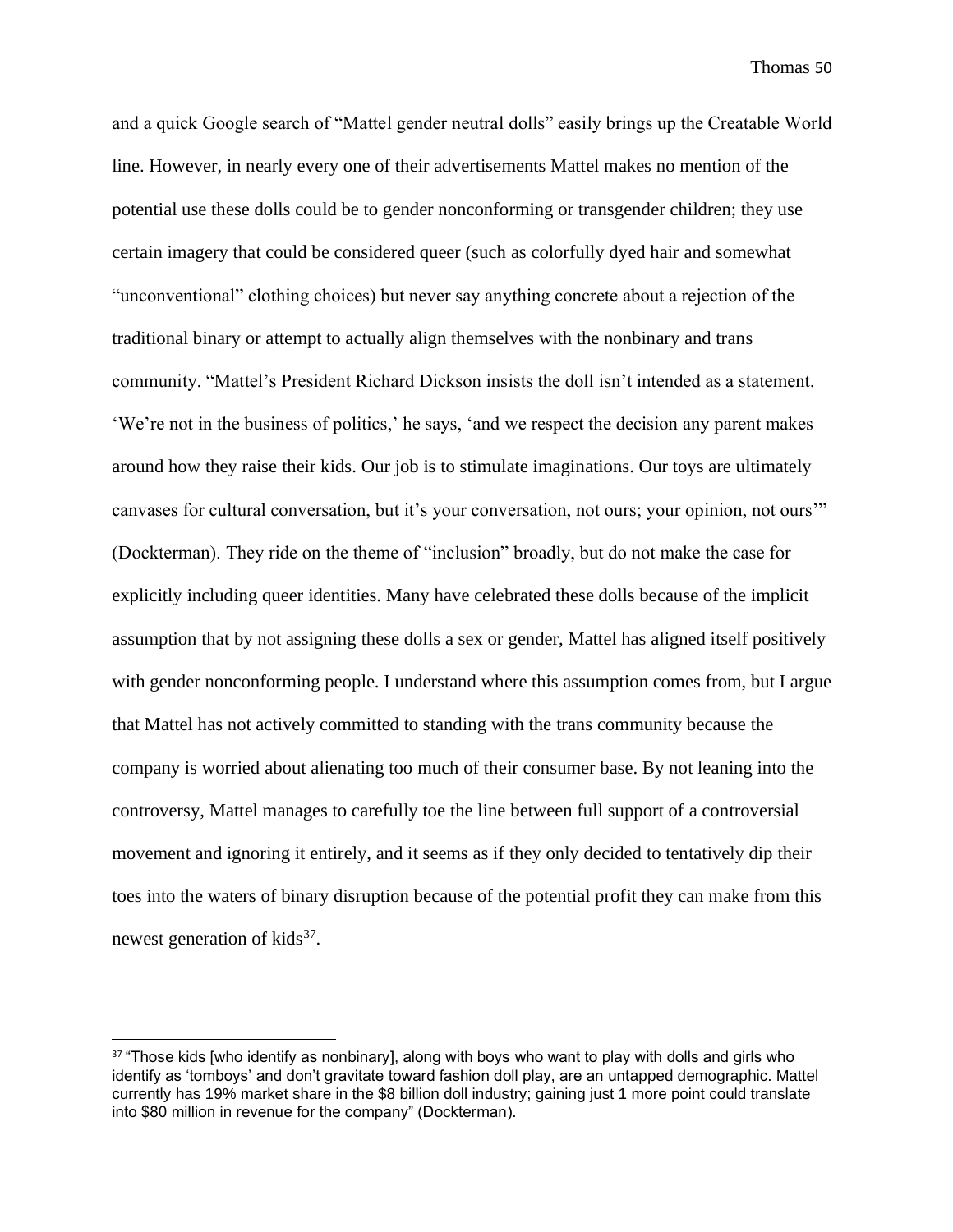The closest Mattel has come to recognizing the trans and nonbinary population that may see themselves represented in these dolls is in one Instagram post (see Fig. 1) that boldly uses the singular "they" pronoun. Other than this, the entirety of their advertisements relies on vague references to inclusivity and showcase a variety of children, some of whom could be considered to be breaking gender binary norms through their clothing and hair presentations. Despite potentially opening up a new avenue for woke advertising and products, Mattel in many ways is continuing to promote assimilation and normativity. As a multinational corporation, Mattel exists as an engine of conformity on a global scale.



Fig. 1: 12 December 2019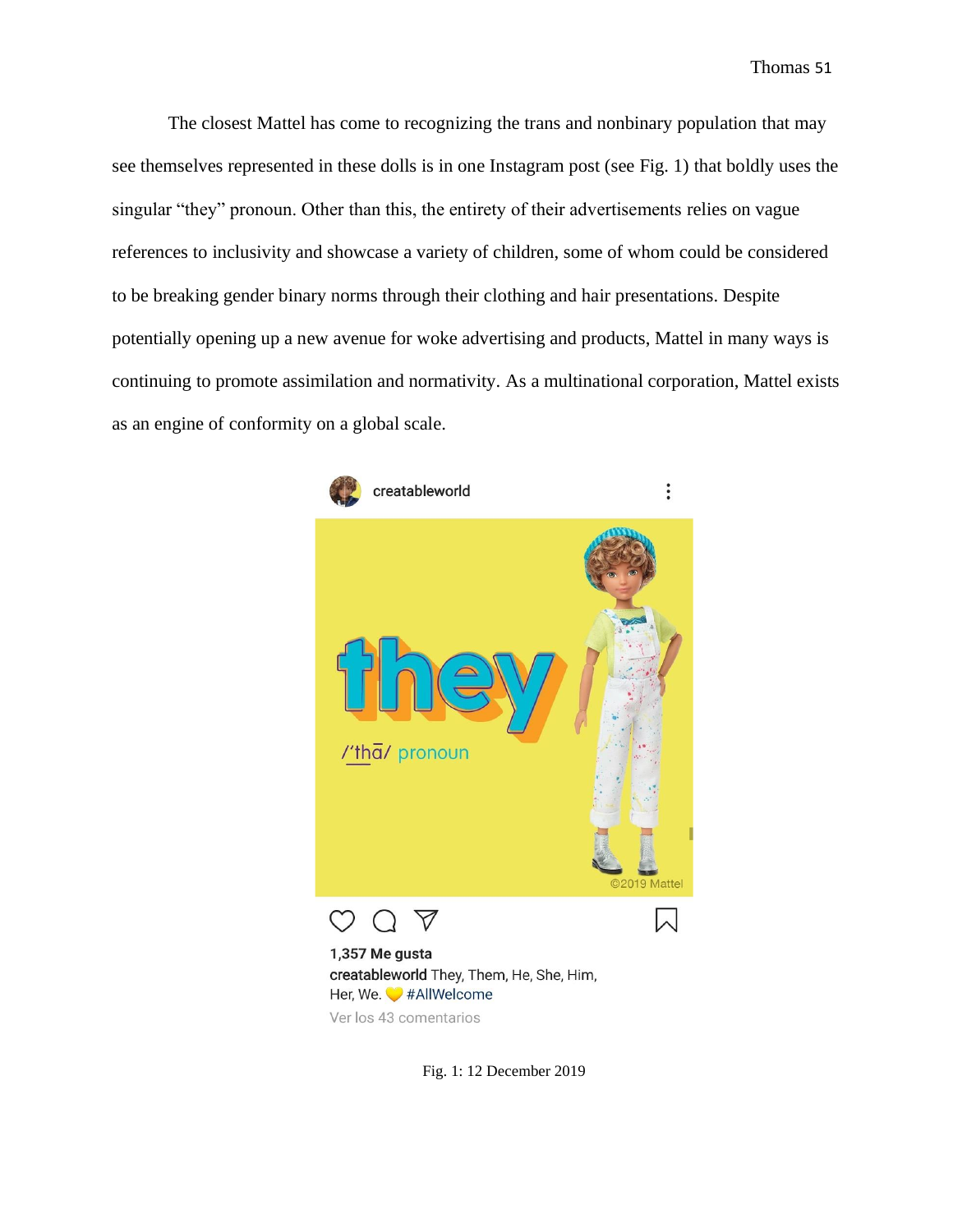Despite the fact that Mattel's Creatable World line includes dolls with various skin tones and users have the option of putting black hair styles (braids) on their dolls, the identical features Mattel uses for its dolls are based on a white-centric idea of what androgynous features look like, featuring a small narrow nose, hips, and lips. While this might not seem important, especially considering these attributes are not necessarily only white, as people of color can also have these features, this conception of what androgyny looks like is based on a long history of colonialism and white supremacy. From the start of colonization, in order to better control indigenous populations, European settlers imposed the rule of the gender binary onto native populations, but instead of assimilating them into the binary, indigenous people were forced into a subhuman category, where they were not allowed access to gender. María Lugones, in her work "The Coloniality of Gender," wrote that "the imposition of this gender system was as constitutive of the coloniality of power as the coloniality of power was constitutive of it" (Lugones 12). Instead of considering indigenous people as men and women (or respecting the other gender systems they used) colonizers considered them as male and female, and any deviation to this imposed norm was severely punished (and still is in many ways<sup>38</sup>). María Lugones expands on this more in her piece "Toward a Decolonial Feminism." She writes, "I propose to interpret the colonized, non-human males from the civilizing perspective as judged from the normative understanding of "man," the human being par excellence. Females were judged from the normative understanding of "women," the human inversion of men. From this point of view, colonized people became males and females. Males became not-human-as-not-men, and colonized females became nothuman-as-not-women" (Lugones 744). So now, as nonbinary genders are becoming more known

<sup>38</sup> For more information on this, see "Gender nonconformity as a target of prejudice, discrimination, and violence against LGB individuals" by Gordon and Meyer and "Gender Expression, Violence, and Bullying Victimization: Findings from Probability Samples of High School Students in 4 US School Districts" by Allegra R. Gordon et. al.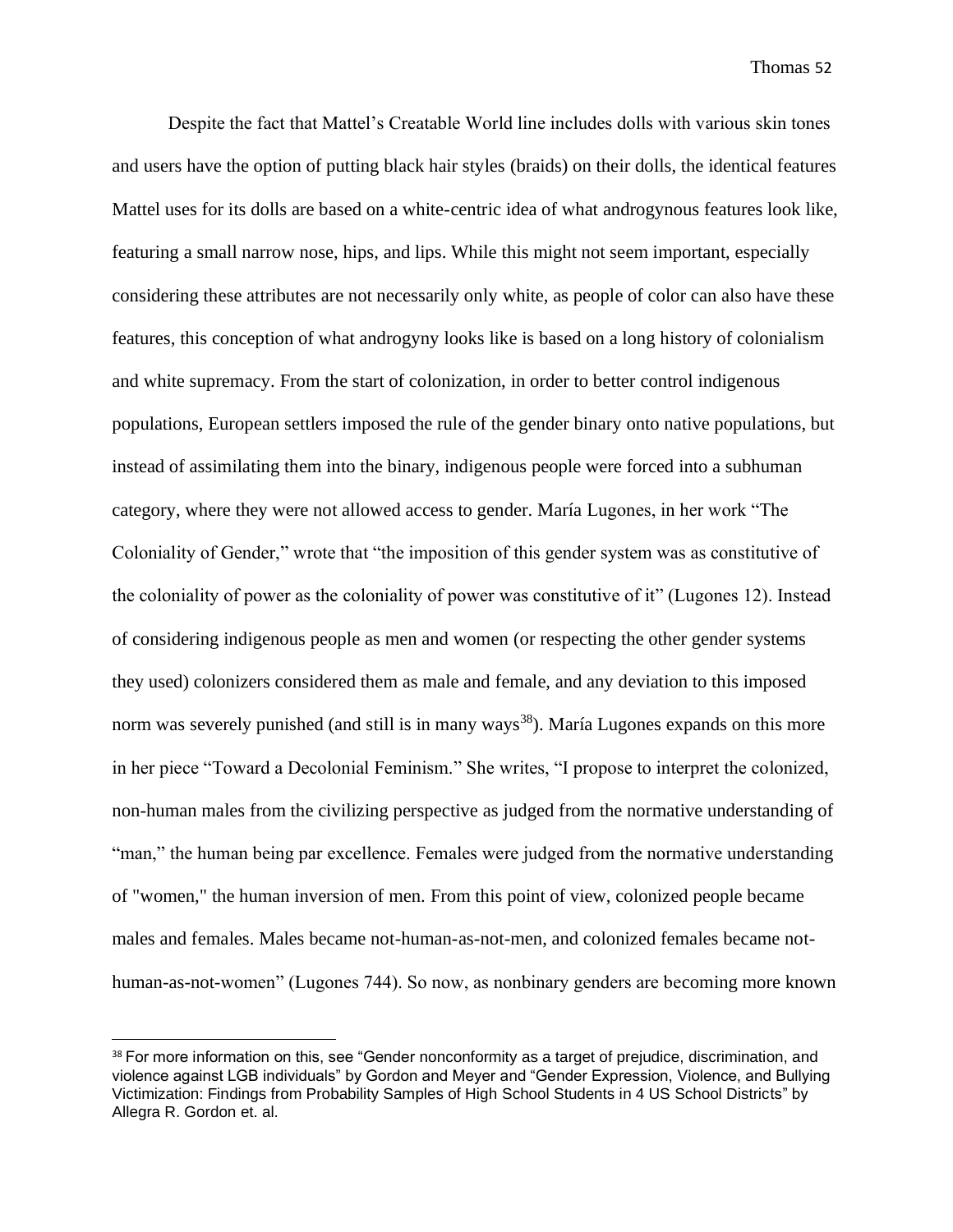by mainstream corporate society, the nonbinary figure that is prioritized and considered to epitomize gender nonconformity is more often than not white, skinny, able bodied, assigned female at birth and masculine of center in presentation. Despite the fact that colonialism sought to eradicate all traces of (what we now call) nonbinary genders from indigenous populations, now that there is attention in popular culture around gender nonconformity, the symbol for nonbinary is still a white person<sup>39</sup>. This kind of representation ignores the colonial history of the binary and seeks to separate it entirely from racial histories, and continues to lend more validity to white genders, even when they are non-normative, than to the genders of people of color. binaohan explains this historical violence with "Because, the binary as tool of oppression is not about legitimizing binary genders over non-binary genders, in a general sense, but about legitimizing a white notion of manhood and a white notion of womanhood. And, in turn, this is inextricably tied to who is considered 'human' and who isn't. As in: There are only two kinds of human beings: white men and white women'' (binaohan 126). Representations like Mattel's Creatable World line perpetuate this binary even as they attempt to subvert it in as noncontroversial a way as possible. The issue here isn't only with Mattel, since it's a much broader and ongoing issue in terms of nonbinary representation in many different forms of media. However, perhaps because of how few nonbinary representations are out there, it's still important to criticize how marginalized groups are being presented and how our images are used as a way to make profits for a corporation that views us as a homogenous spending force with an up-and-coming genderqueer generation.

<sup>&</sup>lt;sup>39</sup> Further information about this issue can be found in "The whitewashing and erasure of nonbinary people" by Rae Gray, "Gender Isn't a Haircut: How Representation of Nonbinary People of Color Requires More Than White Androgyny" by Treavian Simmons, and by scrolling through the hashtag "nonbinaryisntwhite" on Twitter. Further research needs to be done to fully scope out this problem, however.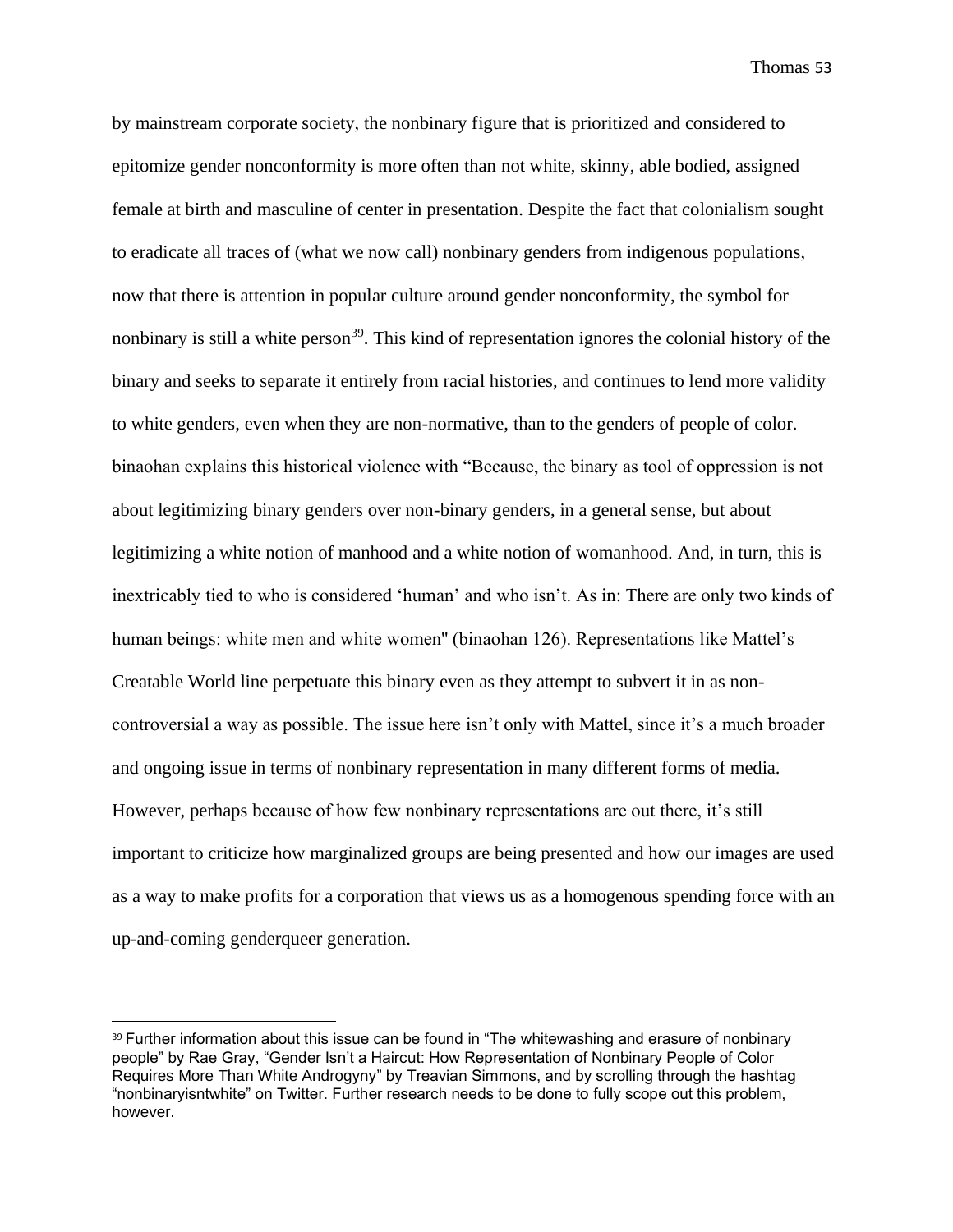To return to the Coke ad briefly, this narrow understanding of nonbinary presentations is on full display in this ad. The one person meant to represent the entire population of people who use singular they pronouns is a skinny light skinned person, masculine of center but still stereotypically "androgynous." They also sport a rainbow collar, just in case any viewers might be unsure if this is a nod to queer audiences. Coke's singular depiction of nonbinary people plays into the same colonial histories that created the gender binary in the first place. The idea that to identify outside of the Western gender binary is to be white is related to the white supremacist notion that whiteness is the default, and that it exists as a kind of non-category<sup>40</sup>. Since whiteness is seen as non-racialized and "normal," it follows that to include more diversity you just add nonnormative characteristics. Therefore, to be seen as "inclusive" representations of non-white people can't be too far outside of the norm and have to remain recognizable to whiteness. So nonbinary representations are usually white, and queerness in general is more often represented using a white person. Having a person with too many non-normative traits (such as someone who identifies as a Jewish nonbinary black lesbian with a disability) is considered "too much" and as a type of "pandering." The decision to represent gender queerness using white bodies allows Coke (and Mattel) to both expand their market base by appealing to more identities and also to retain their more conservative consumers who want to stay within the confines of white colonial ideology.

Mattel designed these dolls to be "gender neutral" but conceptualizes what this means in a very narrow way. Each doll is basically identical in terms of body and face shape with no distinguishing characteristics other than skin tone and some hair variation. A Times article

<sup>40</sup> More information about this concept can be found in Derald Wing Sue's "The Invisible Whiteness of Being: Whiteness, White Supremacy, White Privilege, and Racism."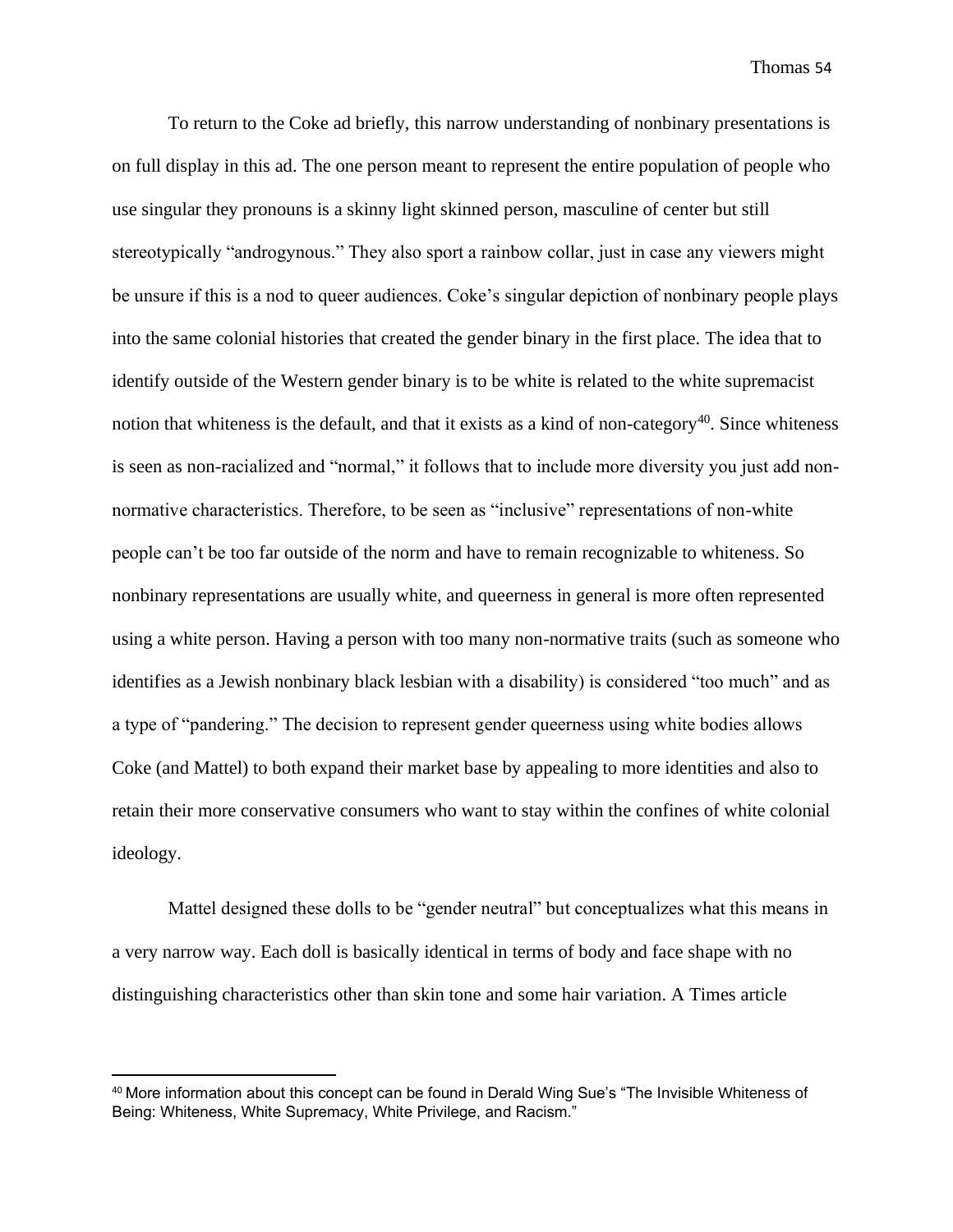describes the dolls: "Carefully manicured features betray no obvious gender: the lips are not too full, the eyelashes not too long and fluttery, the jaw not too wide. There are no Barbie-like breasts or broad, Ken-like shoulders" (Dockterman). This design is likely some sort of cost saving measure, as they effectively only have to design and produce one doll, and at least there is some diversity in skin color. I also know it may be unfair to criticize Mattel for not considering every single possible presentation and body type since they are the first major toy company to produce gender neutral dolls, and having only one example in the market unfortunately means something will always be left out. However, Mattel's particular decisions on the design and production of this doll have the potential to re-inscribe normativity and may alienate consumers who might look to them to find representation of themselves. Mattel follows the typical trope of what "androgyny" looks like in mainstream US culture, choosing to showcase a perfect "in between'' of masculine and feminine presentations. This assumption of what androgyny is supposed to look like impacts nonbinary and other gender nonconforming-identified people since it's an impossible standard to achieve and it favors skinny, abled, white bodies. As discussed above, this assumption of androgyny is also a way of reproducing white colonial ideas of gender, since it's born out of these ideas and doesn't seek to disrupt the gender binary in any meaningful way.

Mattel's Creatable World line advertises itself as a creative space to reconstruct identities and "keep labels out." However, since their line offers only one other presentation to encompass all identities that don't "fit into the box" Mattel effectively creates another label, just one that is meant to exist separately from the other two and demarcate a slightly expanded binary. Instead of destroying rigid binaries, Mattel has simply added another category, one which they can use to track consumers and determine whether this product will actually be lucrative. This new category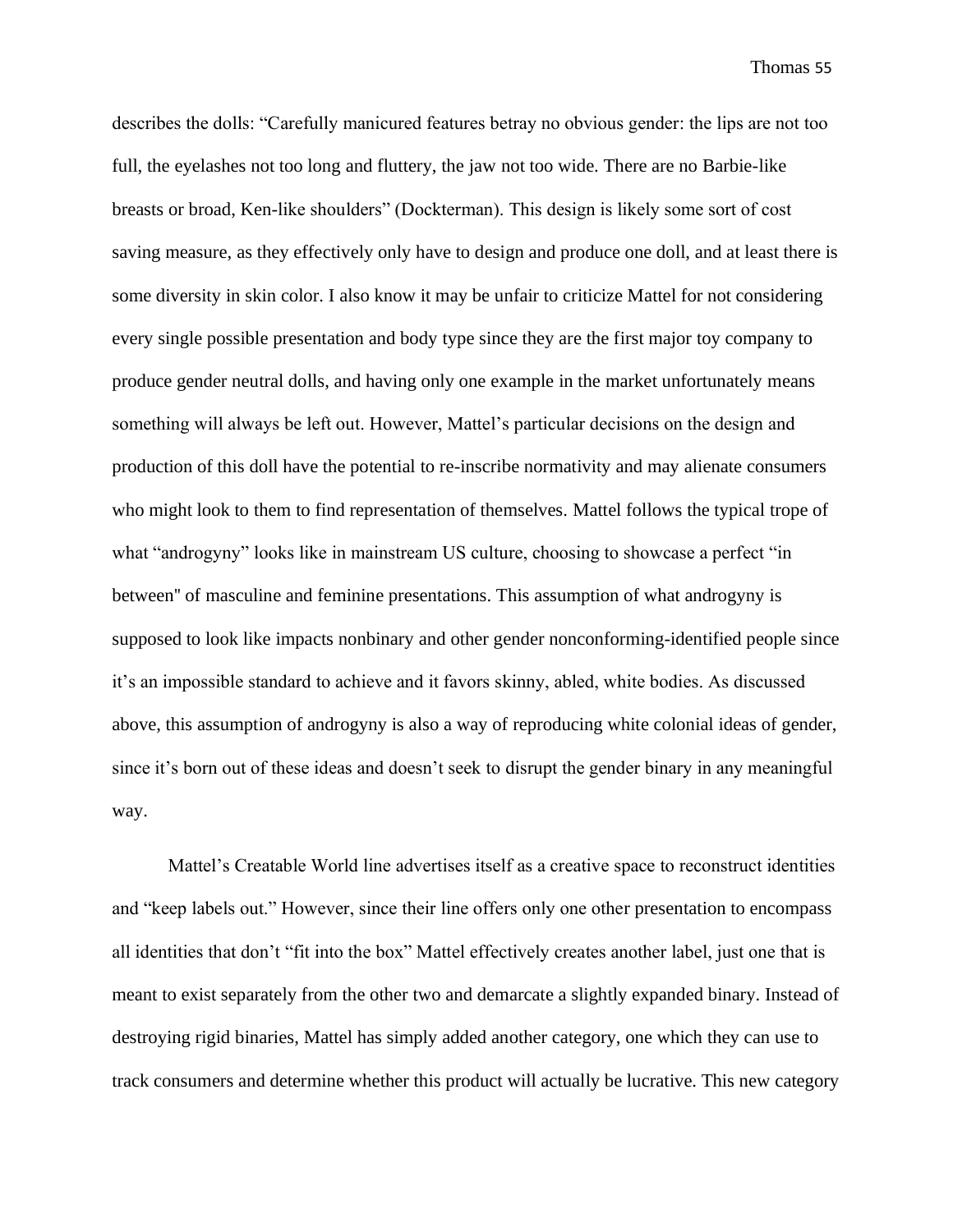does not threaten the colonial origins of the classic gender binary, and in fact follows the same historical colonial thinking. For children who do not see themselves represented in these dolls, does Mattel actually invite everyone in, or do they continue to invite only a select number of a previously ostracized group and further exclude any body that does not fit neatly into the given categories? Beyond this, the Creatable World line has an additional limitation since (as of now) it's only available online and may only be available for a short amount of time. Some of the push back to this product is that Mattel may be using it as a last-ditch effort to desperately rake in a few more sales before they go bankrupt, as the corporation is apparently in massive amounts of debt (currently at \$3 billion<sup>41</sup>). The genderless approach for this doll may be more effective at disrupting binaries if it were released in brick-and-mortar stores, which appears to be a possibility if the line makes enough money in the year following its debut. It will be interesting to see if this doll disrupts any of the segregated gendered toy aisles or if it might prompt discussion about who is allowed to play with dolls and with what type of dolls, as well as what it even means to have a gender neutral doll. At this time, it's difficult to say what any far-reaching consequences of this may be, and I may not be giving it enough credit. However, unless Mattel continues down this path of expanding gender presentation and inclusivity, maybe by introducing more diverse body types or feminine presentations to show they understand that nonbinary can look like literally any presentation, then I'll remain skeptical about its impact.

Overall Mattel's product illustrates how high-modernist ideology results in the erasure of nuance and assumes all people within a community are virtually interchangeable from each other. The dolls represent a narrow understanding of nonbinary identities, and as they are one of

<sup>41</sup> See "Mattel's Time Is Running Out Amid Federal Securities Probe, And Not Even Barbie Can Save It" by Jim Osman.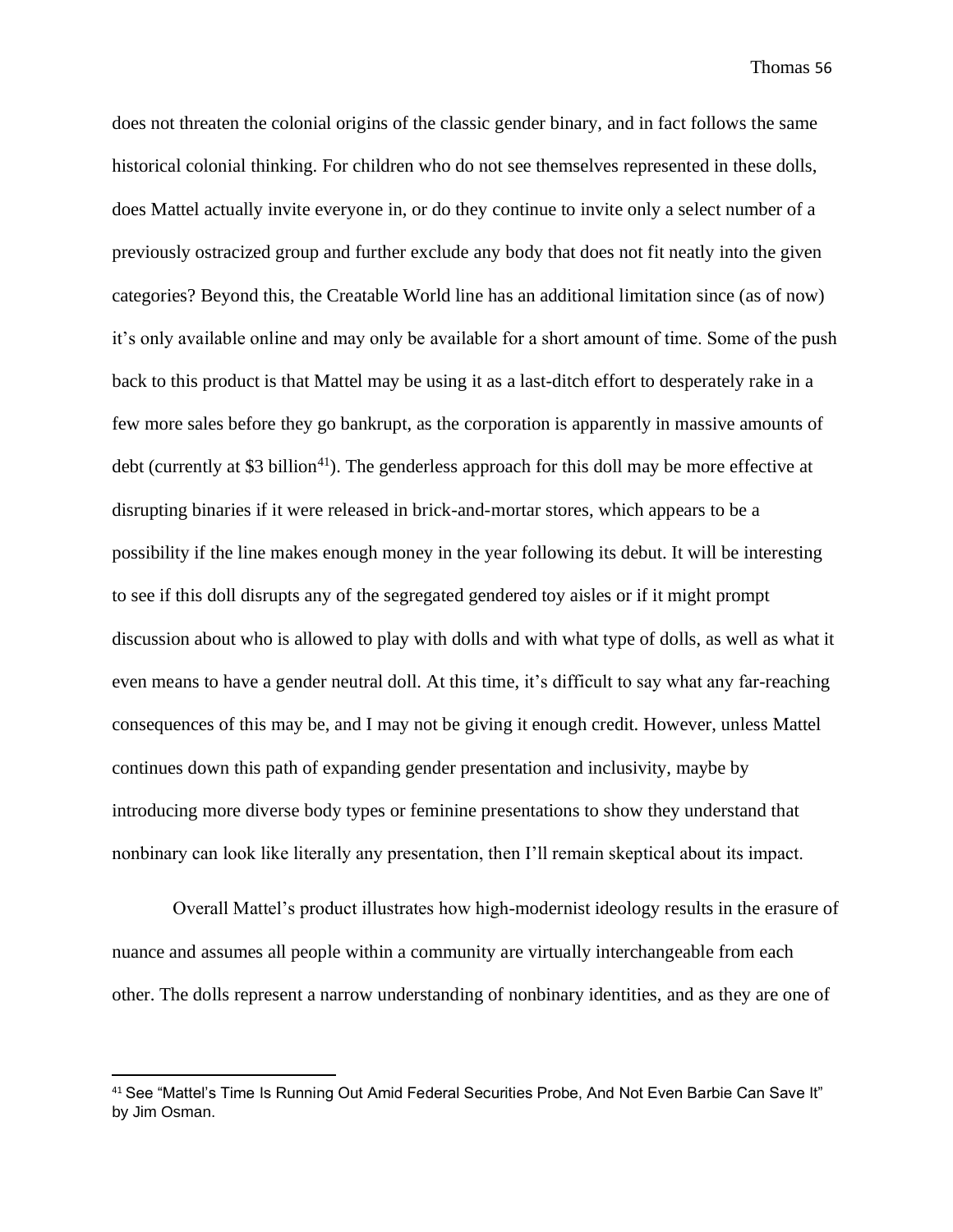the few representations out there at all, regardless of whether Mattel explicitly set out with the intention of providing this kind of queer representation for their consumers, by virtue of just creating a doll that can be considered gender neutral they have done exactly that. Mainstream understandings of gender are still too rigidly binary for Mattel to be able to get away with debuting any product that attempts to blur these lines without inviting controversy, and although this has generated perhaps less upset than a similar product would have even a decade ago, they have still received a lot of attention for this line. For many, the concept of nonbinary genders is still somewhat incomprehensible<sup>42</sup>.

Part of why these identities are still incomprehensible to the wider public may be tied up in how the state and corporations render citizens legible to the institutions that (allegedly) work to serve them. With clear-cut categories in which to categorize an entire population, it becomes much easier to gather data on the population's employment, spending habits, family connections, average income levels, etc. By flattening out a population and attributing certain traits and trends with them, that population is changed and may come to represent more so what those in power assume they should be instead of who they actually  $are^{43}$ . Advertisements are a mechanism through which to make groups legible, mainly in that they work to convince viewers that we belong to a certain group or don't belong to a different one, and that by extension, we should then purchase whatever product more closely aligns with our ascribed group identity. For the

 $42$  For an example, in the Times article about the Creatable World debut, many parents who were interviewed continually mixed up gender and sexuality and had difficulty understanding the idea of a gender-neutral doll. "A second mom in Los Angeles asked before seeing the doll, 'Is it transgender? How am I supposed to have a conversation with my kid about that?' After examining the toy and discussing gender-fluidity with the other parents, she declared, 'It's just too much. Can't we go back to 1970?'" (Dockertman)

<sup>43</sup> This ties back to Tania Murray Li's work on governmentality, as populations are re-conceptualized in forms that allow the corporate state to better categorize and track them, and are also convinced that they belong in specific categories so that these groups reproduce themselves without needing to be forced.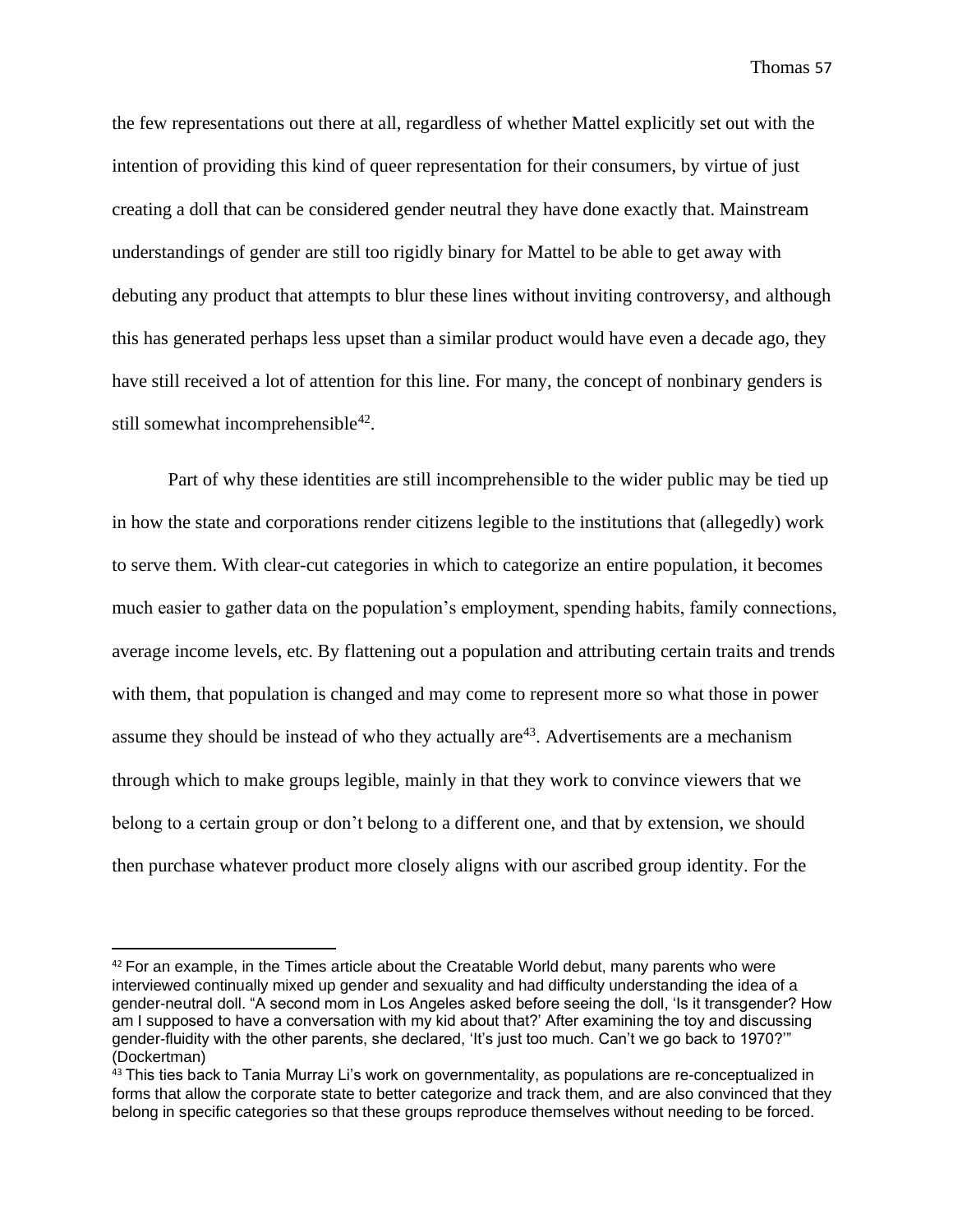Mattel ad, by anticipating shifting market trends, they are forging a new market demographic (although it's based on pre-existing ones). The studies Mattel did that led them to make the Creatable World dolls resulted in a design that mirrors mainstream assumptions of what gender neutral should look like; instead of dismantling hierarchies or expanding perceptions of gender, these dolls follow colonial legacies of gender. They prefer masculine presentations to feminine ones, and allow more flexibility in presentation to AFAB people with a lack of obvious gender identifying characteristics than they do to AMAB people, because to do otherwise may threaten the long-standing hierarchies that place masculinity above femininity and assume that it's only natural for girls to want to embody masculine characteristics but it's freakish if boys want to embody feminine characteristics. Designing the dolls in this way makes them legible to cishet audiences, as they do not quite disrupt the gender binary but instead re-inscribe it by perpetuating assumptions that are created from it and provide only a narrow alternative venue for selfexpression that few people can fit into.

#### Ongoing Issues with Transgender Oppression

Why is this all a problem? Debates about legibility and representation can be very abstract and at times are not grounded in lived experience. So in this section I discuss the ongoing issues of transgender oppression, issues which disproportionately affect trans women of color and/or with disabilities.

There is a disconnect between the messages of these brands and what many trans people actually experience in their everyday lives. These ads (and many others like them) portray the idea that trans people are accepted, that we are normalized and that we are all part of the same community. Of course this is a comforting narrative and I don't think advertisements should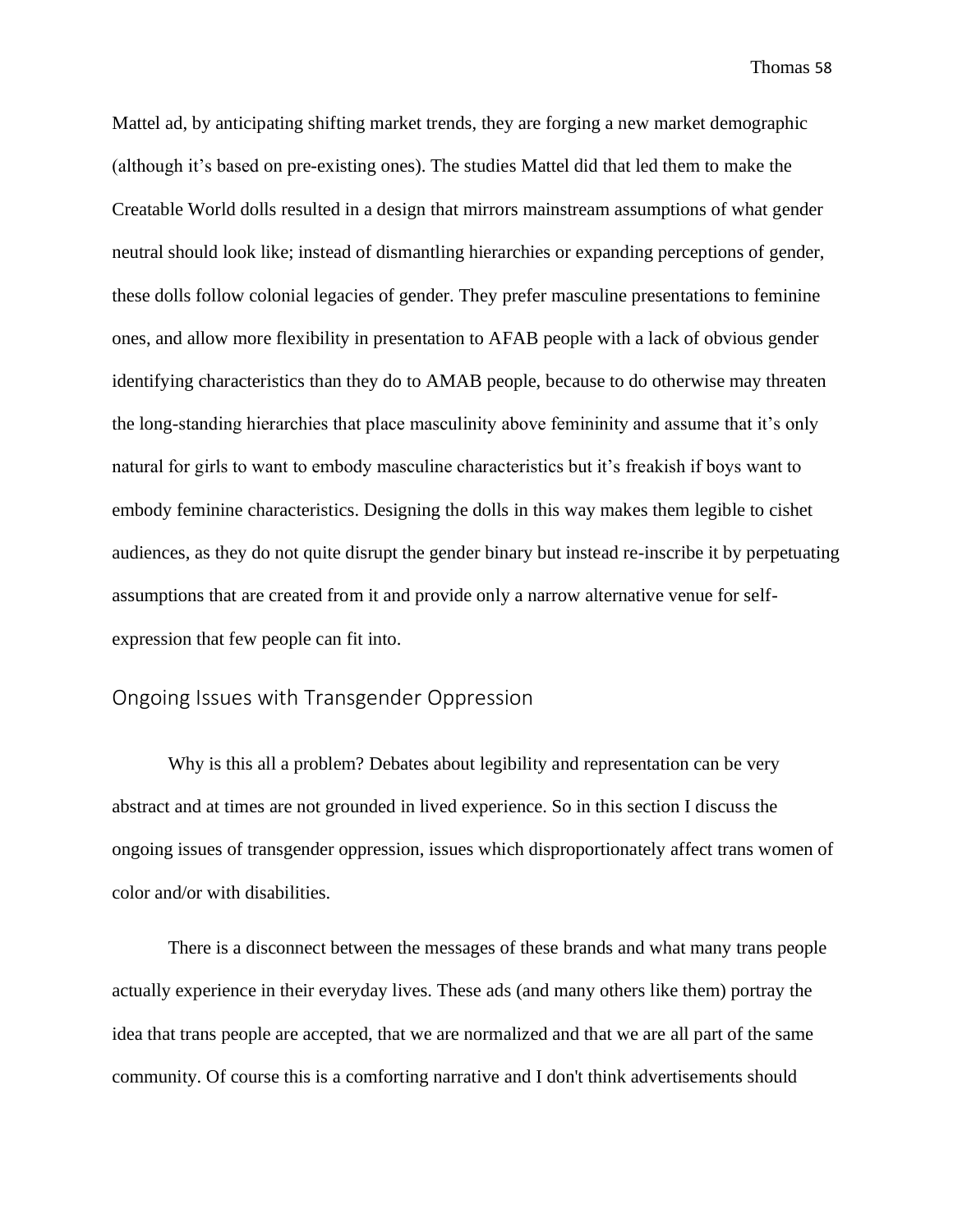instead always showcase oppression, but in light of the other criticisms I've made against these ads it's important to recognize the very real violence many trans people face every day of their lives, violence which isn't dispelled by these ads. The disconnect between the presentation of these ads and what goes on in trans people's lived experience can be dangerous, since this presentation assumes that by providing positive representations of marginalized groups it mitigates the oppressions that keep these groups marginalized. Positive representations can be liberatory in certain ways, but it doesn't make up for the fact that these corporations build their profit off the backs of marginalized people and therefore have a vested interest in keeping them marginalized<sup>44</sup>.

The neoliberal systems that produce these trans ads also produce many of the challenges negatively impacting trans people's lives:

But one persistent fact within this complex history of uneven neoliberalism has been the universal tendency to increase social inequality and to expose the least fortunate elements in any society… to the chill winds of austerity and the dull fate of increasing marginalization… It has been part of the genius of neoliberal theory to provide a benevolent mask full of wonderful-sounding words like freedom, liberty, choice, and rights, to hide the grim realities of the restoration or reconstitution of naked class power, locally as well as transnationally, but most particularly in the main financial centres of global capitalism. [Harvey, 118-119] These trans ads parrot neoliberal talking points, emphasizing choice ("limitless

possibilities" from Mattel, a Coke for every individual unique person from "The Wonder of Us") and individuality. These talking points are in tandem with the rhetoric of individual trans rights discussed in the previous section-- they emphasize uniqueness and "being yourself" above true community, active social justice, coalition building, or anything that may threaten the status quo

<sup>44</sup> Examples of corporations exploiting marginalized groups can be found in the prolific use of sweatshop labor among MNCs (The International Textile Garment and Leather Workers' Federation made an extensive report on the labor conditions of 83 factories in 2011, and there is extensive research on the state of *maquiladoras* on the US-Mexico border-- one source for this is "Back to the Future: Sweatshop Conditions on the US-Mexico Border" by Rafael Moure-Eraso et. al.).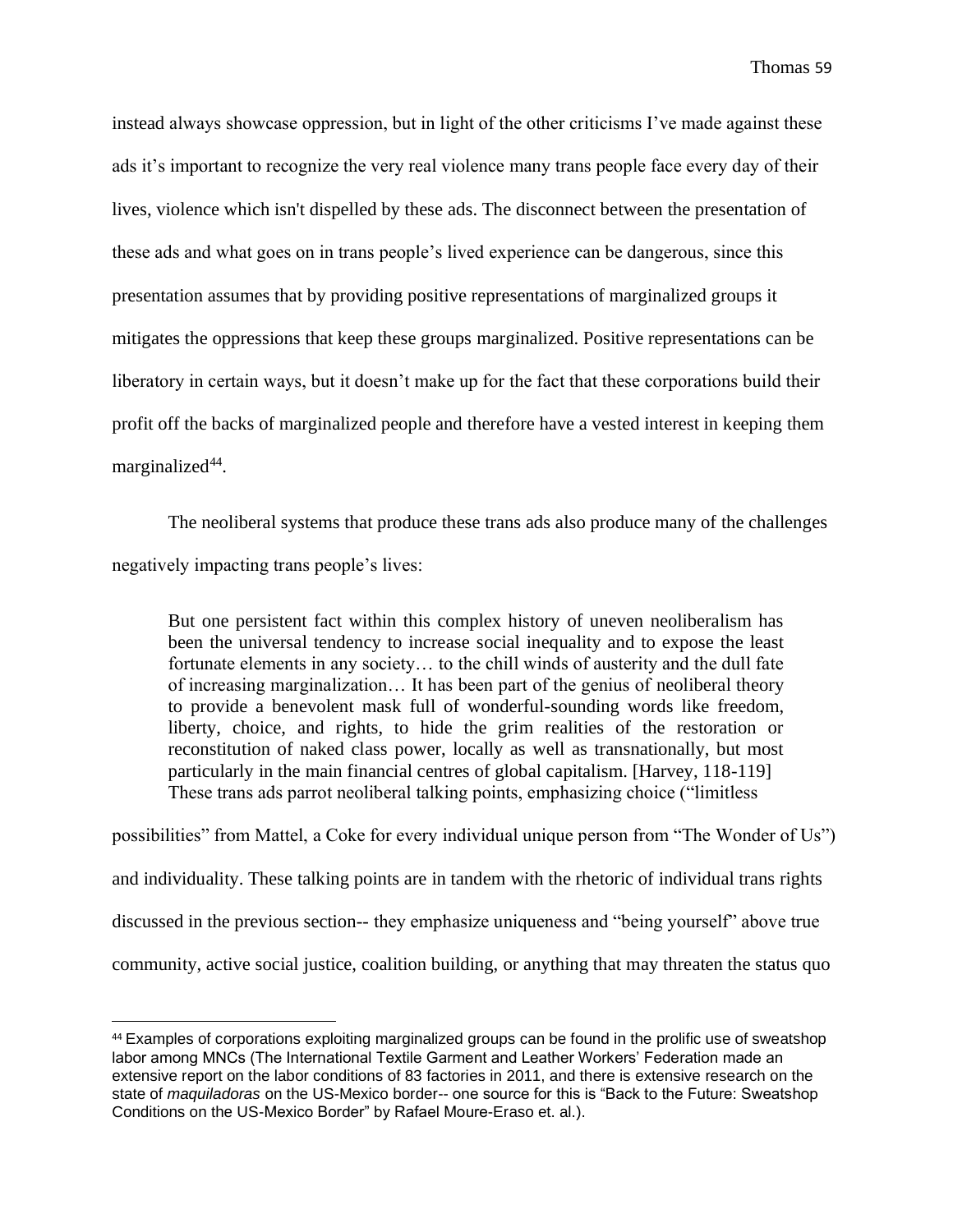and do more for marginalized people than run an ad showing them having a good time. They push the idea that trans equality is already won, and we simply have to celebrate together to erase long-term suffering.

Of course trans equality has not been fully won, and although there have been strides for certain populations, marginalized groups still face rampant discrimination, poverty, and violence. The disconnect between what's being represented on-screen and what goes on in reality could potentially cause movements to lose momentum, if allies and people who do not face these oppressions believe that this struggle is in the past and that we are progressing forward. Trans ads can provide a rosy picture of trans liberation, presenting us as living in harmony with one another and living out and proud as our best selves, but headway has only really been made for select groups within the trans community-- notably white, able-bodied trans people. Pretending we have already reached acceptance obscures the fact that trans women of color are still being murdered around the world multiple times a year. In 2019, the count of trans murders in the US was 26 ("Violence Against the Transgender Community in 2019") and the number worldwide was 331 ("Murdered, Hanged, and Lynched: 331 Trans People Killed This Year"). These numbers are striking because the estimated percentage of transgender adults in the US is only about 0.6%, which, despite accounting for over a million people, means that trans people are targeted at higher rates than cisgender counterparts, at least depending on which source you use. An issue with the data on violence against trans people is that it is frequently underreported, and the numbers of deaths may in fact be much higher. Trans people are often misidentified in terms of gender and name in legal reports and so it can be difficult to access information about exactly how many trans people are killed each year ("Violence Against the Transgender Community in 2019"). Rebecca Stotzer, in "Data Sources Hinder Our Understanding of Transgender Murders,"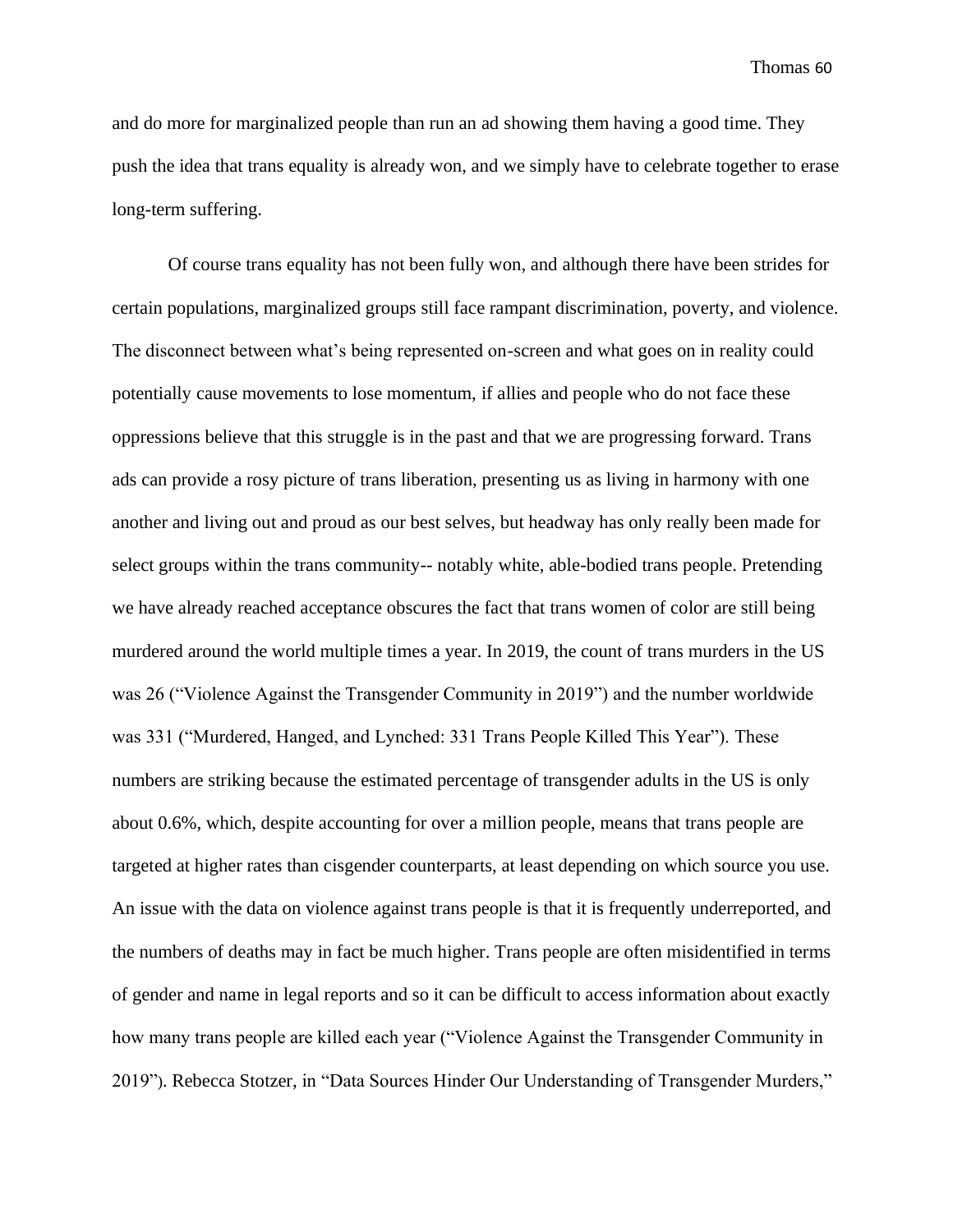says that "International efforts to track the murder of transgender people suggest that a transgender person is murdered at least once every three days. However, in the United States there is no formal data collection effort that can be used to describe the nature, frequency, or extent of transgender homicides." She goes on to discuss how the data available shows that trans women of color face much higher risks of murder and in fact are subjected to higher levels of violence in general: "Not captured are the types of violence that transgender women of color experience, a phenomenon called 'overkill' because the severity of injury far surpasses the violence needed to kill them." Despite CSR campaigns and corporate support and woke ads, the death toll of trans people has not seen a significant decrease since the Trans Murder Monitoring project began collecting this data in 2008. The majority of these murders are of sex workers, an occupation that is not presented in any of these corporate campaigns<sup>45</sup>, which allows them to further promote a normative model of a productive trans person who fits neatly into the status quo while ignoring the most marginalized groups who desperately need support and solidarity but who are seen to threaten normativity.

In 2015 the National Center for Transgender Equality (NCTE) conducted the largest survey of trans people in the US to research lived experiences. The US Transgender Survey (USTS) reported that "the findings reveal disturbing patterns of mistreatment and discrimination and startling disparities between transgender people in the survey and the U.S. population when it comes to the most basic elements of life, such as finding a job, having a place to live, accessing

<sup>45</sup> This isn't to say that sex work is trans-specific, and sex work as a whole is almost never presented in any ad campaigns. But due to the lack of employment opportunities for many trans people, sex work is inherently tied up in the lives of much of the trans community, and, as stated above, occupations like this increase the risk of violence trans people face, and so when talking about the statistics of trans murders, it's important to talk about the connections of this with sex work. Ignoring the prevalence of sex work and the violence that can occur within this industry further depoliticizes trans people and can dangerously overlook many pressing issues.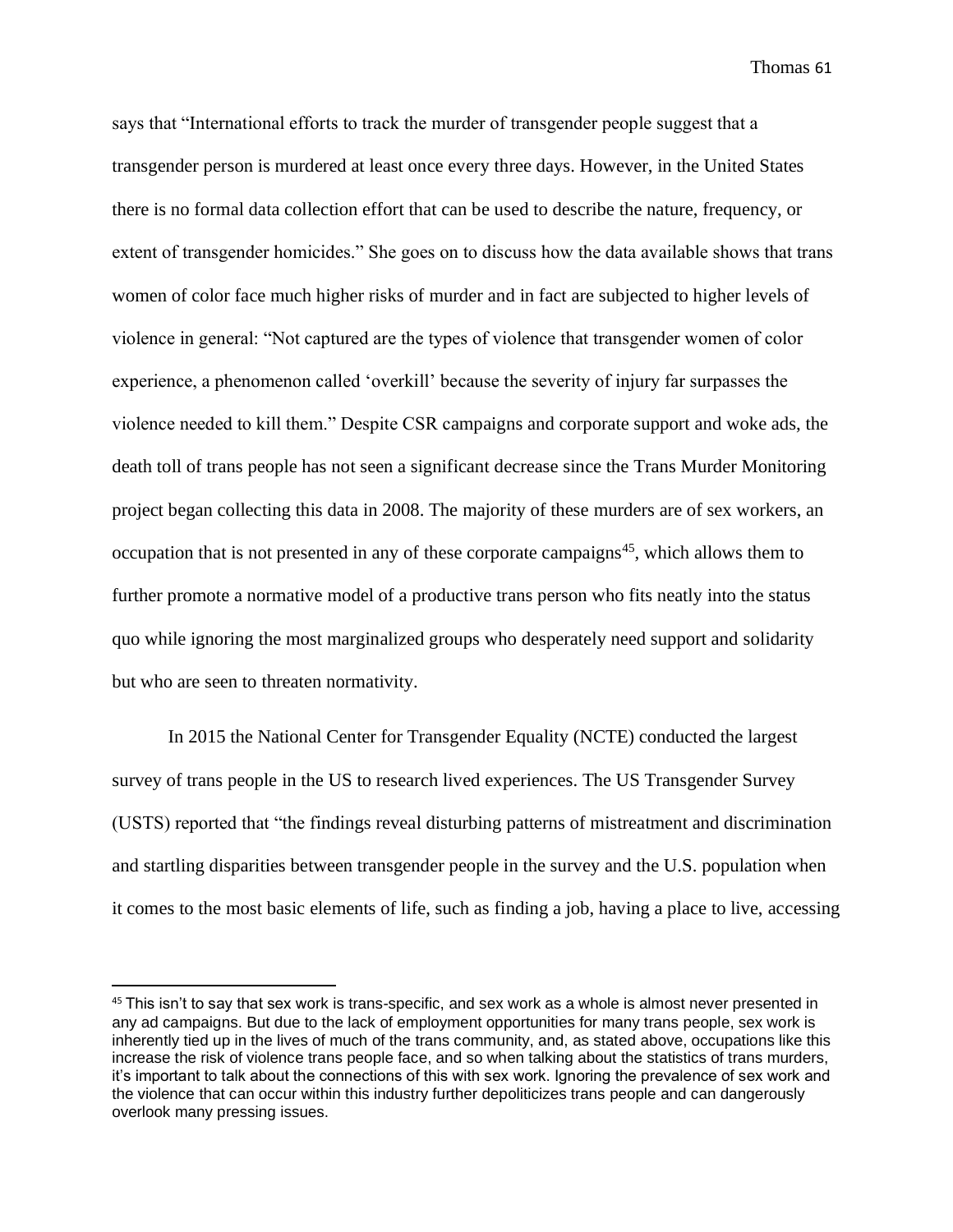medical care, and enjoying the support of family and community. Survey respondents also experienced harassment and violence at alarmingly high rates" (8). Here are some of the key take-aways:

When respondents' experiences are examined by race and ethnicity, a clear and disturbing pattern is revealed: transgender people of color experience deeper and broader patterns of discrimination than white respondents and the U.S. population… Undocumented respondents were also more likely to face severe economic hardship and violence than other respondents. In the year prior to completing the survey, nearly one quarter (24%) of undocumented respondents were physically attacked. Additionally, one half (50%) of undocumented respondents have experienced homelessness in their lifetime, and 68% have faced intimate partner violence. Respondents with disabilities also faced higher rates of economic instability and mistreatment. Nearly one-quarter (24%) were unemployed, and 45% were living in poverty. Transgender people with disabilities were more likely to be currently experiencing serious psychological distress (59%) and more likely to have attempted suicide in their lifetime (54%). They also reported higher rates of mistreatment by health care providers (42%). [10]

These findings reiterate what most trans people already know: that trans people are still

disproportionately affected by poverty, homelessness, lack of access to healthcare, and other oppressions, and that these oppressions are much worse for trans people with multiple marginalized identities, such as trans people of color, undocumented trans people, and trans people with disabilities. The lack of this representation in ads reflects how mainstream ideology approaches trans issues as if they have already been solved, which has the potential to lose momentum for trans liberation movements if allies and trans people who do not face the same oppressions listed above assume that progress has already been achieved.

#### Corporate Surveillance and full-fledged disasters

If corporations co-opt social movements, do they render that movement unable to fully resist dominant regimes (such as corporate control) through making trans people legible to mainstream (cisgender) society? Becoming legible in this way makes trans people easier to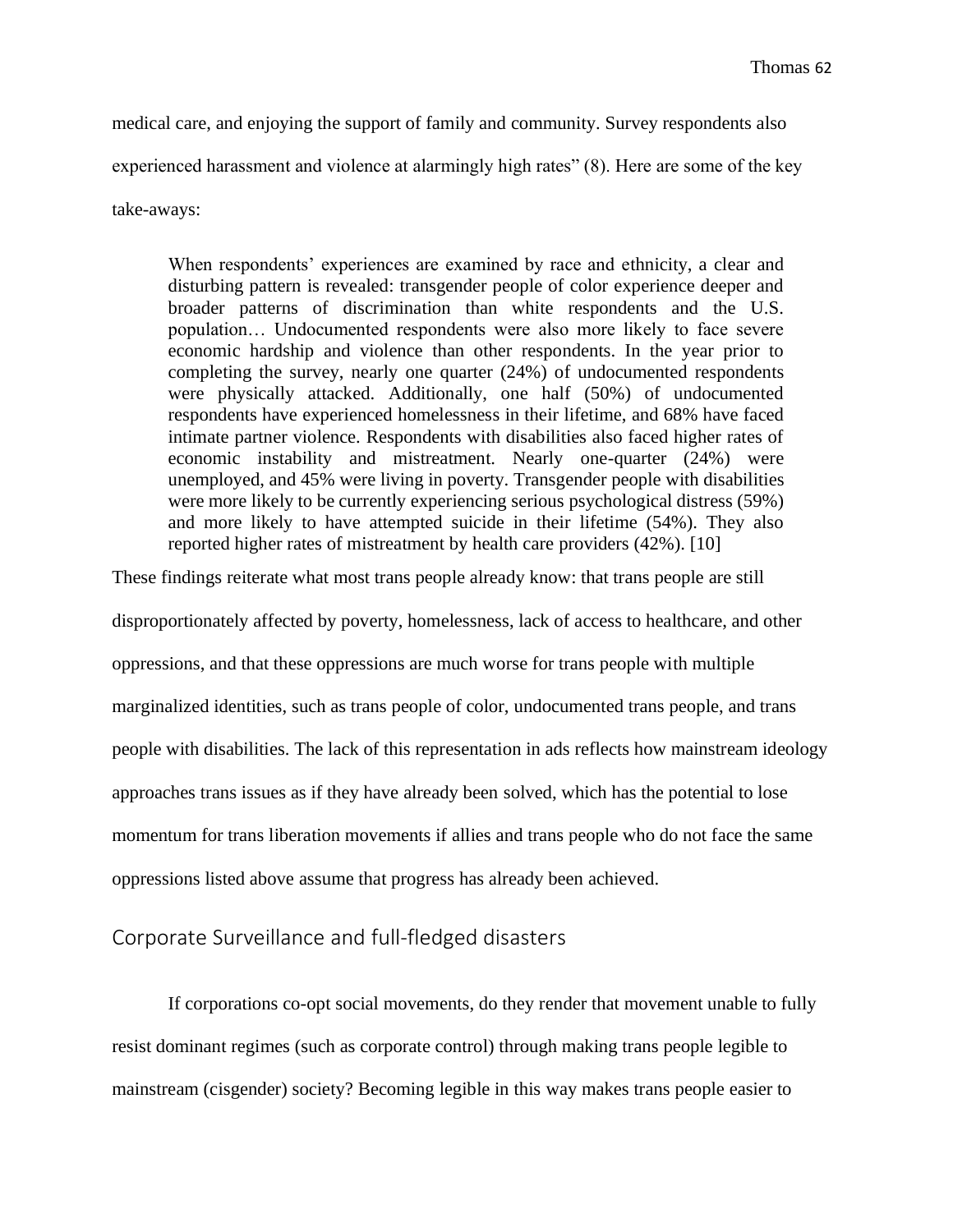control by making them easier to categorize; at the same time it forces other less normative trans people out of the legible category, which can both give them more power to resist and also limit opportunities to access government services, legal rights, and other institutions. This also may lay the groundwork for another aspect of high-modernist theory, which Scott calls a "full-fledged disaster."

The fourth aspect of high-modernism is a "prostrate civil society that lacks the capacity to resist these plans" (Scott 5), these plans meaning high-modernist plans, such as neoliberal pushes to make sweeping changes to government processes and social services. "In sum, the legibility of a society provides the capacity for large-scale social engineering, high-modernist ideology provides the desire, the authoritarian state provides the determination to act on that desire, and an incapacitated civil society provides the leveled social terrain on which to build" (Scott 5). My worry is that corporate co-optation may provide some of the means for re-directing mobilizations to avenues that no longer threaten corporate state power and convince the public that powerful private firms are the key to our liberation, as opposed to a large assortment of roadblocks that try to keep that liberation at bay. Part of this is accomplished through re-categorizing marginalized groups in ways that alienate us from each other, creating rifts between those who can assimilate and those who do not have the opportunity (or the desire) to. This re-categorization is how the corporate state renders its population legible to its institutions, allowing it to make predictions of trends and incorporate itself into various movements. It allows people in power to understand just enough about the trans community to grant enough freedoms and rights so that it feels like progress has been made, but not enough to fully liberate anyone who does not already have a strong connection to power. It makes it so people are placated just enough to prevent actual revolts, which could put power back in the hands of the civilians.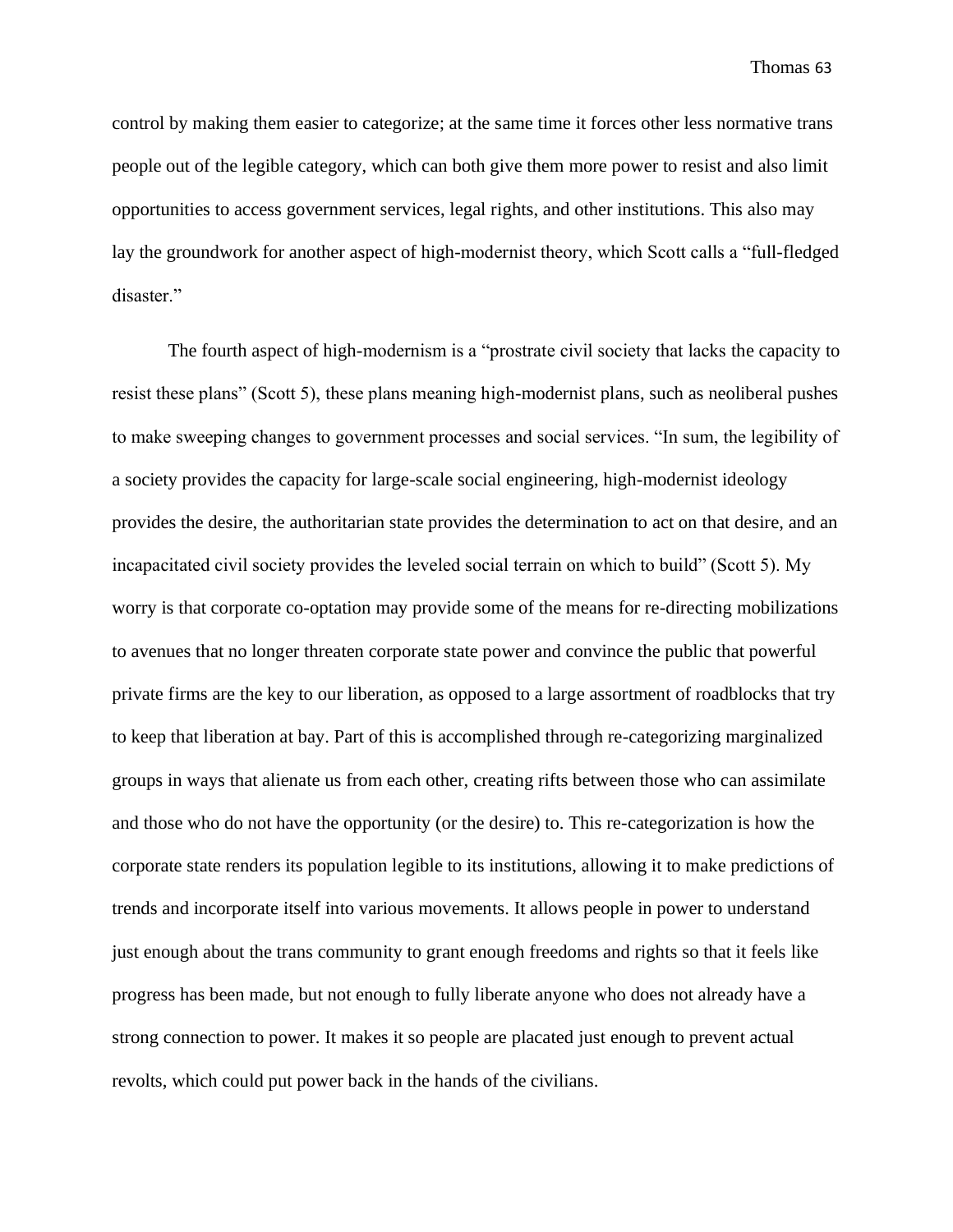To centralize these ideas, I will return to the Mattel Creatable World doll. The process for designing this doll is a good example of the ways gender nonconforming identities become legible to a corporate system. The company used data from their targeted demographic (children) to create a doll line that matched what these kids reported. "Generation Alpha" apparently mostly said they didn't want to be boxed in by labels at all, and because Mattel wants to remain relevant and appeal to their consumer base, they created a doll that's not supposed to be confined by gender at all. The kind of monitoring and data analysis that produced this doll is used by virtually every corporation to effectively target consumers<sup>46</sup>-- one massive data collector, Acxiom, claims to have gathered data on 2.5 billion consumers and provided about 10,000 "attributes<sup>47</sup>" to various companies. Right now, this data seems to be mostly used to sell us things by tailoring advertisements to individual interests and needs. But there are increasing worries of where this data goes, and who controls it. It certainly doesn't seem to be the consumers, and legislation is still trying to figure out how to hold corporations accountable for things like data breaches and even just selling off users' "attributes." What happens if an agency like Immigration and Customs Enforcement buys the data of undocumented migrants in order to deport them<sup>48</sup>? Or if a contentious social movement is connected with certain individuals who the corporate state determines would be less threatening if they were dead $49$ ? Beyond catering

<sup>46</sup> See "Here Are the Data Brokers Quietly Buying and Selling Your Personal Information" by Alex Pasternack and "Corporate Surveillance in Everyday Life" by Wolfie Christl.

<sup>&</sup>lt;sup>47</sup> See "Why we can't stop debating whether Facebook sells data," by Casey Newton and "Should Consumers Be Able to Sell Their Own Personal Data?," *The Wall Street Journal.*

<sup>48</sup> This is an actual fear for people worried about Amazon's facial recognition technology called "Rekongtion" since the company will not say whether it works with ICE or not, but there is plenty of evidence that much of its software is made available to ICE and groups like it: "The software, the report ["Who's Behind ICE?" by National Immigration Project, Immigrant Defense Project, and Mijente] noted, is 'designed to be compatible with federal immigration databases,' and would allow ICE 'unprecedented access to information about employers, associates, and hangout spots'" (Alba and O'Donovan). <sup>49</sup> For instance, various social media sites (Facebook, Instagram, and Twitter) have previously come under fire for selling the user data of activists (primarily Black Lives Matter activists) to software companies that aid police surveillance (Sam Levin, "ACLU finds social media sites gave data to company tracking black protesters").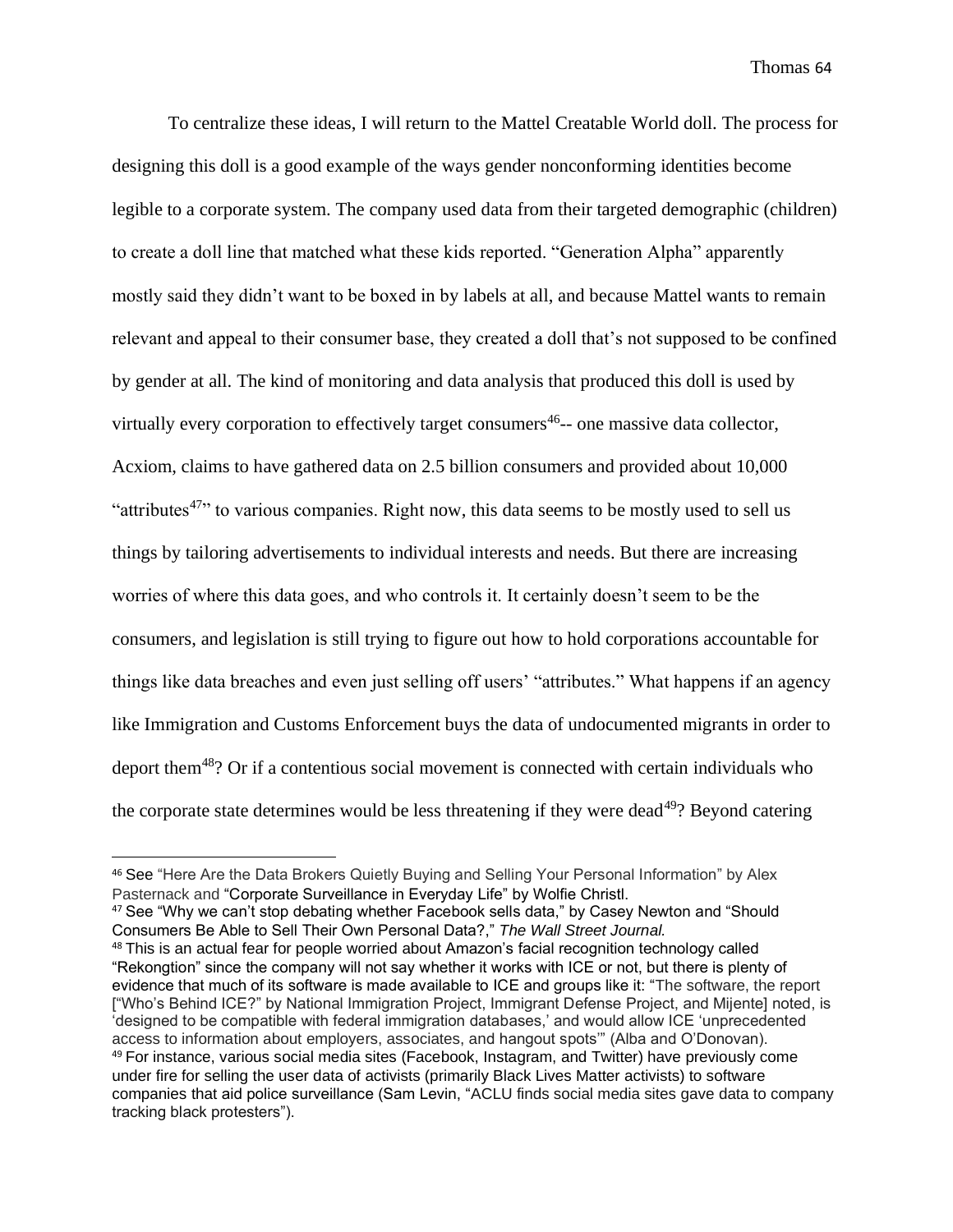products to our individual liking, this constant monitoring means corporations get an inside look into mobilizing efforts and can twist the aesthetic and rhetoric of activism to suit the needs of the corporation instead. The constant need to stay ahead of the curve leads companies into our most intimate spaces, where they can watch what we do and learn how to replicate what we say to convince us they're on our side as opposed to only venturing into these spaces in order to make money.

The combination of this control over populations and lack of resources available for marginalized groups to move in opposition to this system may result in designs that do not have our well-being in mind, and do not allow us to rebel against them if we realize it's not in our best interest. If the bottom line for the most powerful state actors is to expand markets and make everincreasing profits, then if it makes them more money to harm us, they will do so. And if they harm us and we have no recourse to fight against it, then it may spell catastrophe for various groups.

#### Excess and who is left out

Sylvia Rivera and Marsha P. Johnson's Street Transvestite Action Revolutionaries  $(STAR)$  manifesto<sup>50</sup> highlighted the need for solidarity between many different groups, of varying degrees of marginalized status, since the movements of the 1960's and '70's required mass coalitional efforts to succeed. The revolutionary black and brown trans women who founded groups like STAR understood the need for solidarity across movements and resisting the pull of assimilation and normativity. In the early 1970's the Gay Liberation Front (GLF) began forcing out trans people from its ranks, and this kind of exclusion has rippled through the gay

<sup>50</sup> See "Street Transvestite Action Revolutionaries (STAR) Research Guide."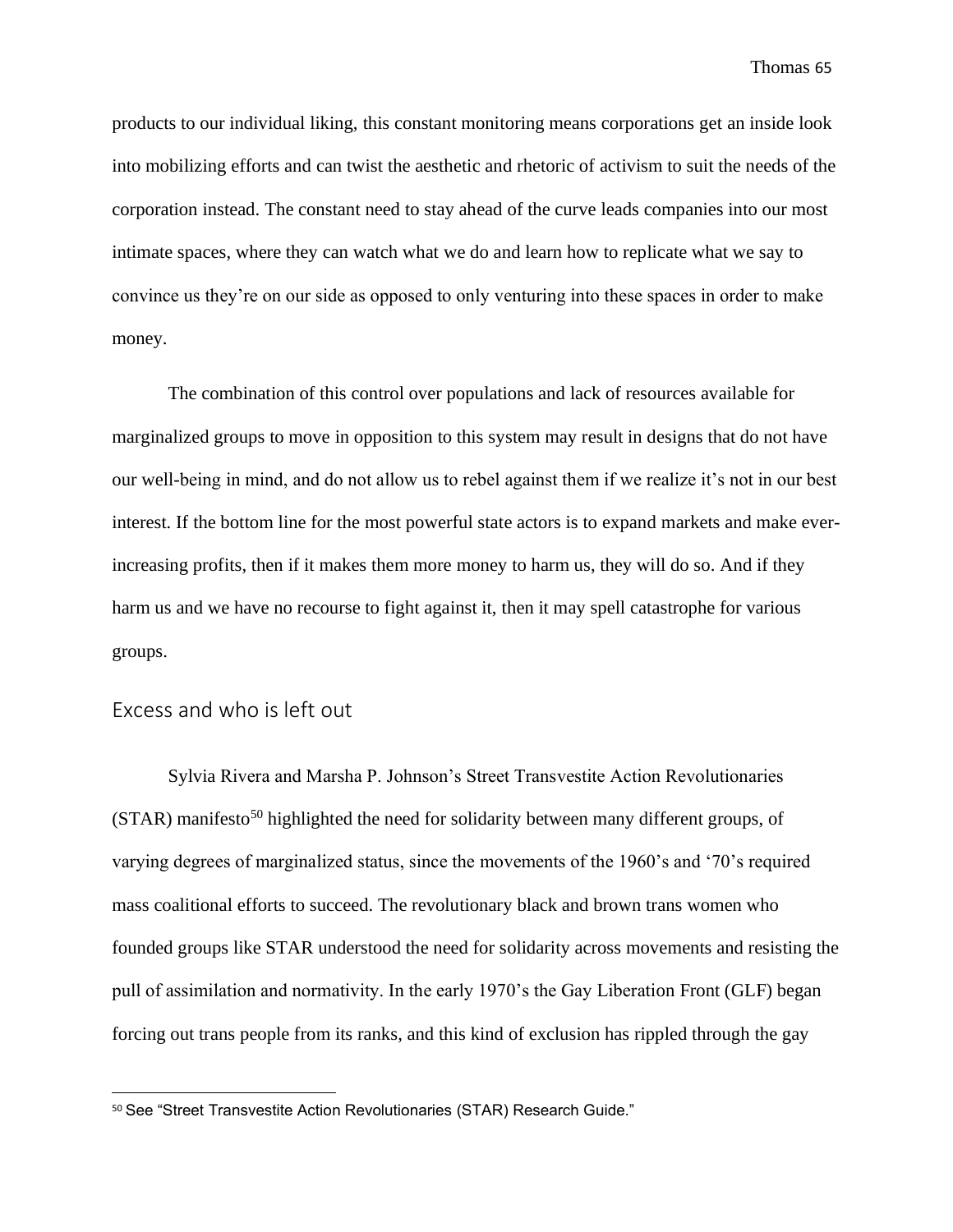rights movement and continues today. This kind of exclusion happens because enough people within a movement decide that standing up for the rights of more marginalized groups, of people who are closer to the fringes and who don't fit into normative society, will hinder their own progress and so should be cut out for the benefit of the rest of the movement.

In her speech "Bitch on Wheels" in 2001, Sylvia Rivera said "We were all involved in different struggles, including myself and many other transgender people. But in these struggles, in the Civil Rights movement, in the war movement, in the women's movement, we were still outcasts. The only reason they tolerated the transgender community in some of these movements was because we were gung-ho, we were front liners. We didn't take no sh-- from nobody. We had nothing to lose. You all had rights. We had nothing to lose. I'll be the first one to step on any organization, any politician's toes if I have to, to get the rights for my community." This quote illustrates the power of transgender mobilizing, and also speaks to how their marginalized status in certain ways bolstered their participation in the front lines of movements. As a group who is already constantly in danger, black and brown trans women, at least according to Rivera, have less to lose and everything to gain. This also ties into the theory in revolutionary movements that if the most marginalized among us are liberated, then the rest of us are as well, since that would require dismantling all the oppressions that plague each of us to varying extents. However, due to how threatening full liberation is to people in power, the most marginalized groups are often further marginalized, and kicked right out of social movements that had claimed to support the rights of all.

This idea of unwanted marginalized groups who are threatening to normative society is elaborated on in Deborah Vargas' essay "Ruminations on *Lo Sucio*" where she discusses the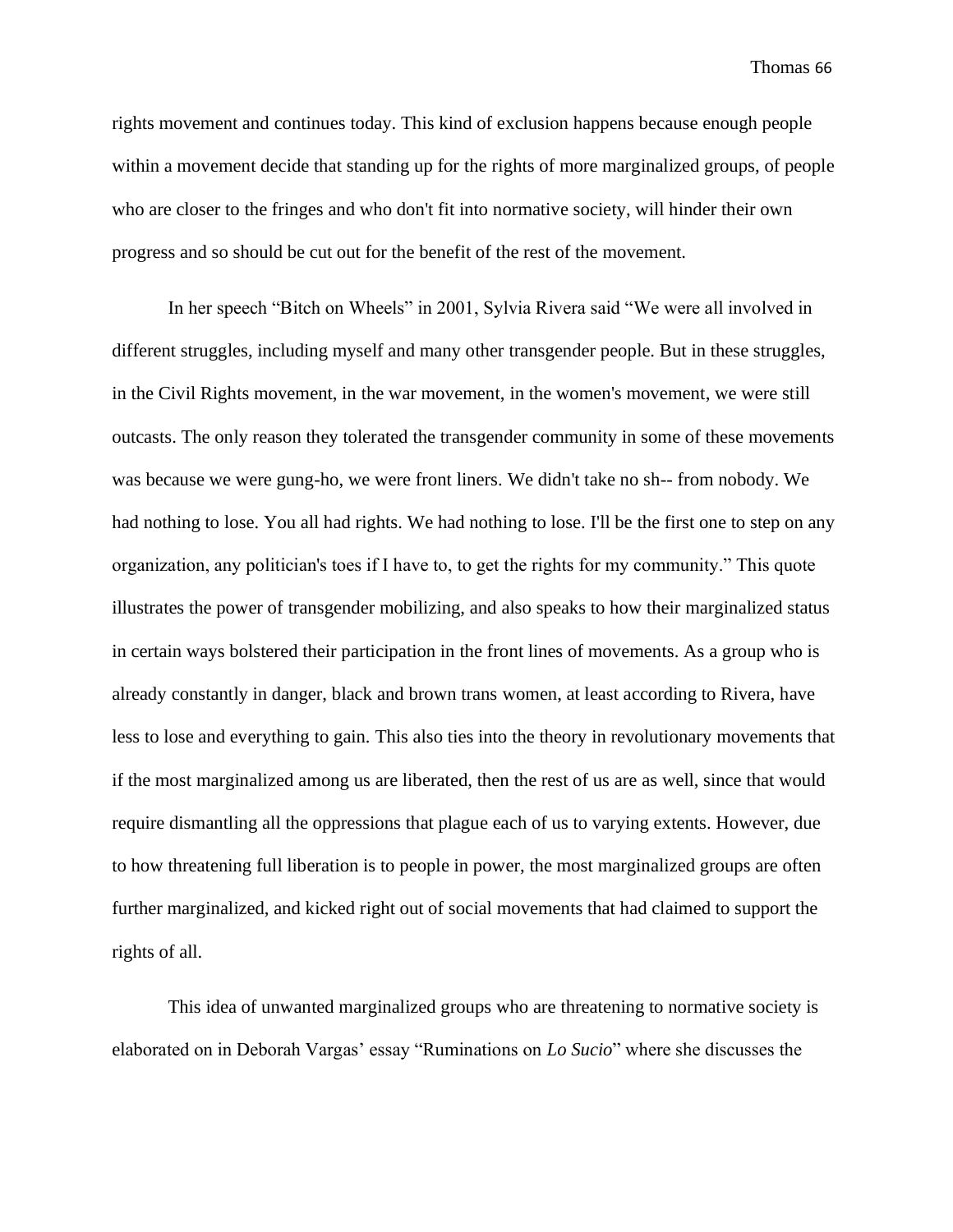ways certain populations become labeled as "excess" and as a kind of "pollution<sup>51</sup>." She focuses on queer working class Latinx people, but I think her theory is important to the discussion of exclusion and excess in general<sup>52</sup>. Vargas describes *lo sucio* (or more broadly "*suciedad*-- a Latino vernacular for dirty, nasty, and filthy" (Vargas 715) as a "Latino queer analytic" to understand how Latinx folk are required to not be "too black, too poor, or too sexual, among other characteristics that exceed normativity" (Vargas 715), and how this also shapes how these groups are made to exist in "contemporary neoliberal projects that disappear the most vulnerable and disenfranchised by cleaning up spaces and populations deemed dirty and wasteful: welfare moms, economically impoverished neighborhoods, and overcrowded rental dwellings" (Vargas 715). These "cleaning up" projects, enforced by the corporate state under neoliberal ideology, further oppress these groups by forcing them even further to the margins and considering them a "drain" on society, rhetoric which then allows normative society to justify violence against them. The continued survival of non-normative groups threatens the status quo and so they are demonized due to their "lack of productivity." Not producing effectively in the eyes of the corporate state allows it to render them a burden on the state and lays the groundwork for further

<sup>51</sup> This concept of pollution draws on Mary Douglas' work, specifically her book *Purity and Danger*: *An analysis of the concepts of pollution and taboo*. One quote from the chapter "Powers and Danger" adds more context to her analysis of pollution: "A polluting person is always in the wrong. He has developed some wrong condition or simply crossed some line which should not have been crossed and this displacement unleashes danger for someone… Pollution can be committed intentionally, but intention is irrelevant to its effect-- it is more likely to happen inadvertently" (Douglas 12). This idea of intentionality is important since it shows how people can be considered a kind of pollution to society if they fail to fit into it in normative ways, and because of the consequences of this (ostracization, hate crimes, etc.), this failure of normativity is generally unintentional. This highlights how those who fail to fit into society are punished for it, even though the real issue is the bigotry produced by societal norms, as opposed to people who are simply living as themselves (so long as these people are not actually harming others).

<sup>52</sup> I want to explain here that I don't want to erase any of Vargas's theory that applies only to working class queer Latinx people, because the examples she gives in her piece as well as a lot of the in-depth theorizing is specifically about that group and not other marginalized people more broadly, since there are certain experiences that connect queer working class Latinx people that people of other identities and backgrounds would never experience, myself included. For the purposes of this thesis, I want to mention her analysis of excess to situate that process within larger themes of exclusion and violence against trans people, especially non-normative trans people.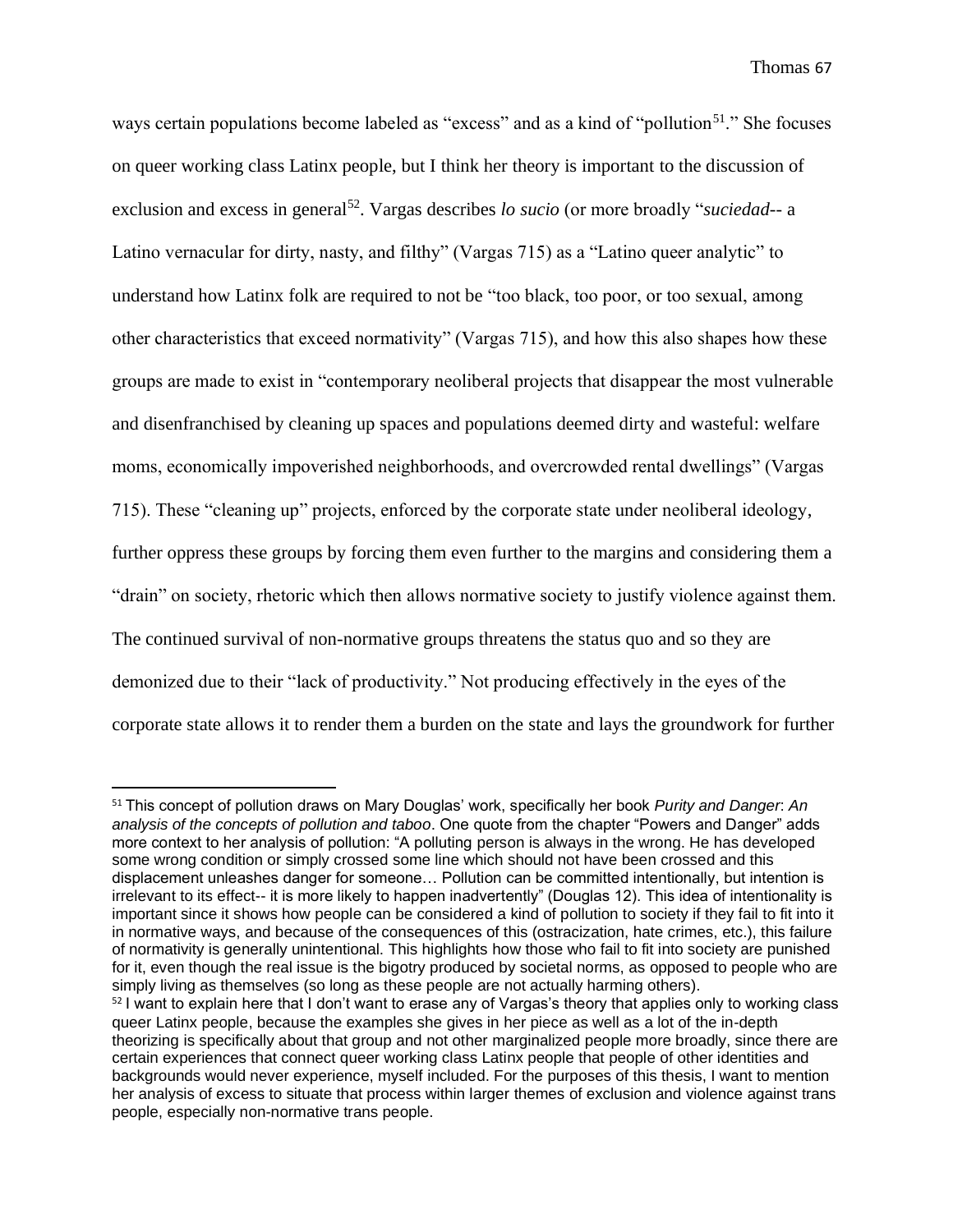suppressing these groups in an effort to eradicate them from society. This line of thinking does not consider the many ways marginalized groups are kept out of institutions that may otherwise allow them to "contribute" to society in a productive way (such as how a lack of employment opportunities can lead to an increase in poverty and then an increase in the number of people on welfare), and also does not consider how many people of dominant groups also do not live up to this idealized form of productivity. People with extreme amounts of wealth, for instance, actually drain societal resources in many ways, due to tax evasion<sup>53</sup>, environmental damage<sup>54</sup>, and refusing their workers' access to healthcare benefits<sup>55</sup>, among other things.

The danger of "excess" to normative society could also be called the danger of "the masses." The threat of many different marginalized groups working together is a real challenge to the establishment, since those who are oppressed make up a larger and potentially more powerful population than those in power. It's in the interest of people in power to divide up the masses and pit us against each other; we can see this in action in the way only certain groups are allowed to become normalized, as discussed earlier with who is represented in trans ads. This partial normalization also allows governments or corporations to point to whatever strides were made in the liberation of certain groups within the LGBTQ community as a sign of progress having been made, so allegations of homophobia/etc are invalid, even if a major part of the LGBTQ community continues to suffer. People who don't fit into legible frameworks of what it means to be LGBTQ, such as queer and trans people of color, people with disabilities, neurodivergent people, and undocumented people, risk further marginalization even from the

<sup>53</sup> See "How big is the problem of tax evasion?" by Gale and Krupkin.

<sup>54</sup> See "World's richest 10% produce half of carbon emissions while poorest 3.5 billion account for just a tenth," Oxfam 2015.

<sup>55</sup> See "Workers Unhappy With Health Benefits as Companies Cut Back," by Japsen.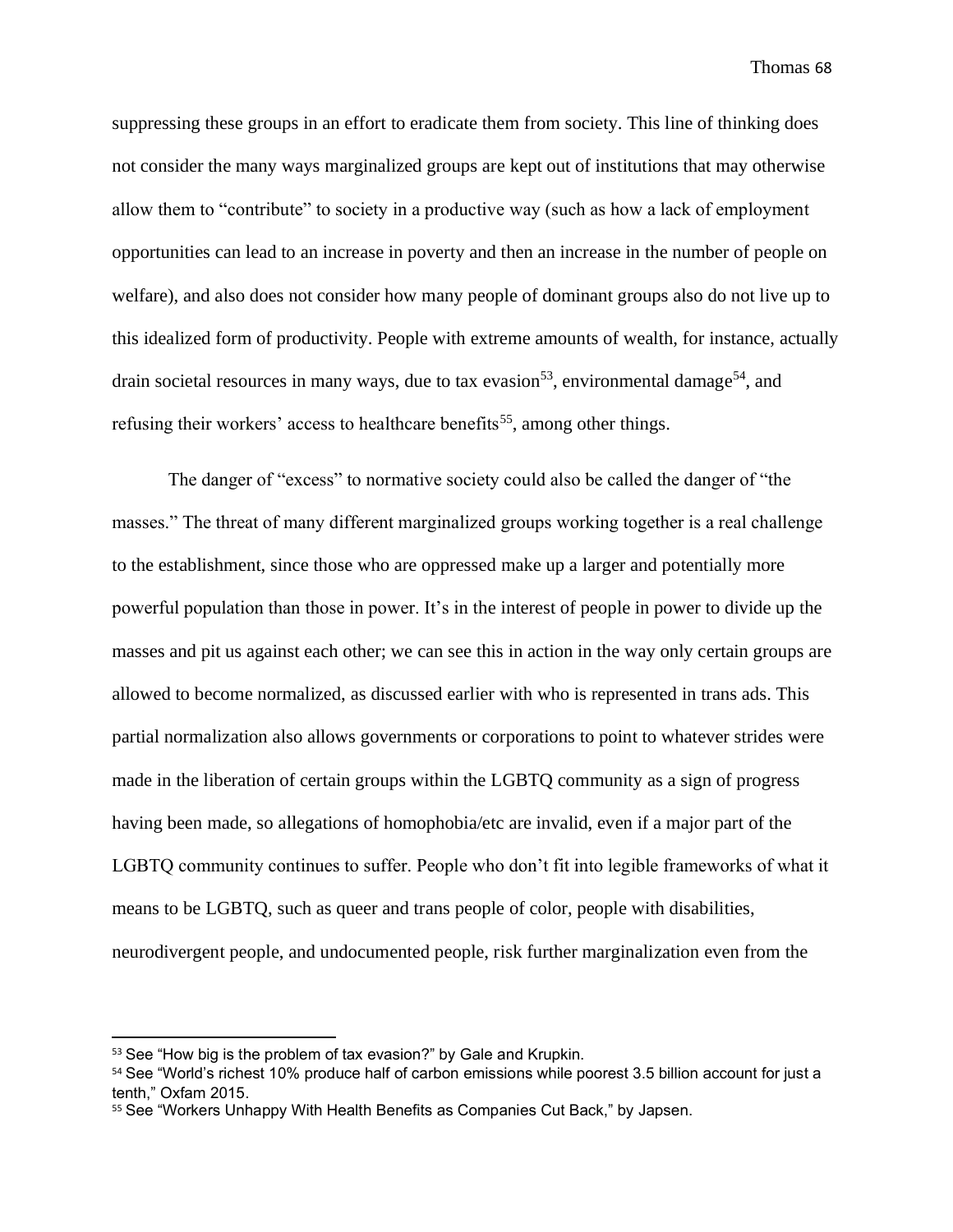communities that claim to support these groups. If these woke trans ads are considered positive representation for the trans community, do they act as a beginning point to further, more expansive representation? Does this representation, even if it's positive, actually materially benefit marginalized groups? Does it re-categorize communities, forcing wedges between certain demographics and allowing certain populations to assimilate at the expense of others? Is being legible to the corporate state actually liberatory or does it result in increased control and further divisions between us?

## Conclusion

Woke ads can provide needed positive representation and may be a sign of shifting trends in who is accepted by normative society. However, through this process of normalization, they also render certain groups legible to mainstream society and to the corporate state, which can result in fractured communities as only some people are allowed to assimilate while the rest are pushed even further to the margins. Corporate co-optation sanitizes movements by co-opting only the most palatable parts of it and diverts attention away from actual mobilizers, pushing resources to corporations instead of to the movement.

It's important to remain critical of corporate involvement in social justice, especially since this co-optation is likely to continue for any marginalized group that is seen to have sufficient buying power to make the co-optation worthwhile. A possible future group that may see corporate involvement is DACA (Deferred Action for Childhood Arrivals) recipients, depending on the US political landscape in the next few years. There is already a lot of support rallying behind this group since aiding people who came to the US as children instead of as adults is seen as less controversial by many, and immigration reform in general is an important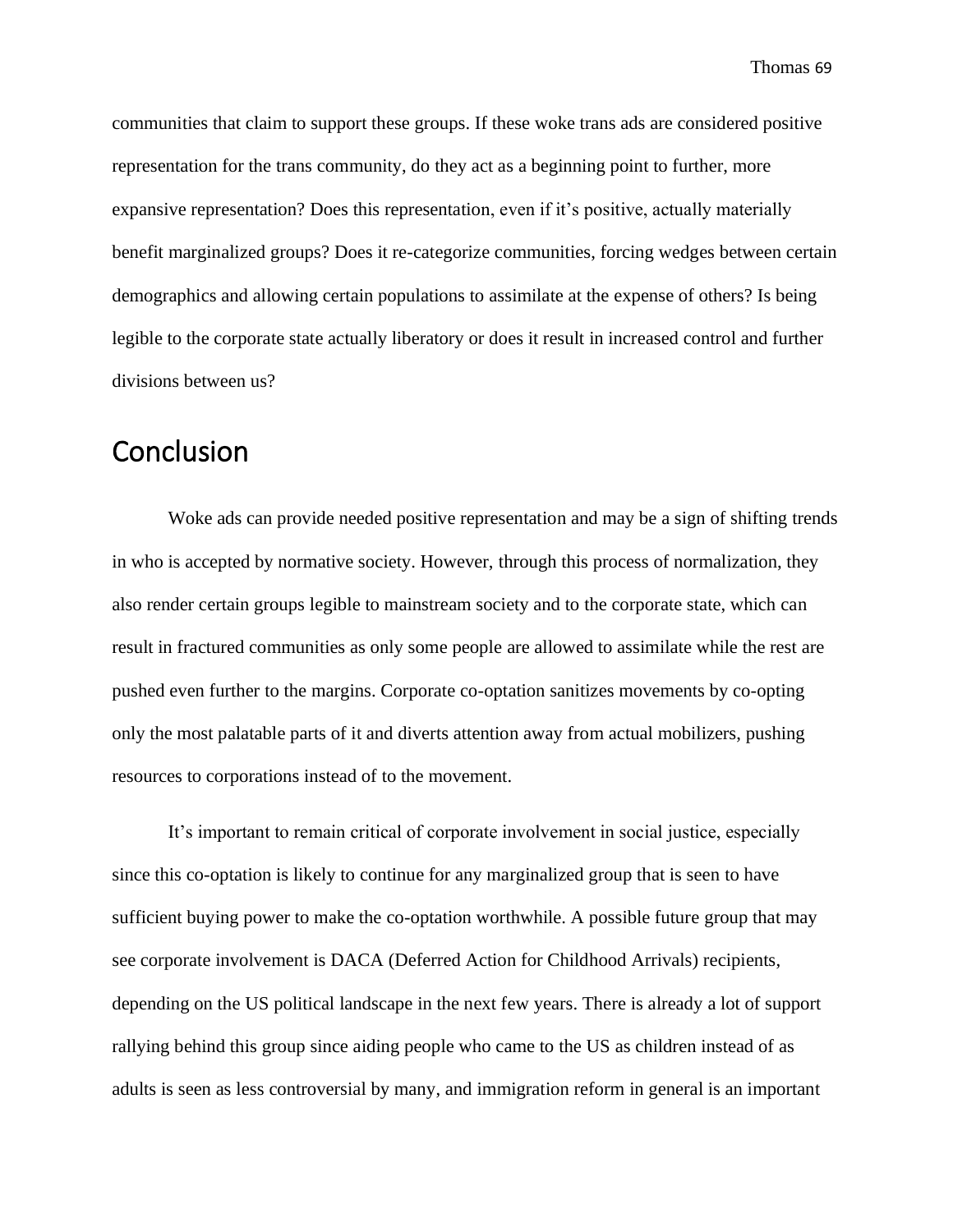topic in contemporary politics. Despite the fact that this group is considered "undocumented," by virtue of being DACA recipients they are already made legible to the corporate state in some ways, and this documentation can easily lead to further documentation of buying power, spending habits, and productivity. If these metrics are considered valuable to corporations, it's likely that businesses attempting to align themselves with progressive movements will create woke ads alleging support to this group. If that happens, it's important to pay attention to the way undocumented people's images are being used and to consider how this co-optation affects any movements pushing for immigration reform and equality for undocumented people. This is just one example of a potential future occurrence of corporate co-optation, but I have little doubt that this trend will continue for as long as woke advertising is profitable to corporations.

If corporations really must be involved, potential ways for their campaigns to actually benefit the people whose images they profit from could include things like working in combination with nonprofits or grassroots organizations that are proven to materially benefit trans people (and donating 100% of the profits from things like Pride Month collections to organizations like this). It would also be good if corporations that engage in CSR campaigns actually aligned their stated values with their business practices-- if Coke, for instance, actually did move completely to sustainable resourcing and gave every single one of their workers reasonable wages and benefits, and stopped murdering union organizers, then I think they could make a much more meaningful impact and would limit some of their hypocrisy.

It's also important for corporations that attempt to show solidarity with marginalized groups to continue making meaningful contributions to support them, as opposed to donating a paltry sum of money just for Pride Month and never extending support to these communities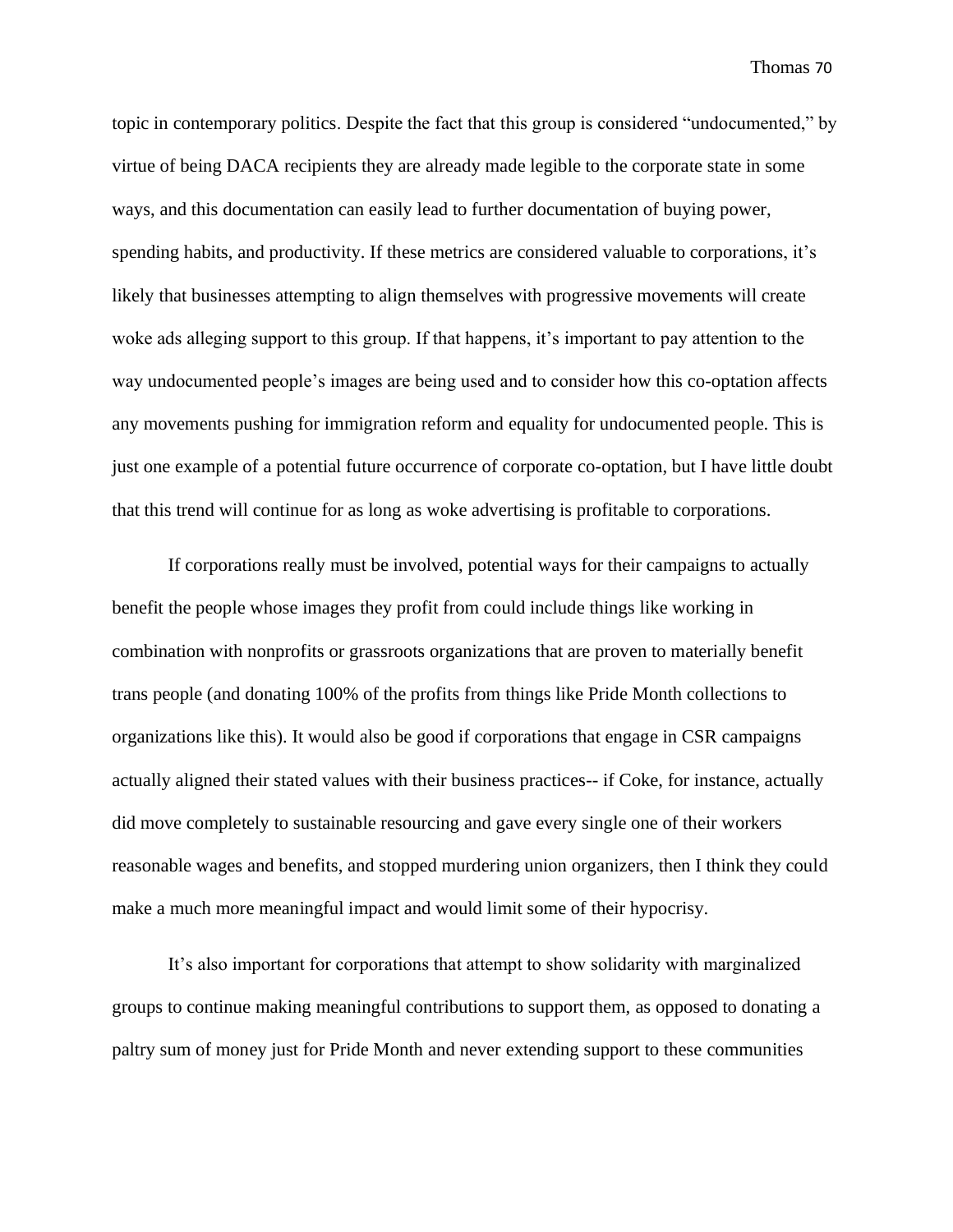ever again. If a business is going to show solidarity, they must make an ongoing commitment to the cause and continually evaluate how much they can do to support the cause.

To think outside of what businesses can do, instead of our current neoliberal system that prioritizes corporate interests over civilian ones, I think there are many possible avenues to ensure diversity and inclusion efforts actually benefit the marginalized groups they're supposed to. Dean Spade makes the case for moving from a model of "trans rights" (a narrow focus that relies on the oppressive systems that keep trans people marginalized) to "critical trans resistance."

If we shift our framework from trans rights to critical trans resistance, we find ourselves with new analysis of the harms that people who defy gender norms face, and new ideas for how we might dismantle systems that produce and enforce gender norms. Such a shift means that we move from demands for recognition and inclusion in law to demands for material changes to our lives… This resistance refuses to make itself legible in a neoliberal framework, to articulate demands for rights that reproduce racist, ableist, anti-poor, xenophobic frameworks of deservingness and undeservingness, to sell off transformative goals for funding opportunities, or to endorse violent institutions for a chance at being nominally invited to be part of them" [Spade 13]

Spade also advocates for radical transformations to society such as wealth redistribution, prison abolition, and immigration reform. His model is based on centering the most marginalized people within a system; in order to create change that benefits everyone, we must prioritize those who are hardest hit by the regime we all live under.

I agree with Spade's suggestions, and I also want to push back on the idea that the only way to create meaningful change is to do it through the private sector. I also don't think the only alternative is working within existing government models-- there are other options, such as collective community organizing from a grassroots level. Overall, I think it's necessary to focus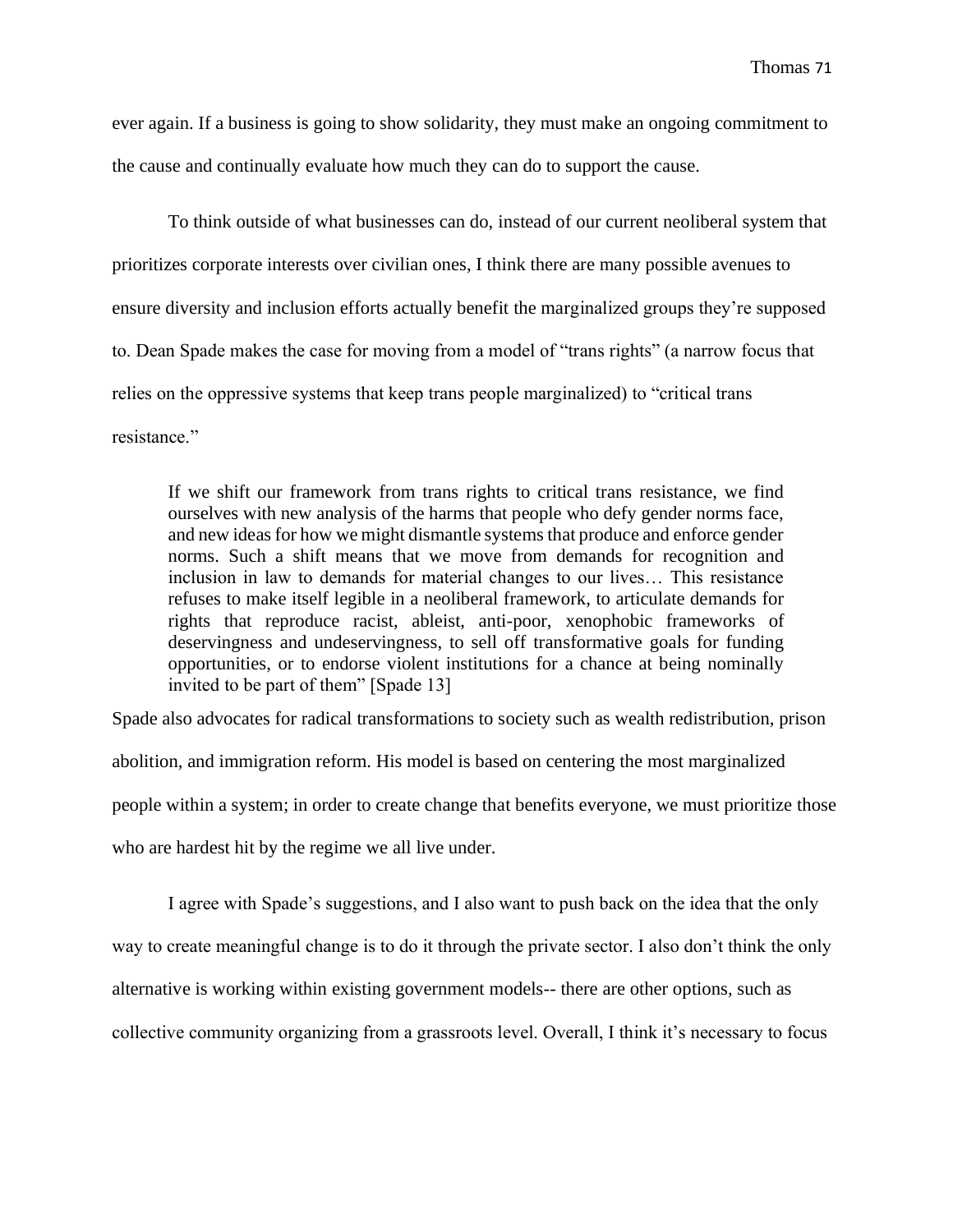more on community and less on individualism<sup>56</sup>. In order to truly celebrate diversity and ensure everyone has equal access to the same inalienable rights, we must emphasize our connections to each other and understand how we rely on each other. The world is a better place because of black and brown trans women, undocumented people, nonbinary people, people with disabilities, and every other marginalized group. Until corporations no longer make their profits off the backs of these people then no woke ad they make will create the change it envisions. It's important to remain critical of institutions that have power over us, and to investigate any campaigns that appear on the surface to align themselves with subaltern groups-- while they talk about standing with oppressed groups, their business model may be in fact based on maintaining the oppression of the group. Pay attention to the work grassroots organizations, nonprofits, and community members are doing more than corporations-- the real work is being done here.

<sup>56</sup> I'm not arguing here that we fully erase the differences among us, since I think that would not be useful for community building and long-term organizing. Instead, I think we should overall make a cultural shift in the US from focusing almost entirely and solely on the individual to more considerations of how communities are affected and how we rely on each other in our everyday lives. We shouldn't entirely lose sight of the individual, though.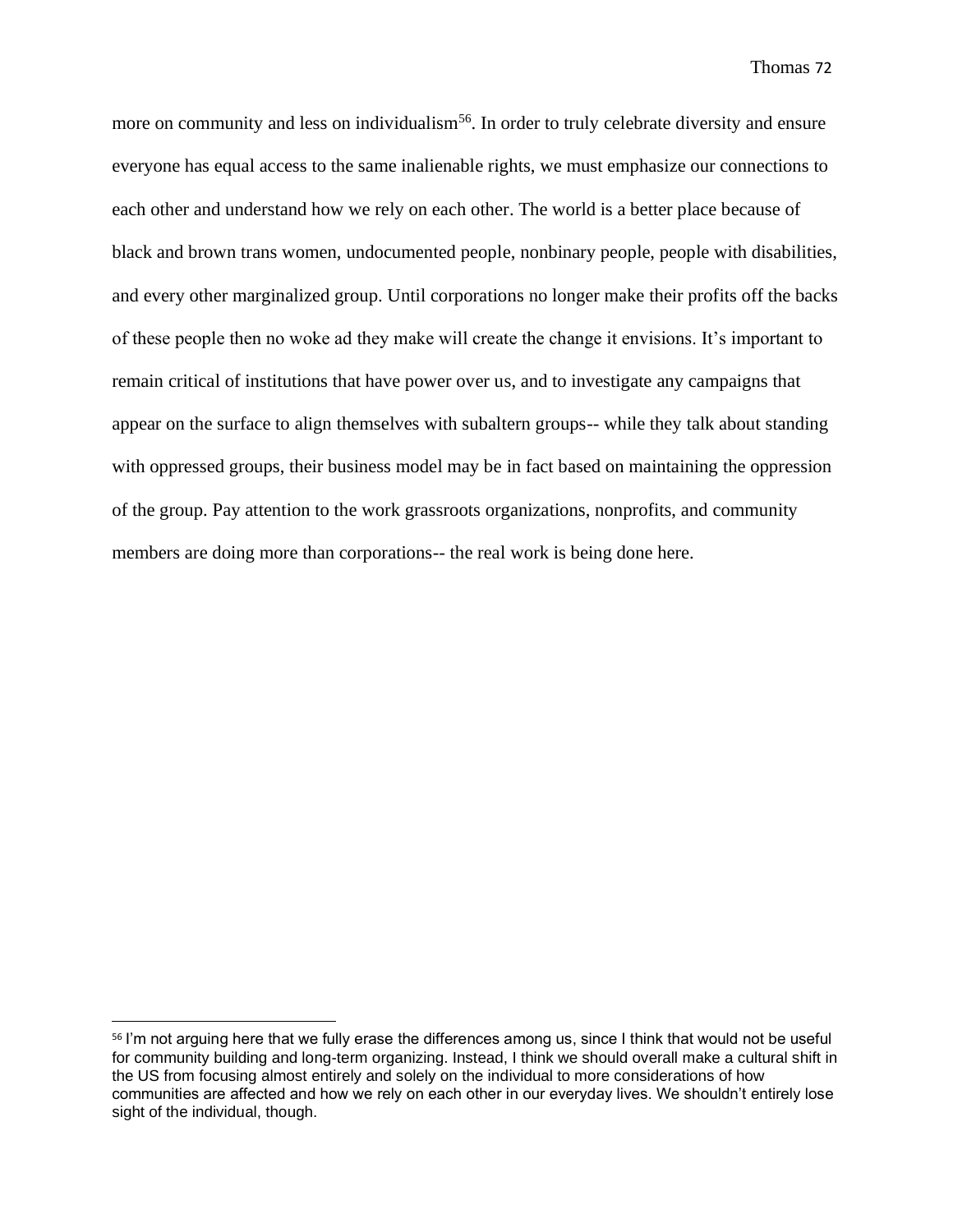## Works Cited

Agerholm @HarrietAgerholm, Harriet. "Coca-Cola Sucking Wells Dry in Indigenous Mexican Town - Forcing Residents to Buy Bottled Water." *The Independent*, Independent Digital News and Media, 18 Sept.

2017, www.independent.co.uk/news/world/americas/coca-cola-mexico-wells-dry-bottled water-sucking-san-felipe-ecatepec-chiapas-a7953026.html.

Alba, Davey. "Amazon Won't Say Whether Or Not It Works With ICE." *BuzzFeed News*, BuzzFeed News, 13 Dec. 2018, [www.buzzfeednews.com/article/daveyalba/amazon-wont-say-it-doesnt-work-with-ice](http://www.buzzfeednews.com/article/daveyalba/amazon-wont-say-it-doesnt-work-with-ice)

utm\_campaign=The Interface&utm\_medium=email&utm\_source=Revue newsletter.

- Althusser, Louis, et al. *On the Reproduction of Capitalism: Ideology and Ideological State Apparatuses*. Verso, 2014.
- Anderson, Sarah. "Where Is 'Line Worker Barbie'?" *CounterPunch.org*, 16 Oct. 2019, www.counterpunch.org/2019/10/18/where-is-line-worker-barbie/.
- Babic, Milan. "States versus Corporations: Rethinking the Power of Business in International Politics." *Taylor & Francis*, 21 Dec. 1970.
- Bach, Natasha. "H&M Has Launched Its First-Ever Pride Collection but Some Items Are Made in Countries Where Being Gay Is Illegal." Business Insider, Business Insider, 20 June 2018, [www.businessinsider.com/hm-pride-collection-made-in-countries-where](http://www.businessinsider.com/hm-pride-collection-made-in-countries-where) being-gay-is-illegal-2018-6.
- binaohan, b. *decolonizing trans/gender 101*. Biyuti Publishing, 2014.
- Bloomberg. "US Companies Are Weaponizing Employees to Keep Unions Out." *StackPath*, 2 Apr. 2018, [www.industryweek.com/leadership/article/22025408/us-companies-are](http://www.industryweek.com/leadership/article/22025408/us-companies-are-weaponizing-empl)[weaponizing-emplo](http://www.industryweek.com/leadership/article/22025408/us-companies-are-weaponizing-empl)yees-to-keep-unions-out.
- Bromwich, Jonah Engel. "We Asked Generation Z to Pick a Name. It Wasn't Generation Z." *The New York Times*, The New York Times, 31 Jan. 2018, [www.nytimes.com/2018/01/31/style/generation-z-name.html.](http://www.nytimes.com/2018/01/31/style/generation-z-name.html)
- Brown, Paul. "Coca-Cola in India Accused of Leaving Farms Parched and Land Poisoned." *The Guardian*, Guardian News and Media, 25 July 2003 [www.theguardian.com/environment/2003/jul/25/water.india.](http://www.theguardian.com/environment/2003/jul/25/water.india)
- Campbell, Jane, and Theresa Carilli. *Locating Queerness in the Media: A New Look*. 2017. Print.
- Christl and Wolfie. "Corporate Surveillance In Everyday Life." *Cracked Labs*, Cracked Labs, 8 June 2017, crackedlabs.org/en/corporate-surveillance.
- Chua, Jasmin Malik. "The environment and economy are paying the price for fast fashion but there's hope." *Vox*, Vox, 12 Sept. 2019, [www.vox.com/2019/9/12/20860620/fast-fashion](http://www.vox.com/2019/9/12/20860620/fast-fashion-zara-hm-forever-21-boohoo-environment-)[zara-hm-forever-21-boohoo-environment-c](http://www.vox.com/2019/9/12/20860620/fast-fashion-zara-hm-forever-21-boohoo-environment-)ost.
- CNN. "3M, H&M And C&A Probe Claim Chinese Prisoners Made Packaging." *CNNMoney*, Cable News Network, 22 Feb. 2018, money.cnn.com/2018/02/22/news/companies/hm-3m-ca-china-prison-labor-allegations/index.html.
- creatableworld. "They, Them, He, She, Him, Her, We. [#AllWelcome.](https://www.instagram.com/explore/tags/allwelcome/)" *Instagram*, 12 Dec. 2019, [https://www.instagram.com/p/B5\\_THNxpSKc/](https://www.instagram.com/p/B5_THNxpSKc/)
- David, Emmanuel. "Capital T Trans Visibility, Corporate Capitalism, and Commodity Culture." *TSQ: Transgender Studies Quarterly*, Duke University Press, 1 Feb. 2017.
- David, Emmanuel. "Purple-Collar Labor: Transgender Workers and Queer Value at Global Call Centers in the Philippines." Gender & Society, vol. 29, no. 2, Apr. 2015, pp. 169–194,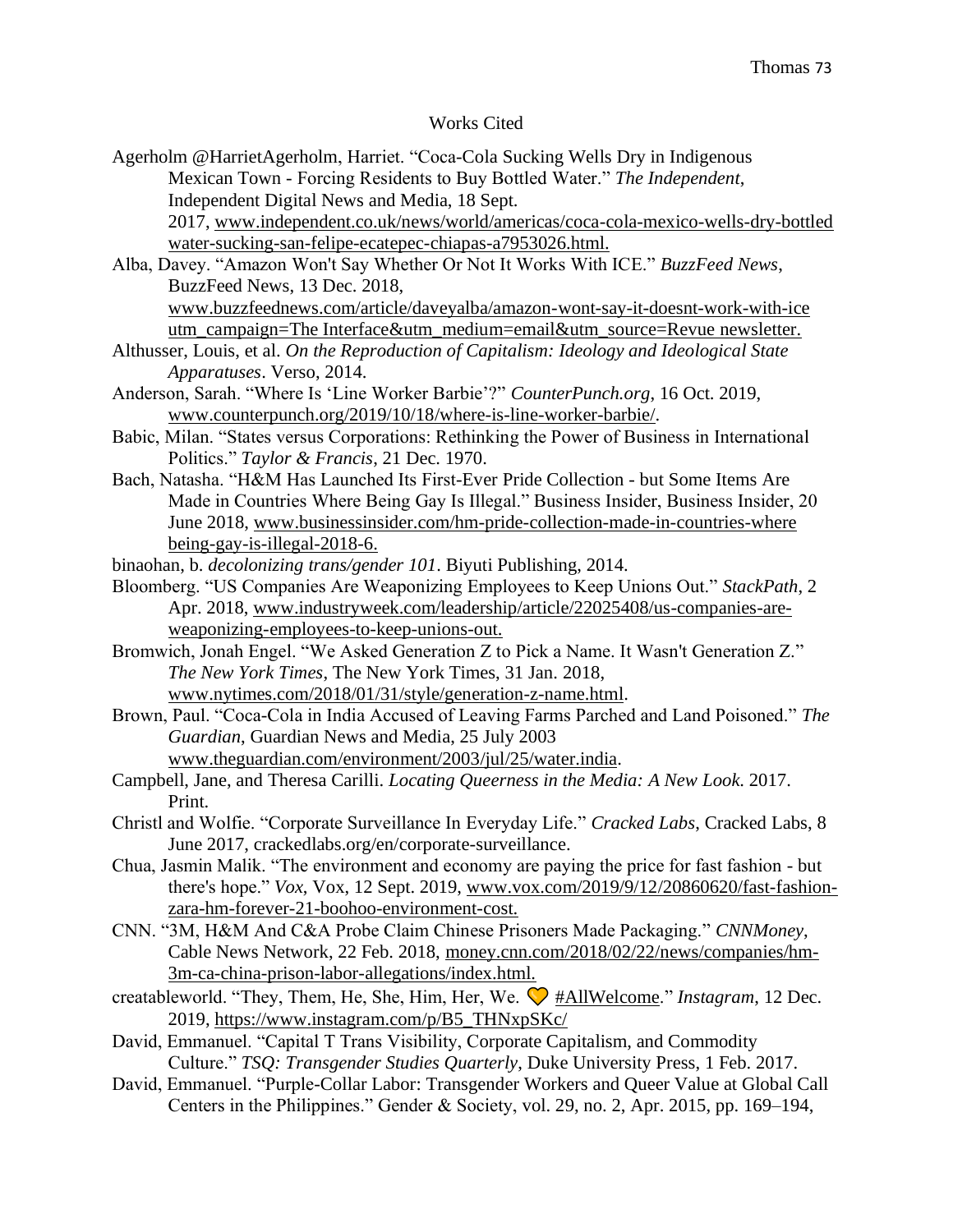doi:10.1177/0891243214558868.

- Dittmar, Helga, et al. "Does Barbie Make Girls Want to Be Thin? The Effect of Experimental Exposure to Images of Dolls on the Body Image of 5- to 8-Year-Old Girls." Developmental Psychology, U.S. National Library of Medicine, Mar. 2006, www.ncbi.nlm.nih.gov/pubmed/16569167.
- Dockterman, Eliana, et al. "Why Mattel Is Releasing the First Gender-Neutral Doll." *Time*, Time, 25 Sept. 2019, time.com/5684822/mattel-gender-neutral-doll/.
- Drutman, Lee. "How Corporate Lobbyists Conquered American Democracy." *The Atlantic*, Atlantic Media Company, 20 Apr. 2015,

[www.theatlantic.com/business/archive/2015/04/how-corporate-lobbyists-conquered](http://www.theatlantic.com/business/archive/2015/04/how-corporate-lobbyists-conquered-american-democracy/390822/)[american-democracy/390822/.](http://www.theatlantic.com/business/archive/2015/04/how-corporate-lobbyists-conquered-american-democracy/390822/)

- Earth Talk. "Is Coca-Cola Increasing Groundwater Depletion and Pollution in India?" *ThoughtCo*, ThoughtCo, 17 July 2019, www.thoughtco.com/coca-cola-groundwaterdepletion-in-india-1204204.
- "Exploitation." *Disability Justice*, 2020, disabilityjustice.org/exploitation/.
- Farmbrough, Heather. "H&M Is Pushing Sustainability Hard, But Not Everyone Is Convinced." *Forbes*, Forbes Magazine, 14 Apr. 2018, [www.forbes.com/sites/heatherfarmbrough/2018/04/14/hm-is-pushing-sustainability-hard](http://www.forbes.com/sites/heatherfarmbrough/2018/04/14/hm-is-pushing-sustainability-hard-bu)[but](http://www.forbes.com/sites/heatherfarmbrough/2018/04/14/hm-is-pushing-sustainability-hard-bu)-not-everyone-is-convinced/#5dfa25b87ebd.
- Faye, Shon. "Trans Visibility Is Greater than Ever but That's a Double-Edged Sword." *The Guardian*, Guardian News and Media, 30 Mar. 2018, [www.theguardian.com/commentisfree/2018/mar/30/transgender-acceptance-media](http://www.theguardian.com/commentisfree/2018/mar/30/transgender-acceptance-media-internati)[internatio](http://www.theguardian.com/commentisfree/2018/mar/30/transgender-acceptance-media-internati)nal-day-visibility.
- Gale, William G., and Aaron Krupkin. "How Big Is the Problem of Tax Evasion?" *Brookings*, Brookings, 9 Apr. 2019, www.brookings.edu/blog/up-front/2019/04/09/how-big-is-theproblem-of-tax-evasion/.
- Galileo Capital Management Ltd. "Estimated LGBT Purchasing Power: LGBT GDP 2018." *LGBT Capital*, 2018, [www.lgbt-capital.com/docs/Estimated\\_LGBT-GDP\\_\(table\)\\_-](http://www.lgbt-capital.com/docs/Estimated_LGBT-GDP_(table)_-_2018.pdf) [\\_2018.pdf.](http://www.lgbt-capital.com/docs/Estimated_LGBT-GDP_(table)_-_2018.pdf)
- Gallup. "Confidence in Institutions." *Gallup.com*, Gallup, 11 Nov. 2019, news.gallup.com/poll/1597/confidence-institutions.aspx.
- Gay and Lesbian Alliance Against Defamation, Inc. "Media Reference Guide." May 2010, <https://www.glaad.org/files/MediaReferenceGuide2010.pdf?id=99>
- Gillette. "First Shave, the Story of Samson: #MyBestSelf." *Facebook Watch*, Gillette, 23 May 2019, [www.facebook.com/gillette/videos/first-shave-the-story-of-samson](http://www.facebook.com/gillette/videos/first-shave-the-story-of-samson-mybestself/2353380328320259/)[mybestself/2353380328320259/.](http://www.facebook.com/gillette/videos/first-shave-the-story-of-samson-mybestself/2353380328320259/)
- Gillette. "We Believe: The Best Men Can Be." *Youtube*, 13 Jan. 2019, [https://www.youtube.com/watch?v=koPmuEyP3a0.](https://www.youtube.com/watch?v=koPmuEyP3a0)
- GLAAD. "GLAAD Media Reference Guide 10th Edition." *GLAAD*, 4 May 2018, www.glaad.org/reference.
- "Global Data: Consumer Data." *Acxiom*, [www.acxiom.com/what-we-do/data/.](http://www.acxiom.com/what-we-do/data/)
- Goldman Sachs. "People and Culture." *Goldman Sachs*, 2020, www.goldmansachs.com/our-firm/people-and-culture/.
- Google Home advertisement. *Youtube,* 20 April 2017,
	- [https://www.youtube.com/watch?v=RZNqSy-zFXo.](https://www.youtube.com/watch?v=RZNqSy-zFXo)
- Gordon, AR, and IH, Meyer. "Gender Nonconformity as a Target of Prejudice, Discrimination,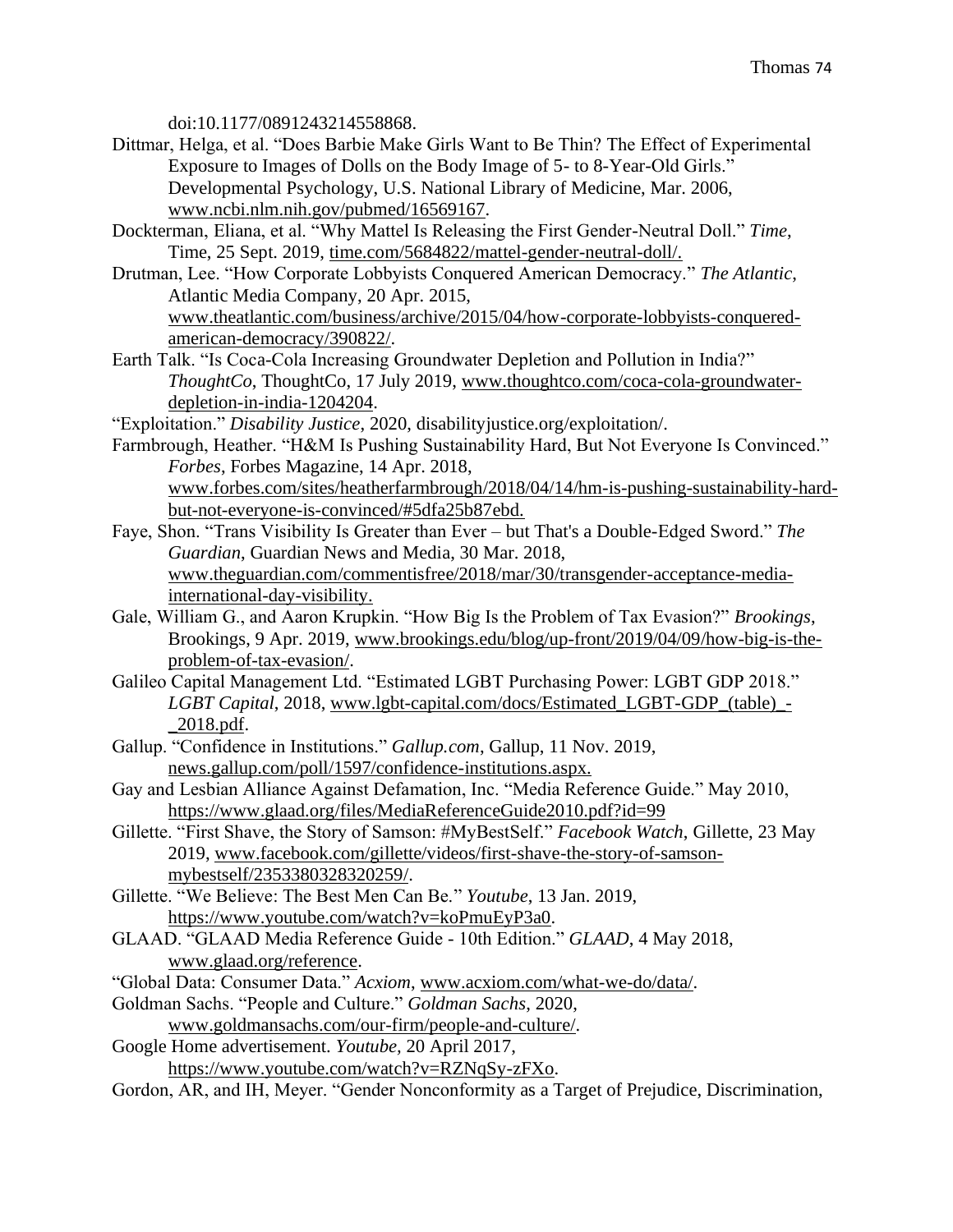and Violence against LGB Individuals." *Journal of LGBT Health Research*, vol. 3, no. 3, 2007, pp. 55–71. *The National Center for Biotechnology Information*, doi:10.1080/15574090802093562.

Gordon, Allegra R., et al. "Gender Expression, Violence, and Bullying Victimization: Findings From Probability Samples of High School Students in 4 US School Districts." *Journal of School Health*, vol. 88, no. 4, Feb. 2018, pp. 306–314., doi:10.1111/josh.12606.

- Gray, Rae. "The Whitewashing and Erasure of Non-Binary People." *The Daily Dot*, The Daily Dot, 5 Feb. 2018, [www.dailydot.com/irl/nonbinary-people-racism/.](http://www.dailydot.com/irl/nonbinary-people-racism/)
- Harris, Rob, and Lapan, Tovin. "Colombia: The Coca-Cola Controversy." *PBS*, Public Broadcasting Service, 2006,

www.pbs.org/frontlineworld/fellows/colombia0106/index.html.

- Harvey, David. *A Brief History of Neoliberalism*. MTM, 2019.
- Hayes, Jackie. "THE ILLUSION OF CORPORATE SOCIAL
- RESPONSIBILITY:COCA-COLA AND CORPORATE CITIZENSHIP." *ETopia*, 2010. Heineken and Publicis London. "Worlds Apart." *Youtube*, 25 April 2017,
	- [https://www.youtube.com/watch?v=IbIjGxc1vjo.](https://www.youtube.com/watch?v=IbIjGxc1vjo)
- Hodal, Kate. "Abuse Is Daily Reality for Female Garment Workers for Gap and H&M, Says Report." *The Guardian*, Guardian News and Media, 5 June 2018, [www.theguardian.com/global-development/2018/jun/05/female-garment-workers-gap](http://www.theguardian.com/global-development/2018/jun/05/female-garment-workers-gap-hm-s)[hm-so](http://www.theguardian.com/global-development/2018/jun/05/female-garment-workers-gap-hm-s)uth-asia.
- Horowitz, Juliana Menasce. "More in US Say It's Good for Girls to Try Boy-Oriented Toys, Activities than Vice Versa." *Pew Research Center*, Pew Research Center, 19 Dec. 2017, [www.pewresearch.org/fact-tank/2017/12/19/most-americans-see-value-in-steering](http://www.pewresearch.org/fact-tank/2017/12/19/most-americans-see-value-in-steering-children-)[children-t](http://www.pewresearch.org/fact-tank/2017/12/19/most-americans-see-value-in-steering-children-)oward-toys-activities-associated-with-opposite-gender/.
- "How Many Adults Identify as Transgender in the United States." *Williams Institute*, 26 July 2016, williamsinstitute.law.ucla.edu/research/how-many-adults-identify-as-transgenderin-the-united-states/.
- Human Rights Campaign. "HRC's 2020 Corporate Equality Index." *Human Rights Campaign*, [www.hrc.org/campaigns/corporate-equality-index.](http://www.hrc.org/campaigns/corporate-equality-index)
- Human Rights Campaign. "HRC Releases 2018 Buyer's Guide In Time for Holiday Shopping." *Human Rights Campaign*, [www.hrc.org/blog/hrc-releases-2018-buyers-guide-in-time-for](http://www.hrc.org/blog/hrc-releases-2018-buyers-guide-in-time-for-holiday-shopping-season)[holiday-shopping-season.](http://www.hrc.org/blog/hrc-releases-2018-buyers-guide-in-time-for-holiday-shopping-season)
- Human Rights Campaign. "LGBTQ Marketing and Advertising: Best Practices." *Human Rights Campaign*, [www.hrc.org/resources/lgbt-marketing-and-advertising-best-practices.](http://www.hrc.org/resources/lgbt-marketing-and-advertising-best-practices)
- Human Rights Campaign. "Violence Against the Transgender Community in 2019." *Human Rights Campaign*, 2019, www.hrc.org/resources/violence-against-the-transgendercommunity-in-2019.
- "Human Rights Violations by Coca Cola in Colombia." *Human Rights Violations by Coca Cola in Colombia*, 11 Nov. 2014, [www.cetim.ch/human-rights-violations-by-coca-cola-in](http://www.cetim.ch/human-rights-violations-by-coca-cola-in-colombia/)[colombia/.](http://www.cetim.ch/human-rights-violations-by-coca-cola-in-colombia/)
- Irving, Dan. "Normalized Transgressions: Legitimizing the Transsexual Body as Productive." *Radical History Review*, Duke University Press, 1 Jan. 2008. Accessed 17 Feb. 2020.
- James, S. E., Herman, J. L., Rankin, S., Keisling, M., Mottet, L., & Anafi, M. The Report of the 2015 U.S. Transgender Survey. Washington, DC: National Center for Transgender Equality, 2016.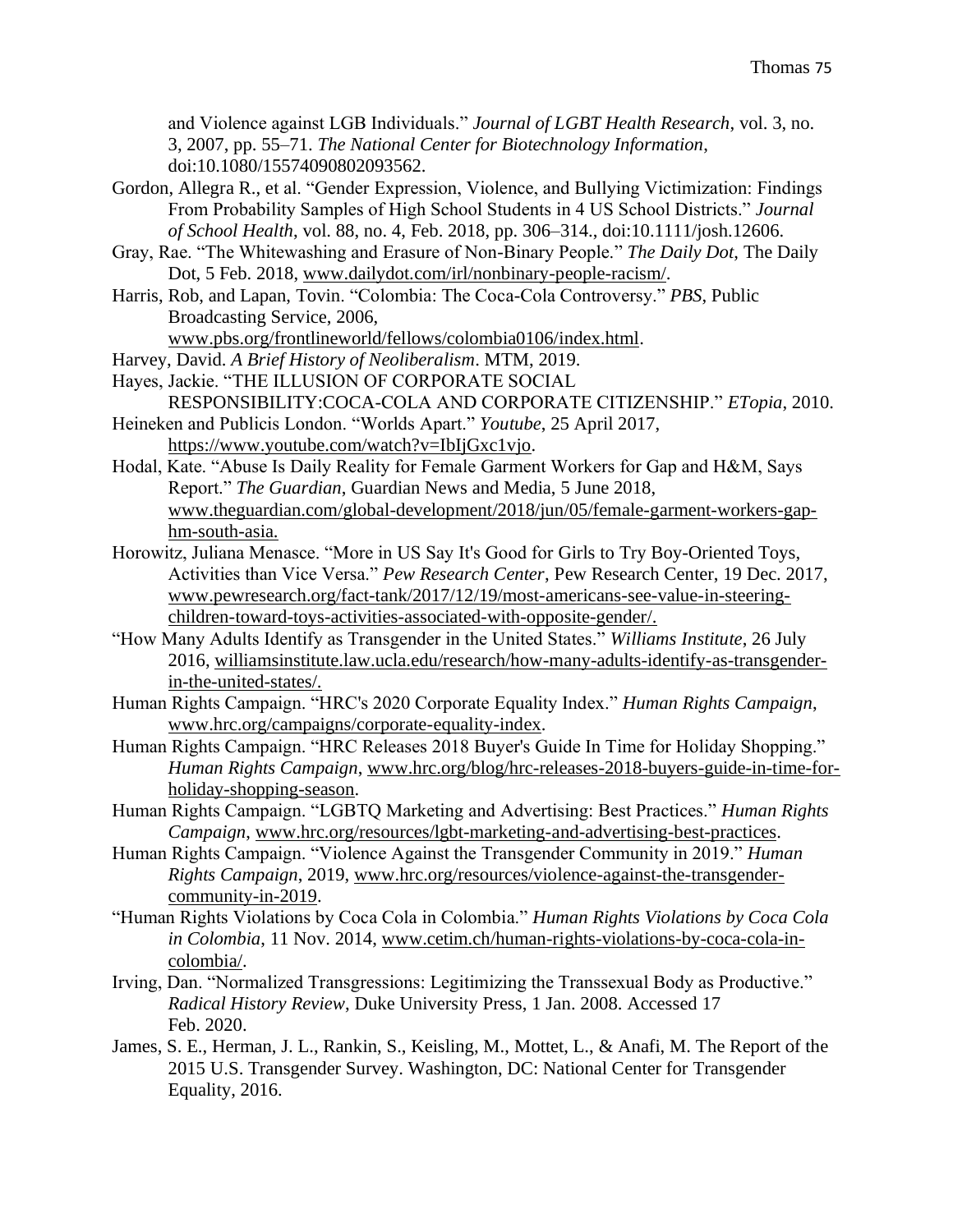- Japsen, Bruce. "Workers Unhappy With Health Benefits As Companies Cut Back." *Forbes*, Forbes Magazine, 8 May 2014, [www.forbes.com/sites/brucejapsen/2014/05/06/workers](http://www.forbes.com/sites/brucejapsen/2014/05/06/workers-unhappy-with-health-benefits-as-c)[unhappy-with-health-benefits-as-co](http://www.forbes.com/sites/brucejapsen/2014/05/06/workers-unhappy-with-health-benefits-as-c)mpanies-cut-back/#415af2391f5d.
- Jones, Owen. "Woke-Washing: How Brands Are Cashing in on the Culture Wars." *The Guardian*, Guardian News and Media, 23 May 2019, [www.theguardian.com/media/2019/may/23/woke-washing-brands-cashing-in-on-culture](http://www.theguardian.com/media/2019/may/23/woke-washing-brands-cashing-in-on-culture-w)[wa](http://www.theguardian.com/media/2019/may/23/woke-washing-brands-cashing-in-on-culture-w)rs-owen-jones.
- Laughlin, Shepherd. "Gen Z Goes beyond Gender Binaries in New Innovation Group Data." *JWT Intelligence*, 7 June 2016, [www.jwtintelligence.com/2016/03/gen-z-goes-beyond](http://www.jwtintelligence.com/2016/03/gen-z-goes-beyond-gender-binaries-in-new-innovation-group-data/)[gender-binaries-in-new-innovation-group-data/.](http://www.jwtintelligence.com/2016/03/gen-z-goes-beyond-gender-binaries-in-new-innovation-group-data/)
- Laville, Sandra. "Coca-Cola Admits It Produces 3m Tonnes of Plastic Packaging a Year." *The Guardian*, Guardian News and Media, 14 Mar. 2019, [www.theguardian.com/business/2019/mar/14/coca-cola-admits-it-produces-3m-tonnes](http://www.theguardian.com/business/2019/mar/14/coca-cola-admits-it-produces-3m-tonnes-of-plastic-packaging-a-year)[of-plastic-packaging-a-year.](http://www.theguardian.com/business/2019/mar/14/coca-cola-admits-it-produces-3m-tonnes-of-plastic-packaging-a-year)
- "Lesbian, Gay, Bisexual and Transgender Persons & Socioeconomic Status." *American Psychological Association*, American Psychological Association, 2017, [www.apa.org/pi/ses/resources/publications/lgbt.](http://www.apa.org/pi/ses/resources/publications/lgbt)
- Levin, Sam. "ACLU Finds Social Media Sites Gave Data to Company Tracking Black Protesters." *The Guardian*, Guardian News and Media, 11 Oct. 2016, [www.theguardian.com/technology/2016/oct/11/aclu-geofeedia-facebook-twitter](http://www.theguardian.com/technology/2016/oct/11/aclu-geofeedia-facebook-twitter-instagram-)[instagram-B](http://www.theguardian.com/technology/2016/oct/11/aclu-geofeedia-facebook-twitter-instagram-)lack-lives-matter.
- Li, Tania M. "Governmentality." *Anthropologica*, vol. 49, no. 2, 2007, pp. 275–284.
- Lopez, Oscar, and Andrew Jacobs. "In Town With Little Water, Coca-Cola Is Everywhere. So Is Diabetes." *The New York Times*, The New York Times, 14 July
- 2018, [www.nytimes.com/2018/07/14/world/americas/mexico-coca-cola-diabetes.html.](http://www.nytimes.com/2018/07/14/world/americas/mexico-coca-cola-diabetes.html) Lugones, Marìa. "The Coloniality of Gender." *The Palgrave Handbook of Gender and*
- *Development*, 2016, pp. 13–33., doi:10.1007/978-1-137-38273-3\_2. Lugones, Marìa. "Toward a Decolonial Feminism." *Hypatia*, vol. 25, no. 4, 2010, pp. 742–759,
- doi:10.1111/j.1527-2001.2010.01137.x.
- MacDonald, Christine. "How Coke Spun the Public on Its Water Use." *The Verge*, The Verge, 31 May 2018, [www.theverge.com/2018/5/31/17377964/coca-cola-water-sustainability](http://www.theverge.com/2018/5/31/17377964/coca-cola-water-sustainability-recycling-controversy-investigation)[recycling-controversy-investigation.](http://www.theverge.com/2018/5/31/17377964/coca-cola-water-sustainability-recycling-controversy-investigation)
- Maroto, Michelle, and David Pettinicchio. "Twenty-Five Years After the ADA: Situating Disability in America's System of Stratification." *Disability Studies Quarterly*, 2015.
- "Mattel Citizenship." *Mattel Citizenship*, citizenship.mattel.com/#section-1.
- McEleny, Charlotte. "Pantene Ad Tells Emotional Transgender Stories Asking People to See beyond Gender." *The Drum*, The Drum, 6 Aug. 2018, [www.thedrum.com/news/2018/08/06/pantene-ad-tells-emotional-transgender-stories](http://www.thedrum.com/news/2018/08/06/pantene-ad-tells-emotional-transgender-stories-asking-people-see-beyond-gender)[asking-people-see-beyond-gender.](http://www.thedrum.com/news/2018/08/06/pantene-ad-tells-emotional-transgender-stories-asking-people-see-beyond-gender)
- Mcinroy, Lauren B., and Shelley L. Craig. "Transgender Representation in Offline and Online Media: LGBTQ Youth Perspectives." *Journal of Human Behavior in the Social Environment*, vol. 25, no. 6, Sept. 2015, pp. 606–617. *Taylor & Francis*, doi:10.1080/10911359.2014.995392.
- McLysaght, Emer. "Sixty Big Name Brands Continuing to Use Sweatshop Labour." *TheJournal.ie*, 2011,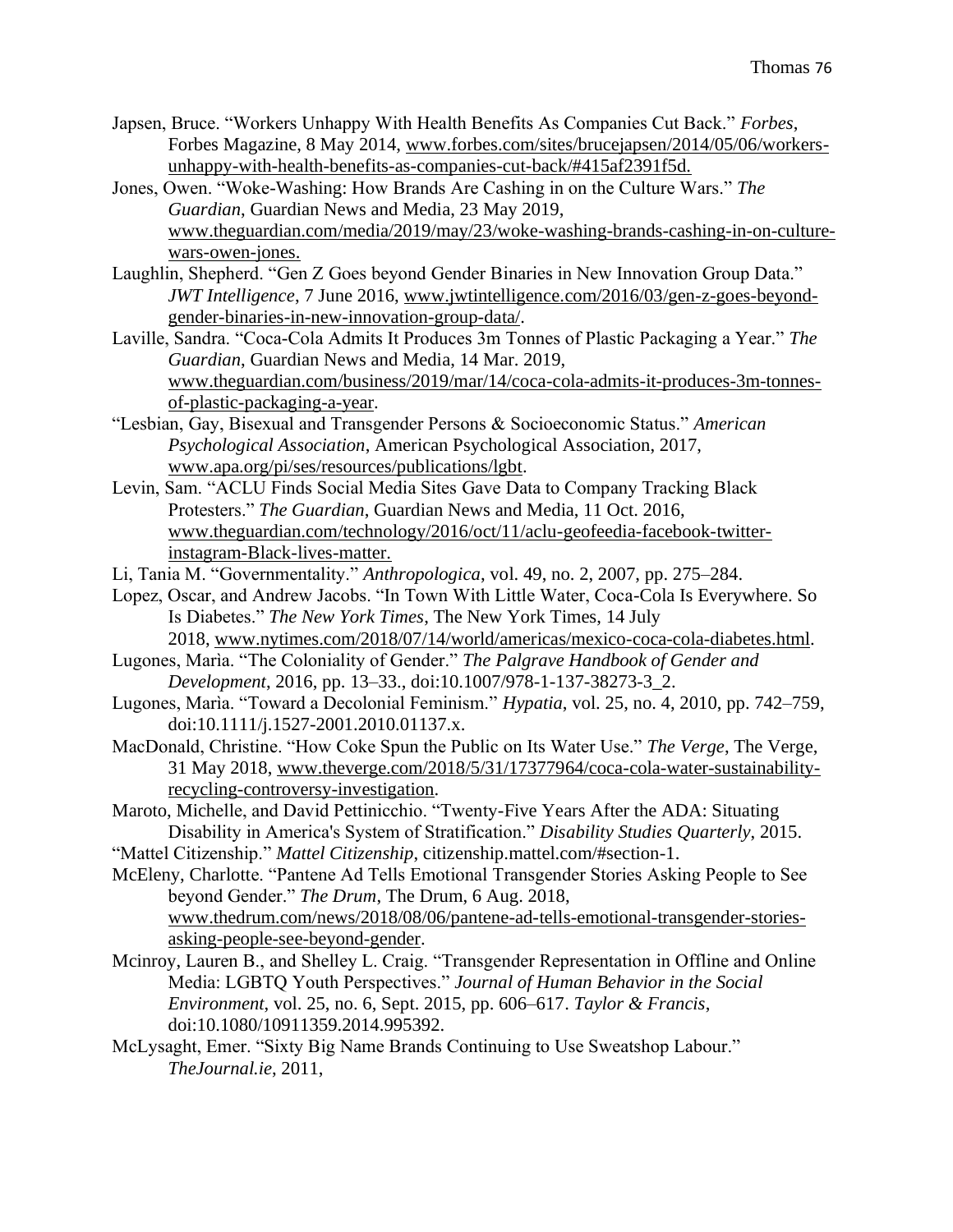[www.thejournal.ie/60-big-name-brands-continuing-to-use-sweatshop-labour-130318-](http://www.thejournal.ie/60-big-name-brands-continuing-to-use-sweatshop-labour-130318-May2011/) [May2011/.](http://www.thejournal.ie/60-big-name-brands-continuing-to-use-sweatshop-labour-130318-May2011/)

- Moure-Eraso, Rafael, et al. "Back to the Future: Sweatshop Conditions on the Mexico-U.S. Border. I. Community Health Impact of Maquiladora Industrial Activity." *American Journal of Industrial Medicine*, vol. 25, no. 3, 1994, pp. 311–324. *Wiley Online Library*, doi:10.1002/ajim.4700250302.
- Mulkerin, Tim. "Your Guide to Brands Whose Pride-Themed Merch Actually Gives Back to LGBTQ Communities." Mic, Mic, 5 June 2018, www.mic.com/articles/189653/your-guide-to-brands-whose-pride-themed-merchactually-gives-back-to-the-lgbtq-community#.HV3Q2I2zd.
- Newport, Frank. "In U.S., Estimate of LGBT Population Rises to 4.5%." *Gallup.com*, Gallup, 4 Sept. 2019, news.gallup.com/poll/234863/estimate-lgbt-population-rises.aspx.
- Newton, Casey. "Why We Can't Stop Debating Whether Facebook Sells Data." *The Verge*, The Verge, 14 Dec. 2018,

www.theverge.com/2018/12/14/18140146/does-facebook-sell-data-debate-volumeinfinity.

- "Nike Releases Full Ad Featuring Colin Kaepernick Video." *The Guardian*, Guardian News and Media, 7 Sept. 2018, [www.theguardian.com/sport/video/2018/sep/07/nike-releases](http://www.theguardian.com/sport/video/2018/sep/07/nike-releases-full-ad-featuring-colin-kaepernick-video)[full-ad-featuring-colin-kaepernick-video.](http://www.theguardian.com/sport/video/2018/sep/07/nike-releases-full-ad-featuring-colin-kaepernick-video)
- Osman, Jim. "Mattel's Time Is Running Out Amid Federal Securities Probe, And Not Even Barbie Can Save It." *Forbes*, Forbes Magazine, 21 Oct. 2019, [www.forbes.com/sites/jimosman/2019/10/22/-mattel-federal-securities-probe](http://www.forbes.com/sites/jimosman/2019/10/22/-mattel-federal-securities-probe-bankruptcy/#2)[bankruptcy/#27](http://www.forbes.com/sites/jimosman/2019/10/22/-mattel-federal-securities-probe-bankruptcy/#2)14e62c5cb8.
- Pasternack, Alex. "Here Are the Data Brokers Quietly Buying and Selling Your Personal Information." *Fast Company*, Fast Company, 28 May 2019, [www.fastcompany.com/90310803/here-are-the-data-brokers-quietly-buying-and-selling](http://www.fastcompany.com/90310803/here-are-the-data-brokers-quietly-buying-and-selling-yo)[you](http://www.fastcompany.com/90310803/here-are-the-data-brokers-quietly-buying-and-selling-yo)r-personal-information.

Pepsi advertisement. *Youtube*, 4 April 2017, [https://www.youtube.com/watch?v=AfCiV6ysngU.](https://www.youtube.com/watch?v=AfCiV6ysngU)

- Pinsker, Joe. "Oh No, They've Come Up With Another Generation Label." *The Atlantic*, Atlantic Media Company, 21 Feb. 2020, www.theatlantic.com/family/archive/2020/02/generation-after-gen-z-namedalpha/606862/.
- Pratt Institute Libraries. "Street Transvestite Action Revolutionaries (STAR) Research Guide: Home." *LibGuides*, June 2016, libguides.pratt.edu/star.
- Rivera, Sylvia. "'Our Armies Are Rising and We Are Getting Stronger': Sylvia Rivera 2001." *"Our Armies Are Rising and We Are Getting Stronger." Sylvia Rivera 2001*, June 2001, [www.historyisaweapon.com/defcon1/riverarisingandstronger.html.](http://www.historyisaweapon.com/defcon1/riverarisingandstronger.html)
- Riordan, Ellen. "Commodified Agents and Empowered Girls: Consuming and Producing Feminism." *Journal of Communication Inquiry*, vol. 25, no. 3, 2001, pp. 279–297. *SAGE Journals*, doi:10.1177/0196859901025003006.
- Safian-Demers, Emily. "Shopping by Values." *JWT Intelligence*, 10 Dec. 2019, [www.jwtintelligence.com/2019/12/shopping-by-values/.](http://www.jwtintelligence.com/2019/12/shopping-by-values/)
- Schlossberg, Tatiana. "How Fast Fashion Is Destroying the Planet." *The New York Times*, The New York Times, 3 Sept. 2019,

[www.nytimes.com/2019/09/03/books/review/how-fast-fashion-is-destroying-the](http://www.nytimes.com/2019/09/03/books/review/how-fast-fashion-is-destroying-the-planet.htm)[planet.html](http://www.nytimes.com/2019/09/03/books/review/how-fast-fashion-is-destroying-the-planet.htm).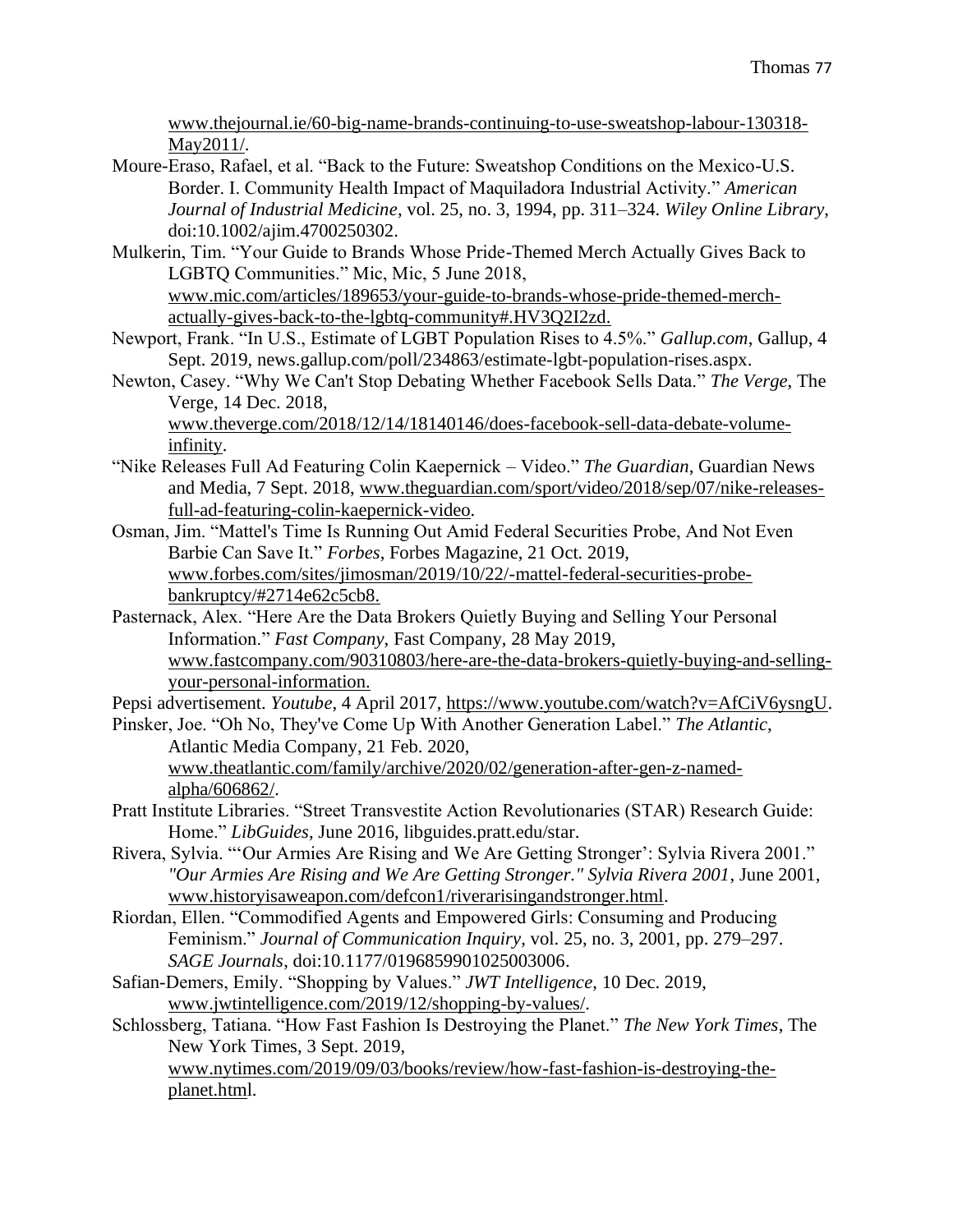- Schneider, John, and David Auten. "The \$1 Trillion Marketing Executives Are Ignoring." *Forbes*, 14 Aug. 2014, forbes.com/sites/debtfreeguys/2018/08/14/the-1-trillionmarketing-executives-are-ignoring/#23abc1a8a97f.
- Scott, James C. *Seeing Like a State: How Certain Schemes to Improve the Human Condition Have Failed*. Yale University Press, 1998.
- Segran, Elizabeth. "Coca-Cola, Nestlé, and PepsiCo Are the World's Biggest Plastic Polluters-Again." *Fast Company*, Fast Company, 1 Nov. 2019, [www.fastcompany.com/90425011/coca-cola-nestle-and-pepsico-are-the-worlds-biggest](http://www.fastcompany.com/90425011/coca-cola-nestle-and-pepsico-are-the-worlds-biggest-plastic-polluters-again?utm_campaign=eem524:524:s00:20191101_fc&utm_medium=Compass&utm_source=newsletter)[plastic-polluters-again](http://www.fastcompany.com/90425011/coca-cola-nestle-and-pepsico-are-the-worlds-biggest-plastic-polluters-again?utm_campaign=eem524:524:s00:20191101_fc&utm_medium=Compass&utm_source=newsletter)
- "Should Consumers Be Able to Sell Their Own Personal Data?" *The Wall Street Journal*, Dow Jones & Company, 13 Oct. 2019, [www.wsj.com/articles/should-consumers-be-able-to](http://www.wsj.com/articles/should-consumers-be-able-to-sell-their-own-personal-data-11570971600)[sell-their-own-personal-data-11570971600.](http://www.wsj.com/articles/should-consumers-be-able-to-sell-their-own-personal-data-11570971600)
- Simmons, Treavian. "Gender Isn't A Haircut: How Representation of Nonbinary People of Color Requires More Than White Androgyny." *EFNIKS.com*, EFNIKS.com, 18 Oct. 2018, efniks.com/the-deep-dive-pages/2018/10/17/gender-isnt-a-haircut-how representation-of-nonbinary-people-of-color-requires-more-than-white-androgyny.
- Spade, Dean. "Laws as Tactics." *Seattle University School of Law Digital Commons*, 2011, digitalcommons.law.seattleu.edu/faculty/113/.
- Spade, Dean. *Normal Life: Administrative Violence, Critical Trans Politics, and the Limits of Law*. Duke University Press, 2015.
- Spade, Dean. "Their Laws Will Never Make Us Safer." *Deanspade.net*, 19 June 2017, www.deanspade.net/2012/06/19/their-laws-will-never-make-us-safer/.
- Spade, Dean. "Trans Law Reform Strategies, Co-Optation, and the Potential for Transformative Change." *SSRN*, 14 July 2009, papers.ssrn.com/sol3/papers.cfm?abstract\_id=1433636.
- Srivastava, Amit, and Yogi, Mahesh. "Coca-Cola Extracts Groundwater Even as Farmers and Community Left Without Water." *India Resource Center*, 21 Sept. 2011, [www.indiaresource.org/news/2011/1008.html.](http://www.indiaresource.org/news/2011/1008.html)
- Steinmetz, Katy. "The Transgender Tipping Point." *Time*, Time, 9 June 2014, time.com/magazine/us/135460/june-9th-2014-vol-183-no-22-u-s/.
- Stotzer, Rebecca L. "Data Sources Hinder Our Understanding of Transgender Murders." *American Journal of Public Health*, American Public Health Association, Sept. 2017, [www.ncbi.nlm.nih.gov/pmc/articles/PMC5551619/#bib6.](http://www.ncbi.nlm.nih.gov/pmc/articles/PMC5551619/#bib6)
- Sue, Derald Wing. "The Invisible Whiteness of Being: Whiteness, White Supremacy, White Privilege, and Racism." *American Psychological Association*, American Psychological Association, 2006, psycnet.apa.org/record/2006-10123-002.
- Sweeney, Erica. "53% Of Consumers Believe Brands Can Do More to Solve Social Problems than Governments." *Marketing Dive*, 5 Oct. 2018, [www.marketingdive.com/news/53-of](http://www.marketingdive.com/news/53-of-consumers-believe-brands-can-do-more-to-solve-social-problems-than-g/538925/)[consumers-believe-brands-can-do-more-to-solve-social-problems-than-g/538925/.](http://www.marketingdive.com/news/53-of-consumers-believe-brands-can-do-more-to-solve-social-problems-than-g/538925/)
- Sweeney, Erica. "Consumers See 77% of Brands as Not Meaningful, Report Says." *Marketing Dive*, 22 Feb. 2019, [www.marketingdive.com/news/consumers-see-77-of-brands-as-not](http://www.marketingdive.com/news/consumers-see-77-of-brands-as-not-meaningful-report-says/548956/)[meaningful-report-says/548956/.](http://www.marketingdive.com/news/consumers-see-77-of-brands-as-not-meaningful-report-says/548956/)
- TheAdvocateMag. "Bud Light Debuts Pro-Transgender Ad (Video)." *ADVOCATE*, Advocate.com, 16 Aug. 2016, [www.advocate.com/transgender/2016/8/15/bud-light](http://www.advocate.com/transgender/2016/8/15/bud-light-debuts-pro-transgender-ad-video)[debuts-pro-transgender-ad-video.](http://www.advocate.com/transgender/2016/8/15/bud-light-debuts-pro-transgender-ad-video)
- The Wall Street Journal. "Should Consumers Be Able to Sell Their Own Personal Data?" *The Wall Street Journal*, Dow Jones & Company, 13 Oct. 2019,